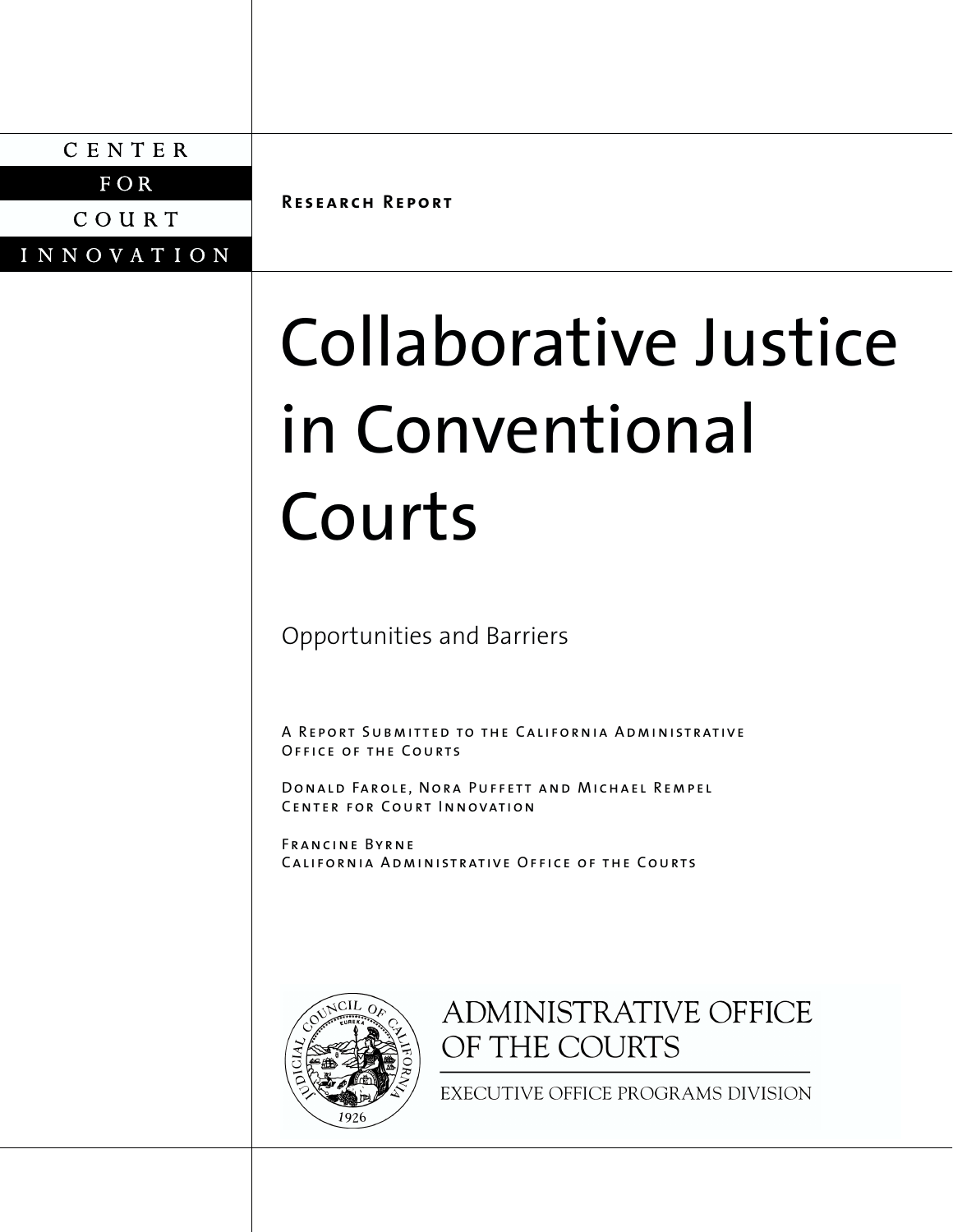Judicial Council of California Administrative Office of the Courts Executive Office Programs Division 455 Golden Gate Avenue San Francisco, CA 94102-3688

This report has been submitted to the Judicial Council of California • Administrative Office of the Courts by Donald Farole, Nora Puffett, and Michael Rempel of the Center for Court Innovation and Francine Byrne of the Administrative Office of the Courts.

Copyright © 2004 by Judicial Council of California

All rights reserved. Except as permitted under the Copyright Act of 1976 and as otherwise expressly provided herein, no part of this publication may be reproduced in any form or by any means, electronic or mechanical, including the use of information storage and retrieval systems, without permission in writing from the copyright holder. Permission is hereby granted to nonprofit institutions to reproduce and distribute this publication for educational purposes if the copies credit the copyright holder. Please address inquiries to Nancy Taylor at 415-865- 7607 or nancy.taylor@jud.ca.gov

This report is also available on the California Courts Web site: *www.courtinfo.ca.gov/programs/collaborative* and at the Center for Court Innovation Web site: www.courtinnovation.org

*Printed on 100% recycled and recyclable paper*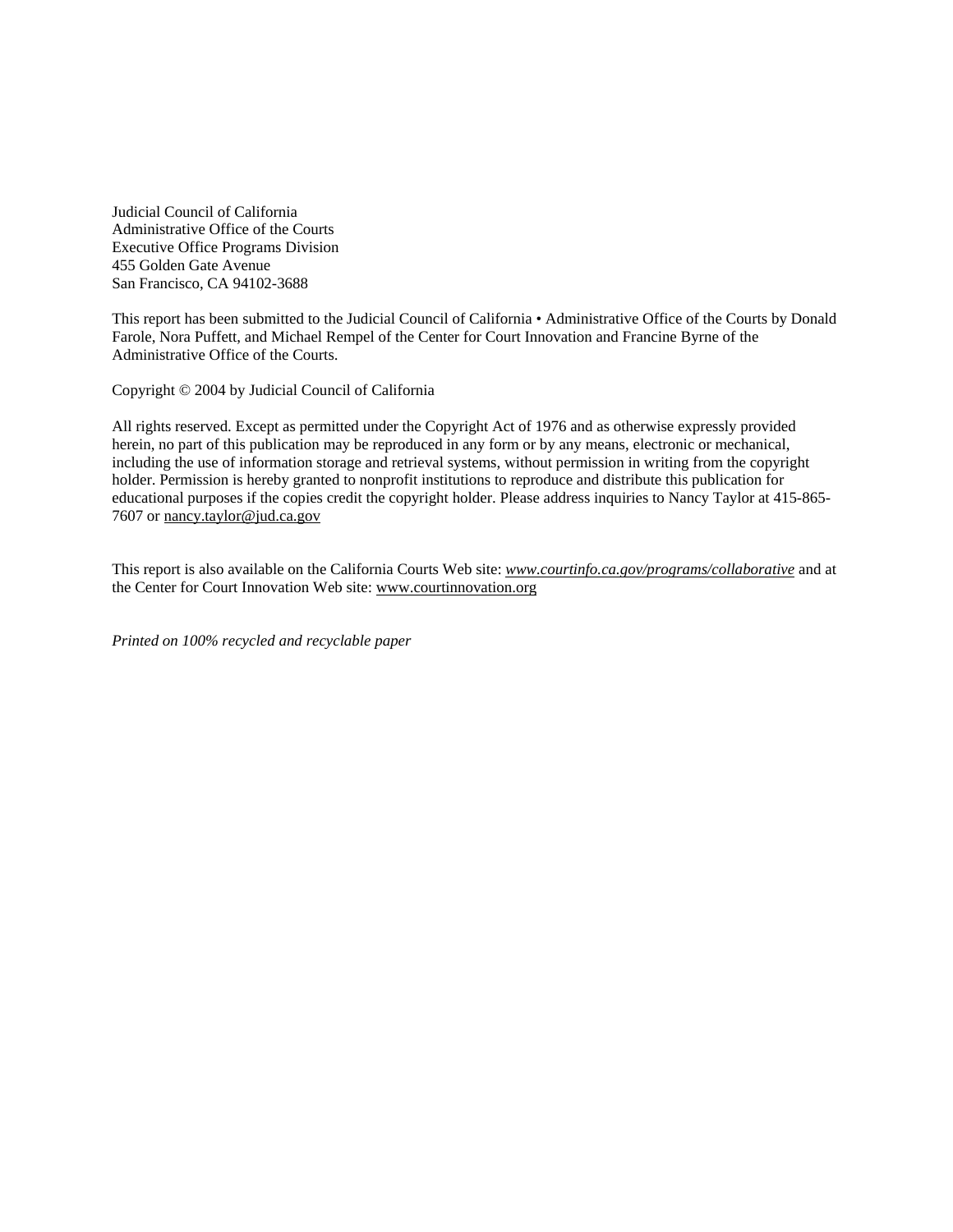## **Acknowledgments**

This report was the product of a unique collaboration between the California Administrative Office of the Courts (AOC) and the Center for Court Innovation (CCI). Project objectives and methodology arose out of a series of conference calls with research and planning staff from both organizations. The research team would like to extend its deepest appreciation to Dianne Bolotte, John Burke, Patrick Danna, and Nancy Taylor from the AOC, and to Julius Lang from CCI. We also thank Richard Schauffler, formerly of the AOC and currently with the National Center for State Courts, for his early leadership and guidance. And we thank Greg Berman, director of the Center for Court Innovation, for his valuable comments on an earlier version of the report.

In the course of the project, 35 judges and two persons in administrative positions graciously agreed to participate in focus groups or interviews, which in many cases required several hours of travel time to a common location. We would like to thank all of the participants for their time as well as their valuable insights that made this report possible:

- *From the focus group held in Burbank, California:* Hon. Charles Campbell, Hon. Patricia Cowett, Hon. Becky Dugan, Hon. Douglas Elwell, Hon. Clifford Klein, Hon. Erick Larsh, Hon. Wendy Lindley, Hon. Margaret Powers, Hon. Tara Reilly, Hon. David Ryan, and our hosts, the Burbank, California, AOC Southern Regional Office and staff.
- *From the focus group held in San Francisco, California:* Hon. Harlan Grossman, Hon. Loren McMaster, Hon. Barbara Miller, Hon. Mary Morgan, Hon. Donald Shaver, Hon. Richard Vlavianos, and our hosts, the San Francisco, California, AOC staff.
- *From interviews conducted in California (via conference call):* Hon. Stephen Marcus, Hon. Doris Shockley, and Hon. Darrell Stevens.
- *From the focus group held in Rochester, New York:* Hon. John Balzano, Hon. Craig Doran, Hon. Dennis Kehoe, Hon. Roy King, Hon. James McCarthy, Hon. Langston McKinney, Hon. John Rowley, Hon. John Schwartz, Hon. Joseph Valentino, and Hon. Margaret Szczur.
- *From the focus group or interviews held in New York City:* Hon. Efrain Alvarado, Hon. Jo Ann Ferdinand, Hon. John Leventhal, Hon. Rosalyn Richter, Hon. Larry Stephen, Hon. Laura Ward, Valerie Raine, and Michael Magnani.

 The AOC planned and coordinated both California focus groups, and we would again like to thank the AOC team for its tremendous efforts in this regard.

 For extending invitations to the focus group held in Rochester, New York, we would like to thank the Honorable Joseph J. Traficanti, Jr., former Deputy Chief Administrative Judge and Director of the New York State Office of Court Drug Treatment Programs (OCDTP). We are also grateful to Mizzi Diamond, former executive assistant to Judge Traficanti, for helping us identify judges who would be appropriate for the Rochester focus group and for directing all planning and logistics. We thank Valerie Raine and Judge Schwartz for their suggestions of

Acknowledgments in the set of the set of the set of the set of the set of the set of the set of the set of the set of the set of the set of the set of the set of the set of the set of the set of the set of the set of the s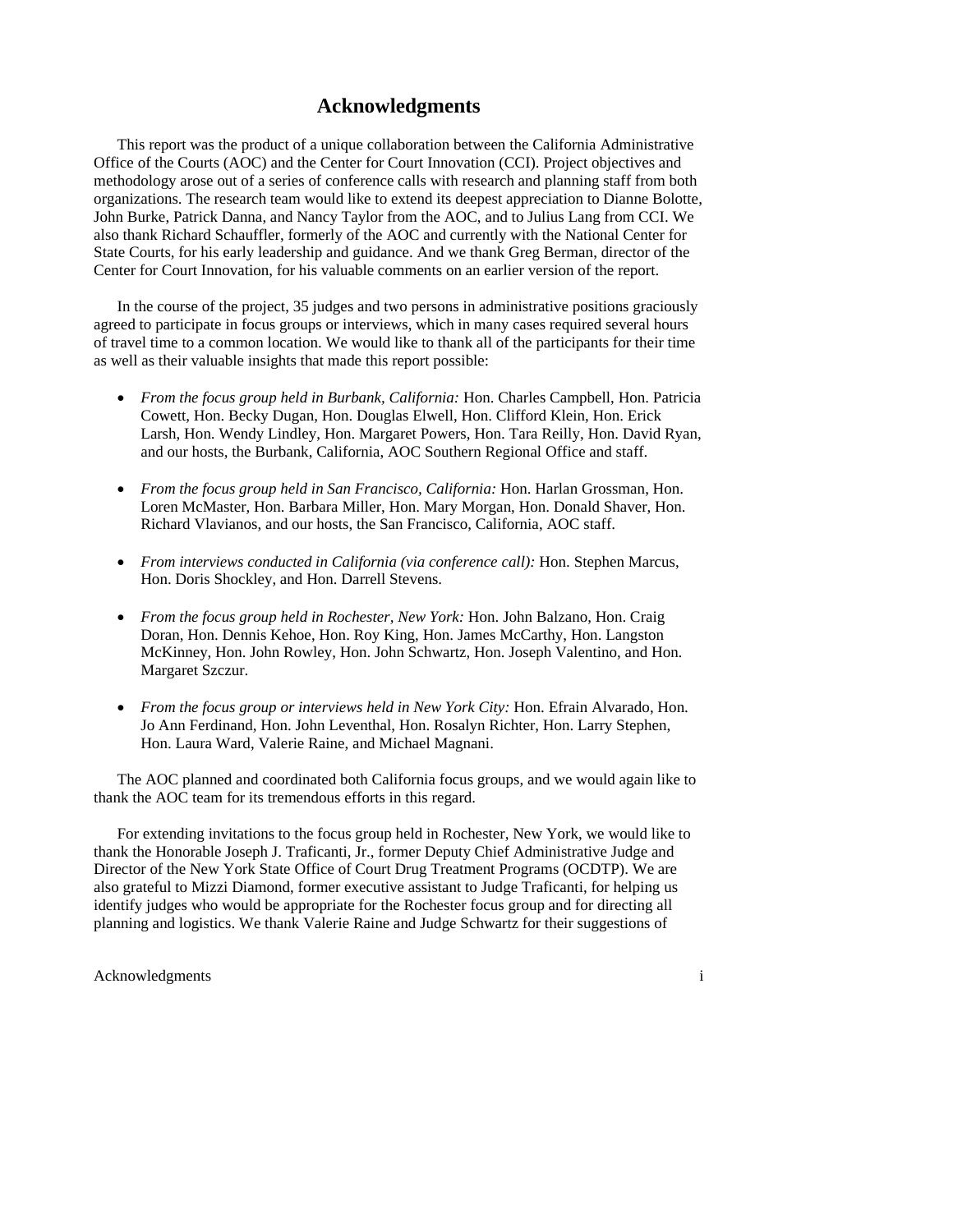potential New York State focus group participants. For arranging space and handling final logistics in Rochester, we thank Susan Scott and Aggie Zicari. And for similarly arranging space and logistics for the New York City focus group, we are grateful to both Judge Richter and Ed Morrissey from the New York State Supreme Court in Manhattan.

 Funds from the California Administrative Office of the Courts supported this project. Any opinions and interpretations are those of the authors or, where attributed, of the focus group and interview participants. They do not necessarily represent official positions of the Administrative Office of the Courts or the Center for Court Innovation.

Acknowledgments ii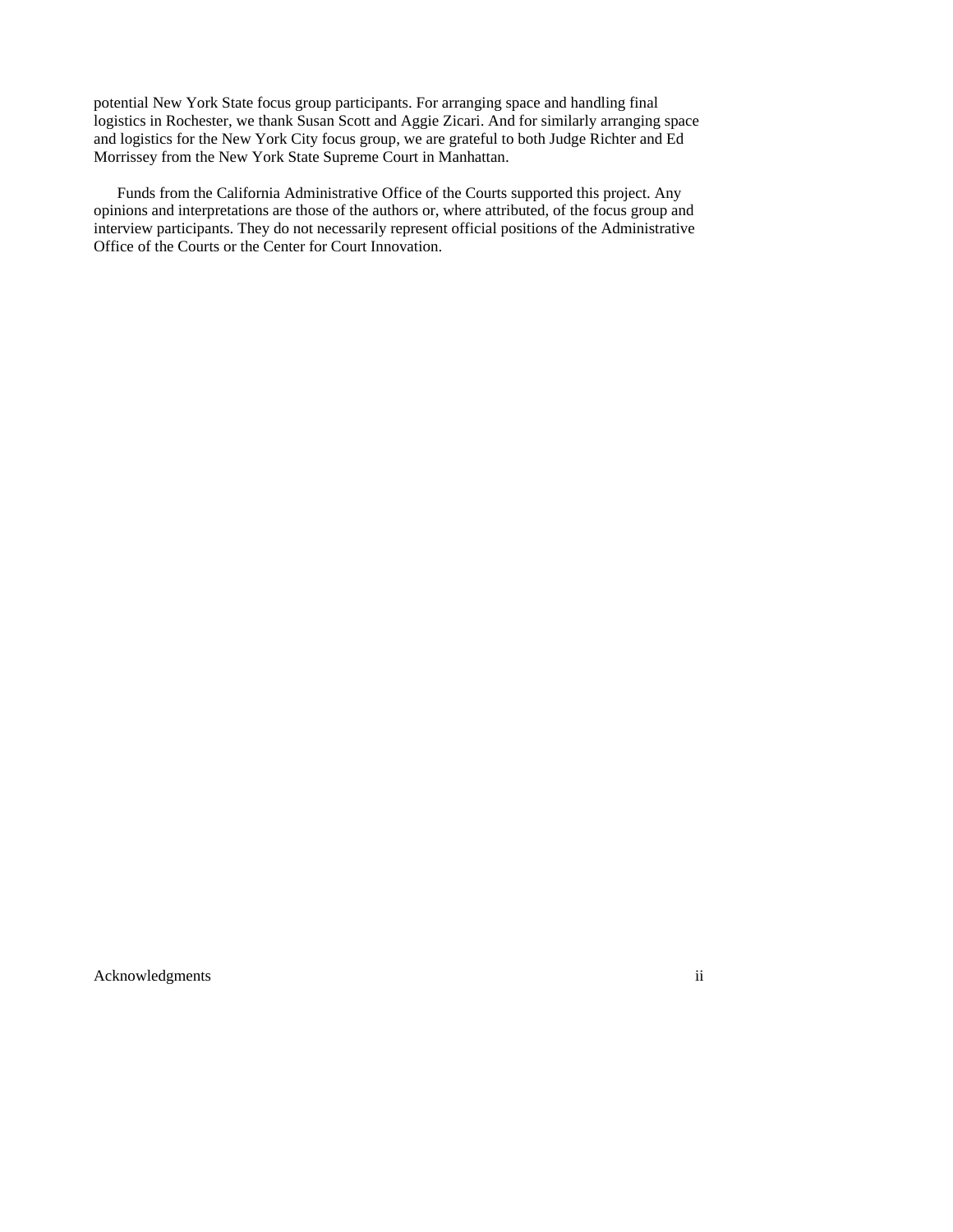## **Table of Contents**

Table of Contents

 $iii$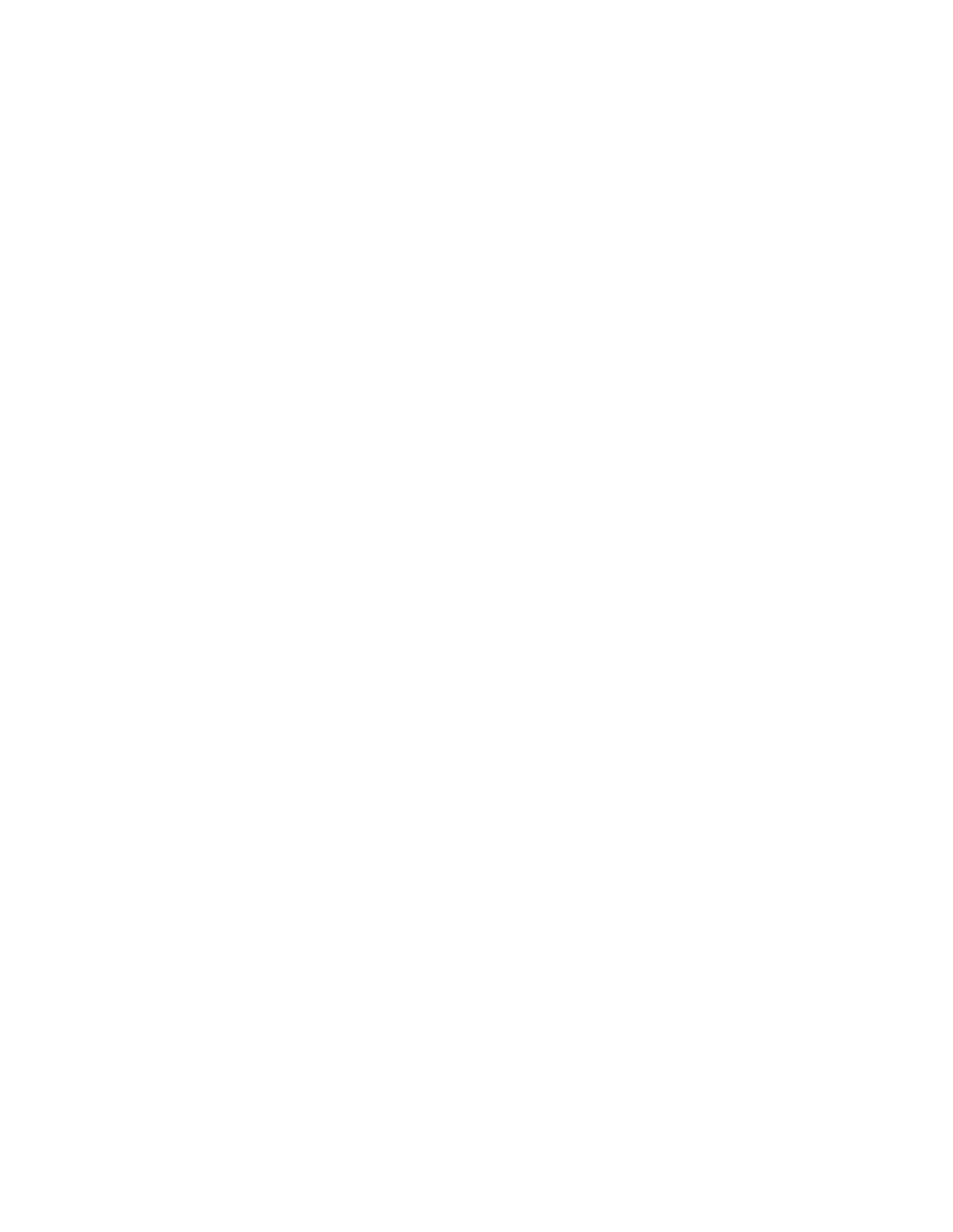## **Executive Summary**

 In recent years an array of innovative courts has emerged throughout the country in an effort to address the underlying problems of defendants, victims, and communities. Since 1989, when the nation's first drug court opened in Miami, Florida, a number of different models have arisen: drug courts, domestic violence courts, family treatment courts, juvenile drug courts, peer/youth courts, mental health courts, community courts, and homeless courts. Various names have been used to collectively describe these projects. In California they are known as *collaborative justice courts*; in New York they are called *problem-solving courts*. 1 A number of unique elements characterize these innovative courts: a problem-solving focus, a team approach to decision making, integration of social services, judicial supervision of the treatment process, community outreach, direct interaction between defendants and the judge, and a proactive role for the judge inside and outside the courtroom.

California and New York, along with a number of other states, have successfully piloted and replicated drug courts and other collaborative court models. But it remains to be seen whether and how states can "go to scale"—not merely replicating more discrete courts but also disseminating some of their principles and practices broadly throughout conventional courts. Accordingly, this research project seeks to explore the extent to which key principles and practices fostered by collaborative justice courts may be applied more widely throughout a state court system.

Toward that goal, this project addresses three principal questions:

- 1. Which collaborative justice principles and practices are more easily transferable to conventional courts (and which are less transferable)?
- 2. What barriers might judges face when attempting to apply these principles and practices in conventional courts (and how might those barriers be overcome)?
- 3. How might collaborative justice be disseminated among judges and judicial leaders throughout the court system?

 To gain insight into these questions, the research team conducted four focus group sessions (in Burbank and San Francisco, California, and in New York City and Rochester, New York) and several individual interviews in August and September 2003 among a diverse group of judges with experience in drug courts, domestic violence courts, mental health courts, and other collaborative justice courts in those two states. In total, 35 judges participated in this exploratory research. The findings, although not necessarily representative of the general population of collaborative justice court judges, provide important insights into the potential transferability of new practices to general court calendars.

 This project originated with the Collaborative Justice Courts Advisory Committee of the Judicial Council of California. The committee had expressed an interest in exploring the integration of collaborative justice principles with more traditional court models in an effort to improve the quality of justice. The Administrative Office of the Courts funded the project and conducted it in collaboration with the Center for Court Innovation.

Executive Summary v

 1 This report refers to these projects throughout as "collaborative justice courts."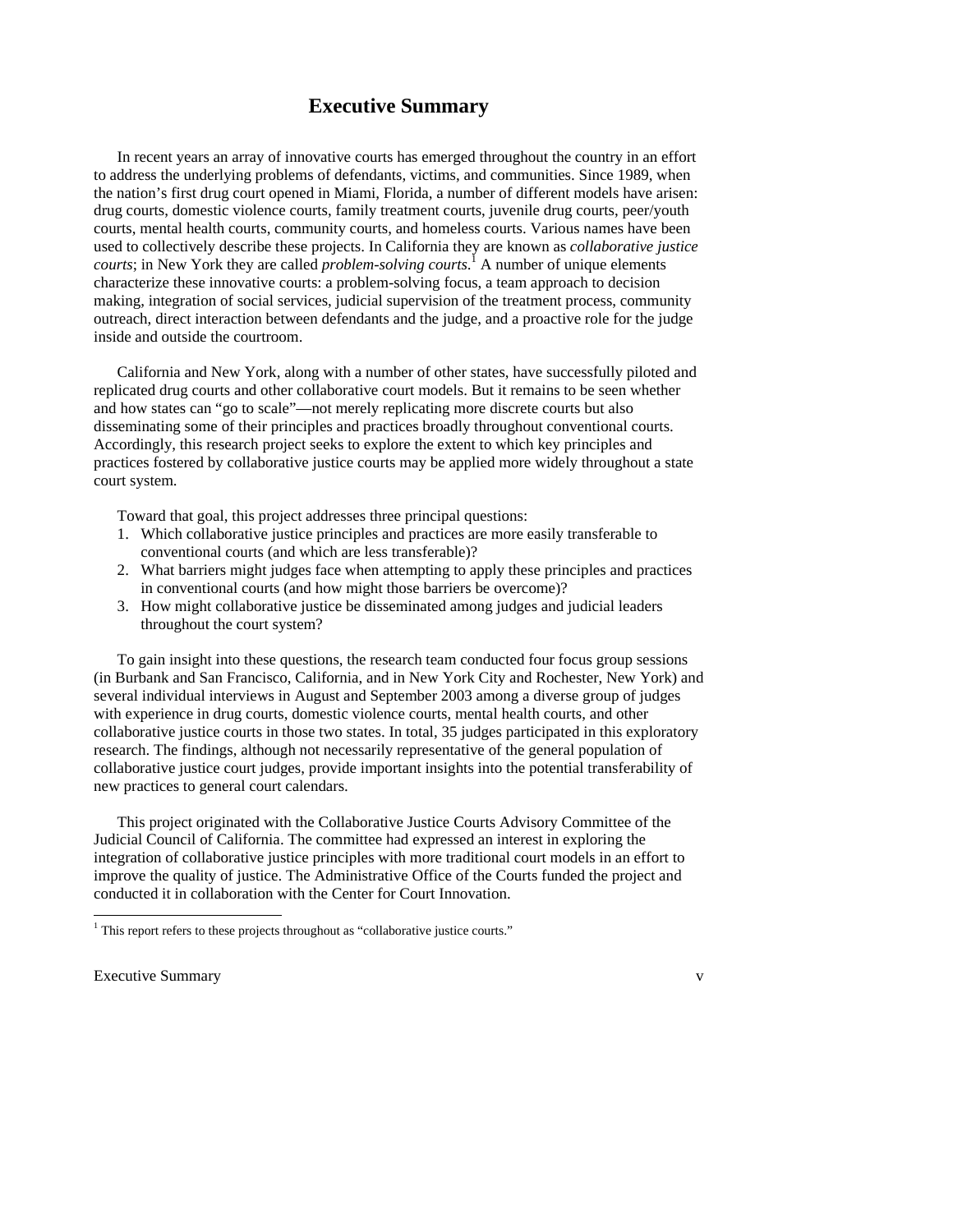#### Emergent Findings and Themes

 Across all focus groups the opinions expressed were surprisingly consistent—few substantive differences cropped up between groups, and clear themes emerged. It is hoped that the findings will stimulate continued dialogue and research into opportunities to practice collaborative justice on general court calendars, and will spur the development of strategies to promote such practice where appropriate.

#### **Question 1: Which collaborative justice principles and practices are more easily transferable to conventional courts (and which are less transferable)?**

 Most judges—even while describing themselves as naturally inclined toward a collaborative, problem-solving orientation—agreed that their collaborative justice court experience greatly enhanced how frequently and how effectively they applied specific collaborative justice principles and practices on general calendars. Some judges questioned whether collaborative justice solutions ought to be practiced in a conventional court for fear that such practice might conflict with traditional legal values or even weaken support for collaborative justice courts themselves. However, most judges advocated a broader application in at least some respects.

 Judges identified the following collaborative justice principles and practices as the easiest or most appropriate to transfer:

- *A proactive, problem-solving orientation of the judge*: This leads the judge to seek additional information and creative solutions. It was deemed widely helpful outside of the specialized court setting, particularly in negotiation situations.
- *Interaction with the defendant/litigant*: Direct interaction, a prerequisite for effective behavior modification, enables the judge to motivate and influence defendants to make progress in treatment/services. It can also bring to light the most crucial needs of parties in civil cases, laying the groundwork for positive solutions. Judges regarded this as one of the easiest practices to transfer to other calendars.
- *Ongoing judicial supervision*: Having defendants report back to court for treatment updates and judicial interaction was identified as one of the least controversial and most effective practices to transfer, particularly to probationers. Judges in all focus groups, however, expressed concern about the limited time they had available to devote to supervision in conventional courts.
- *Integration of social services*: Many judges reported service coordination to be difficult to transfer without having additional staff resources. But judges viewed social services to be a valuable tool in any court—especially for defendants with addiction, mental illness, or vocational/educational needs.
- *A team-based, non-adversarial approach*: Gaining the trust and participation of attorneys greatly facilitates judges' ability to practice collaborative justice on a general calendar. It might be far easier for judges to accomplish this in juvenile or family law settings, where rules explicitly foster a more collaborative approach, in order to serve the "best interests of the child." In addition, civil alternative dispute resolution programs, which are becoming more popular in California, might benefit from collaborative justice principles and practices.

Executive Summary vi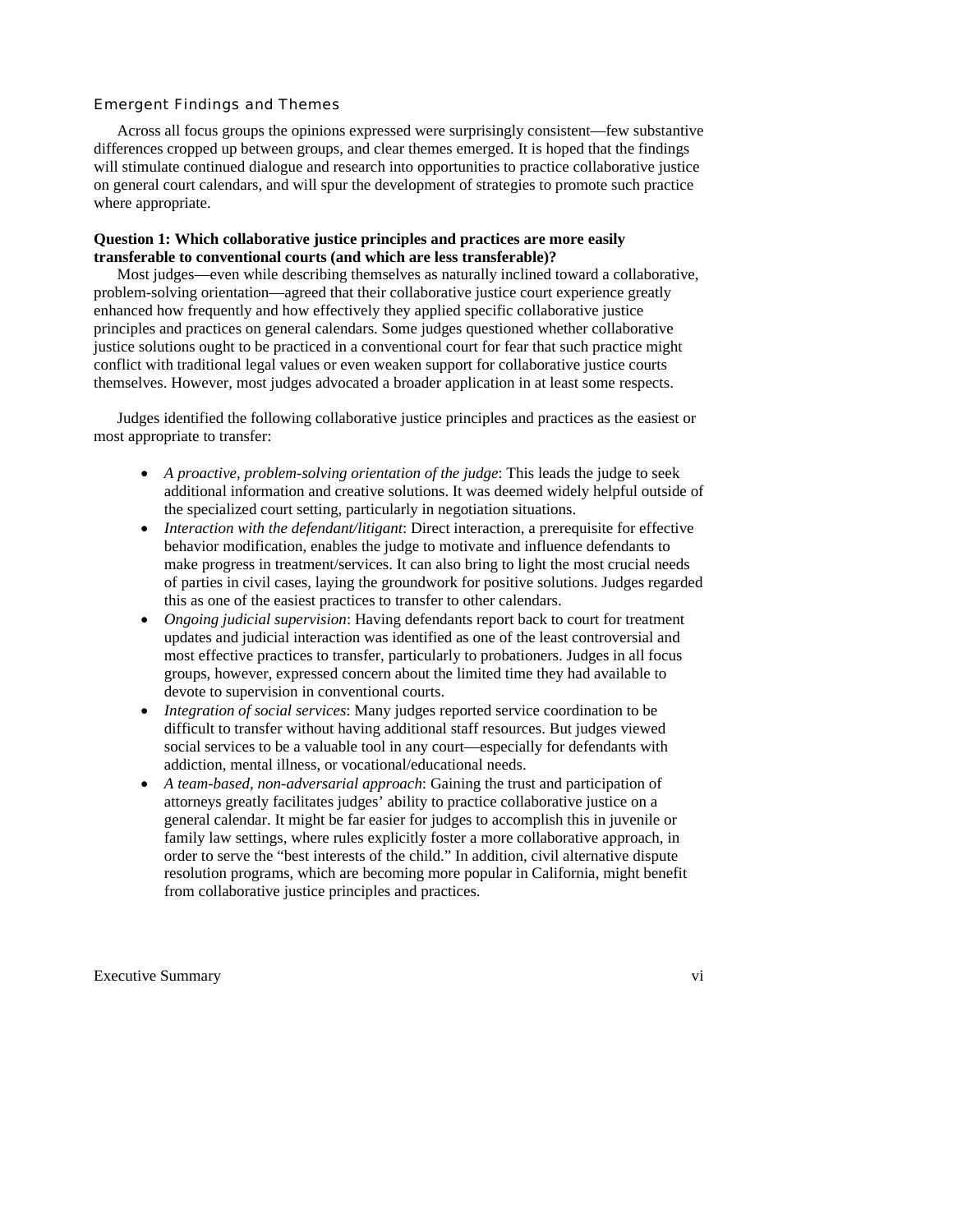Several judges also identified the practice of issuing sanctions and rewards as potentially transferable to general calendars, although there was far less consensus on this point than on the five principles and practices listed above.

 Participants deemed the following conventional courts as most appropriate for practicing collaborative justice:

- *Juvenile delinquency and juvenile dependency courts*: These courts already practice some degree of problem solving and are non-adversarial by law. In California, they may also have greater resources than some other court systems. Judges identified young people as promising subjects for collaborative justice both because youths seem likely to benefit from intervention, and because attorneys were perceived as generally more amenable to treatment and other alternative sentences for younger clients.
- *Family law courts (in California)*: The judges viewed family law court, like juvenile courts, as inherently more problem-oriented, and as allowing greater flexibility and discretion than other courts. In addition, the state mandates alternative dispute resolution in disputed custody cases.
- *Proposition 36 courts (in California)*: These cases involve drug crimes by definition and clearly appealed to judges as being particularly appropriate for collaborative justice.

 The judges identified several other case types as potentially conducive to transferability, such as mental health cases, some civil cases that could be resolved through alternative dispute resolution, and some domestic violence cases. The participants reached no consensus on whether it was appropriate to apply collaborative justice methods throughout civil and adult criminal courts, although judges provided many examples of having done so. There was also considerable disagreement among judges as to which cases might be *inappropriate* for collaborative justice, but they frequently mentioned cases involving serious violence and criminal trials as potentially incompatible with collaborative justice.

#### **Question 2: What barriers might judges face when attempting to apply collaborative justice in conventional courts (and how might those barriers be overcome)?**

 Judges identified a number of critical barriers that could hinder their efforts to practice collaborative justice, and they proposed various strategies for overcoming or mitigating them. Of these, key findings include:

• *Resources*: All four focus groups discussed extensively the limited resources available in conventional courts. Judges underlined the limited time they had to provide individualized attention to each case, ongoing judicial supervision, and direct interaction with defendants. They also cited institutional pressures to "move cases along." Judges further lamented the lack of additional staff to help connect defendants with appropriate social service programs and provide the court with detailed progress reports. Although probation departments have historically been asked to coordinate treatment services and update the court, judges reported that chronic under-funding has rendered probation far less effective than desired. One potential exception is in California's juvenile courts (both dependency and delinquency), which have court, social services, and probation resources to facilitate the practice of collaborative justice.

Executive Summary vii vii and the state of the state of the state of the state of the state of the state of the state of the state of the state of the state of the state of the state of the state of the state of the state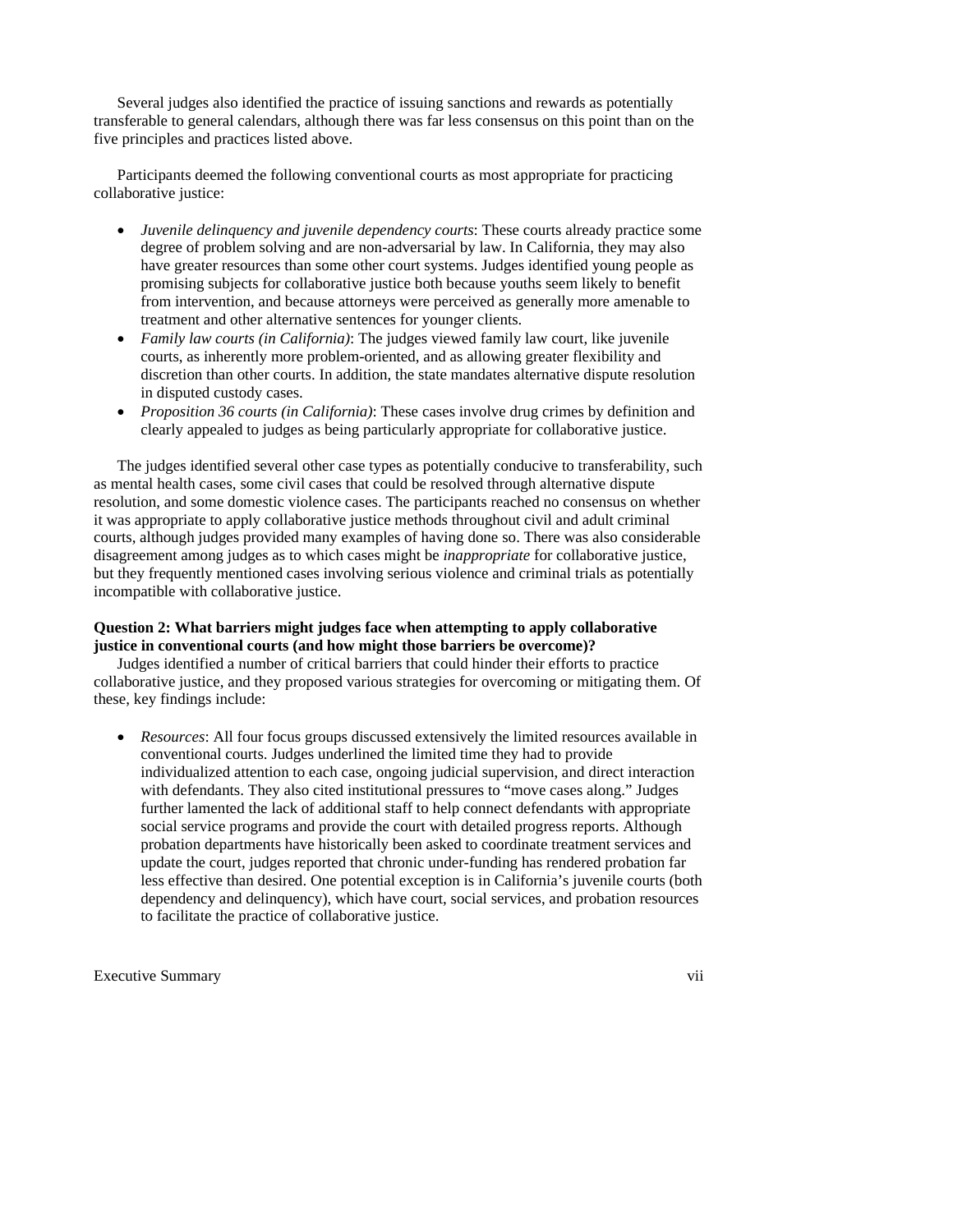- *Judicial philosophy and experience*: Judges—especially in the California groups devoted a considerable amount of discussion to conflicting philosophical perspectives and the need for expanded judicial education. It was felt that the traditional view of the role of the judge—deciding cases, not solving problems—contrasted with the more problem-solving collaborative judicial philosophy. Many judges believed, further, that even those colleagues who are receptive to collaborative justice are discouraged from attempting to practice it by their lack of experience in a specialized court that would teach them the necessary skills.
- *Other barriers*: Participants also discussed barriers related to (1) attorney unwillingness toward or lack of education in the collaborative approach, (2) legal and constitutional constraints on what can or should be done in a conventional court (especially adult criminal courts), and (3) public-safety concerns with regard to violent defendants. These seemed to concern fewer judges, however, and they arose specifically when the discussion turned to conventional adult criminal courts, not juvenile, family law, or civil calendars.
- *Strategies to overcome the barriers*: Two categories of strategies emerged from the discussion: (1) strategies that judges could use now, with minimal additional resources, and (2) long-term solutions. Into the first category fell *triage* (selecting only the most appropriate cases for a collaborative justice approach) and exerting courtroom leadership to encourage attorneys and other parties to change their practices. Into the second category fell such ideas as making the resources of collaborative justice courts available to all and instituting court-wide screening, assessment, and case management systems. Much discussion also focused on strategies for judicial education (see below).

#### **Question 3: How might collaborative justice be disseminated among judges and judicial leaders throughout the court system?**

In exploring strategies to disseminate collaborative justice principles and practices throughout the court system, the participants concentrated their discussion greatly on the need to change attitudes and role orientations among the many judges and judicial leaders who are unfamiliar with or unreceptive to collaborative justice. Judges recognized that while it would never be embraced by all of their colleagues, the practice of collaborative justice can be, to some degree, a learned behavior—and exposure to the concept is the key to changing attitudes. Discussion of how exposure might occur generated the following themes and recommendations:

- *Education/training*: Judges cited the need for the development of courses on collaborative justice or the further use of such courses at judicial trainings and new judge orientations. Participants emphasized the latter, since the consensus was that judges new to the bench tended to be more receptive to collaborative justice. Many judges, though not all, expressed support for mandatory training.
- *Informal/word of mouth*: Across the focus groups, judges recommended less formal means by which their colleagues might be exposed to collaborative justice, including mentoring, brown-bag lunches, and exposing judges to the results of this new approach (e.g., sharing success stories). A common theme was that judges are more receptive to the idea of collaborative justice if they "hear it from other judges," rather than from administrators, attorneys, or academics.

Executive Summary viii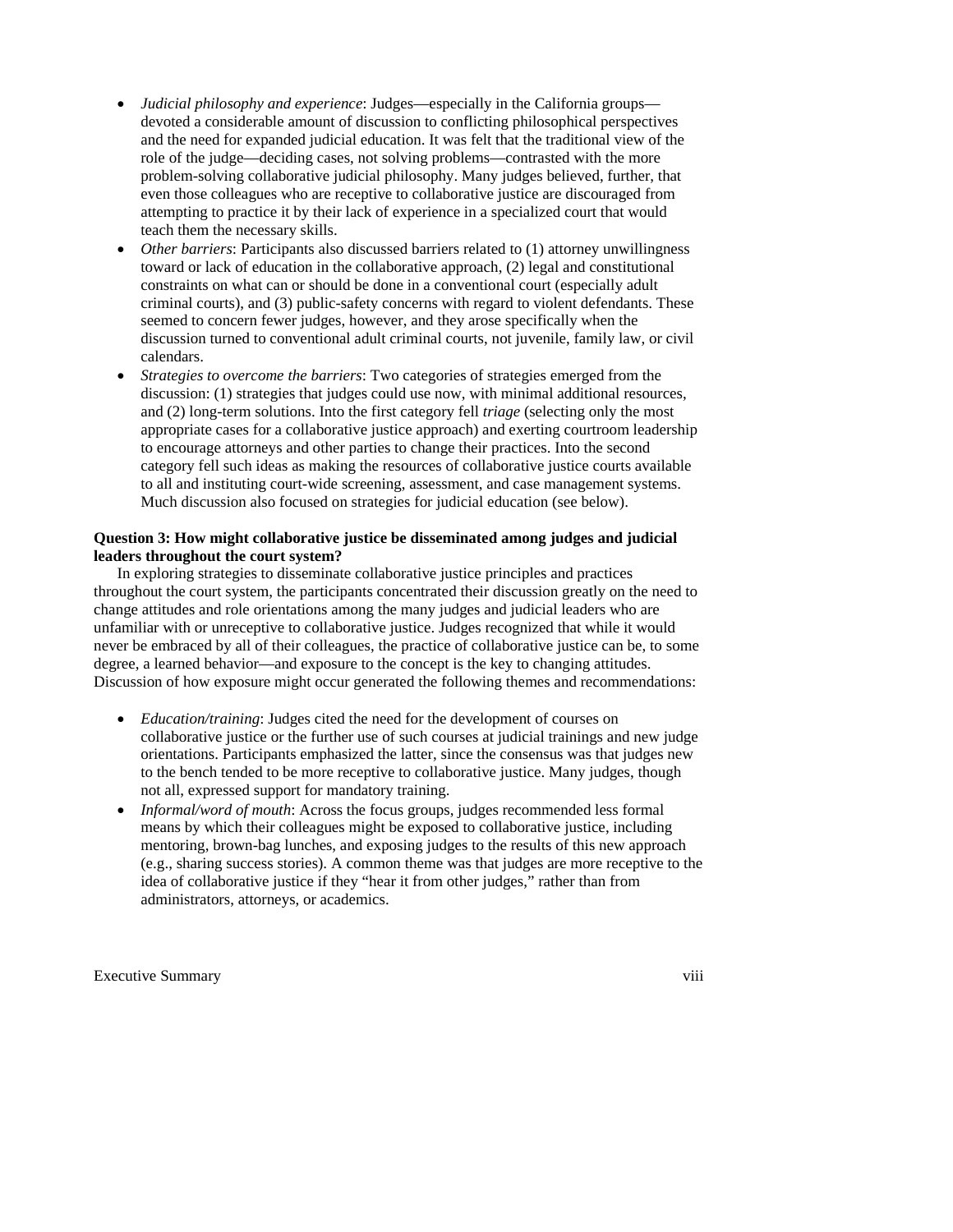- *Assignment/rotation*: While assignment to collaborative justice courts can have a lasting, positive impact on judges, participants saw mandatory rotation to these courts as impractical, largely due to the potentially deleterious impact on the courts themselves. (For example, an assigned judge might be hostile to the court's goals or methods, and too frequent rotation might harm program participants.)
- *Judicial leadership*: Judges in the California focus groups emphasized the importance of having presiding judges and other judicial leaders encourage the broader use of collaborative justice throughout the court system.

#### Implications

 Participants believed that informal means could also be used to take research findings on collaborative justice (which principles and practices could be applied on general calendars, and which types of cases and calendars would be more appropriate), incorporate those findings into standard judicial trainings, and disseminate them throughout the courts. This would help make both bench judges and judicial leaders more aware of how all judges could practice collaborative justice—and the strategies they could use to overcome the barriers they might encounter.

Participants proposed specific steps that might be taken in the short term to promote broader application of collaborative justice:

#### *Education*

- Incorporate collaborative justice and addiction courses in new judge orientation (new judges were consistently perceived as more likely to be open to new approaches);
- Encourage judges and presiding judges to attend collaborative justice courses; and
- Encourage training for prosecutors and defenders.

#### *Informal judicial exposure*

- Encourage judges from collaborative justice courts to mentor general bench judges and those new to collaborative justice assignments;
- Promote brown-bag lunches and other opportunities for judges to share relevant experiences;
- Encourage judges to sit in on collaborative justice courts (perhaps as part of new judge orientation);
- Encourage judges to attend collaborative justice court graduation ceremonies; and
- Encourage—when necessary and appropriate—general bench judges to sit as substitutes on collaborative justice courts.

#### *Judicial leadership*

- Encourage general bench judges to practice collaborative justice, when appropriate;
- Encourage judges to volunteer for collaborative justice court assignments; and
- Indicate that collaborative justice involvement, both within and outside of specialized courts, would reflect positively in judicial evaluations and career-enhancing assignments.

Executive Summary ix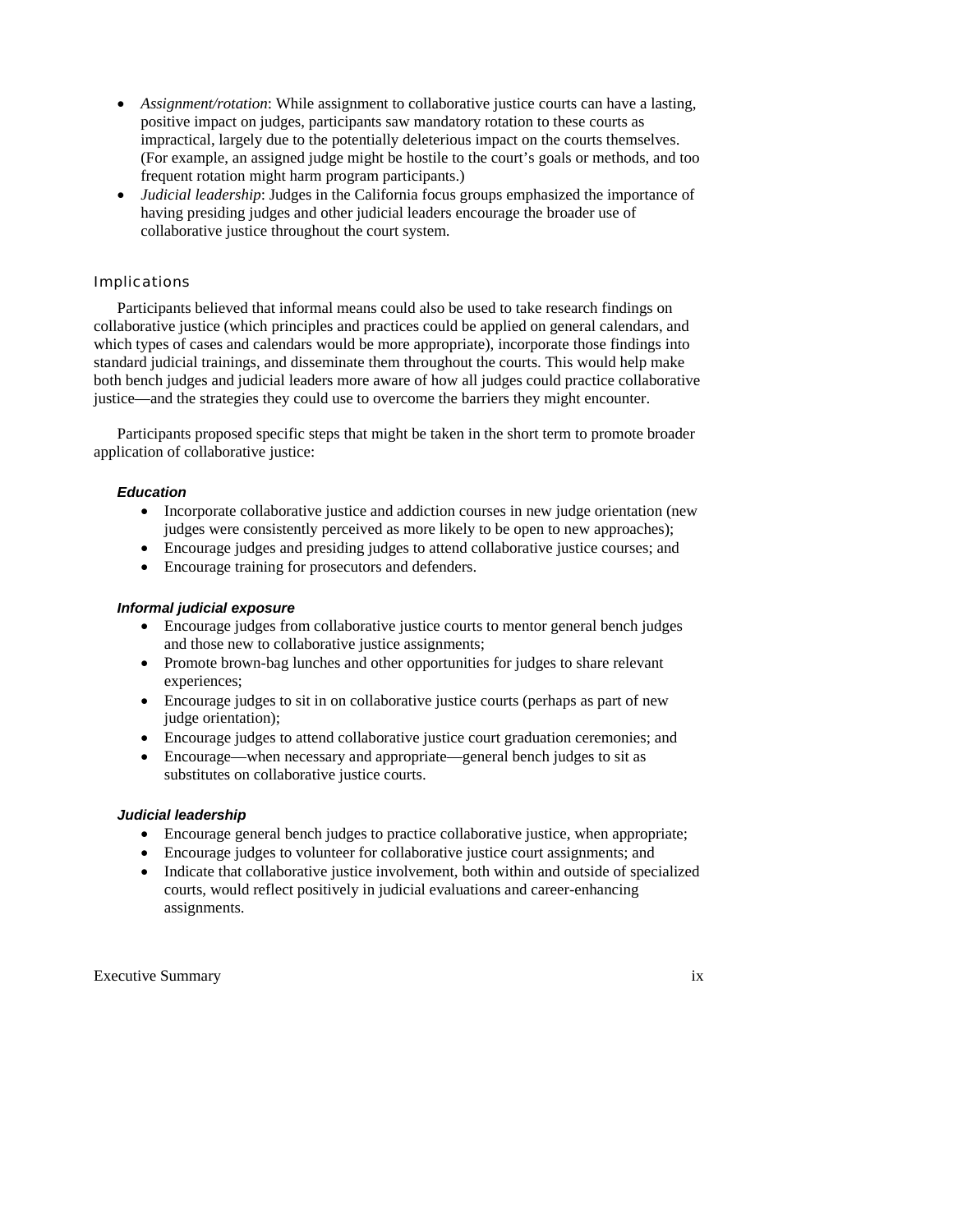Focus group participants also identified barriers that could be overcome only with considerable investment over the long term. Judges suggested a number of long-term changes to promote collaborative justice, including the centralization of treatment coordination and compliance monitoring staff and resources within each courthouse, the development of jurisdiction-wide lists of community-based service providers serving populations with different needs, and the appointment of administrative judges with diverse jurisdictional backgrounds (e.g., family law, juvenile, criminal).

#### Future Research

This research shows that promoting collaborative justice throughout the court system will depend largely on the receptivity and participation of judges who have no collaborative justice court experience. Therefore, we recommend a systematic survey of *general calendar* judges in California and New York to answer key questions concerning their (1) knowledge, (2) attitudes, and (3) practices relating to collaborative justice. These would include:

- *Knowledge*: What is their current knowledge of the various collaborative justice court models, including drug courts, domestic violence courts, mental health courts, and community courts? What do they know of the specific principles and practices applied in these courts?
- *Attitudes*: What are their perceptions and attitudes about collaborative justice principles and practices? Do they perceive some as more or less applicable in various general calendars (adult criminal, civil, juvenile, etc.)?
- *Practices*: Do they currently practice collaborative justice in their general calendar assignments? If so, in what way(s)? If not, which barriers do they encounter?
- *Openness to change*: How willing are they to practice collaborative justice in conventional courts (and under what circumstances)? How willing are they to be assigned to collaborative justice courts? How willing are they to attend trainings? To participate in informal mentoring? To engage in other strategies recommended by focus group participants to promote collaborative justice?

As an additional avenue of research, a study among collaborative justice court judges nationwide might explore the extent to which they share the experiences and perspectives of the California and New York judges who participated in this research. Both California and New York have been at the forefront of testing models of collaborative justice; and while few differences emerged between the two in this study, it is not clear whether the experiences of collaborative justice court judges in those states would be mirrored by colleagues nationwide.

 Collaborative justice courts are created through the cooperation of multiple agencies including probation, prosecutors, defense attorneys, law enforcement, and treatment providers. Taking these courts to scale can be accomplished only with the commitment of all justice system partners. While this project explores strategies and techniques that the courts can employ to bring these innovative principles and practices into the mainstream, it should be recognized that the success of these strategies depends on support from throughout the criminal justice and treatment systems. Additional research will focus on determining the receptivity and commitment to the widespread use of collaborative justice practices of the non-court system players.

Executive Summary x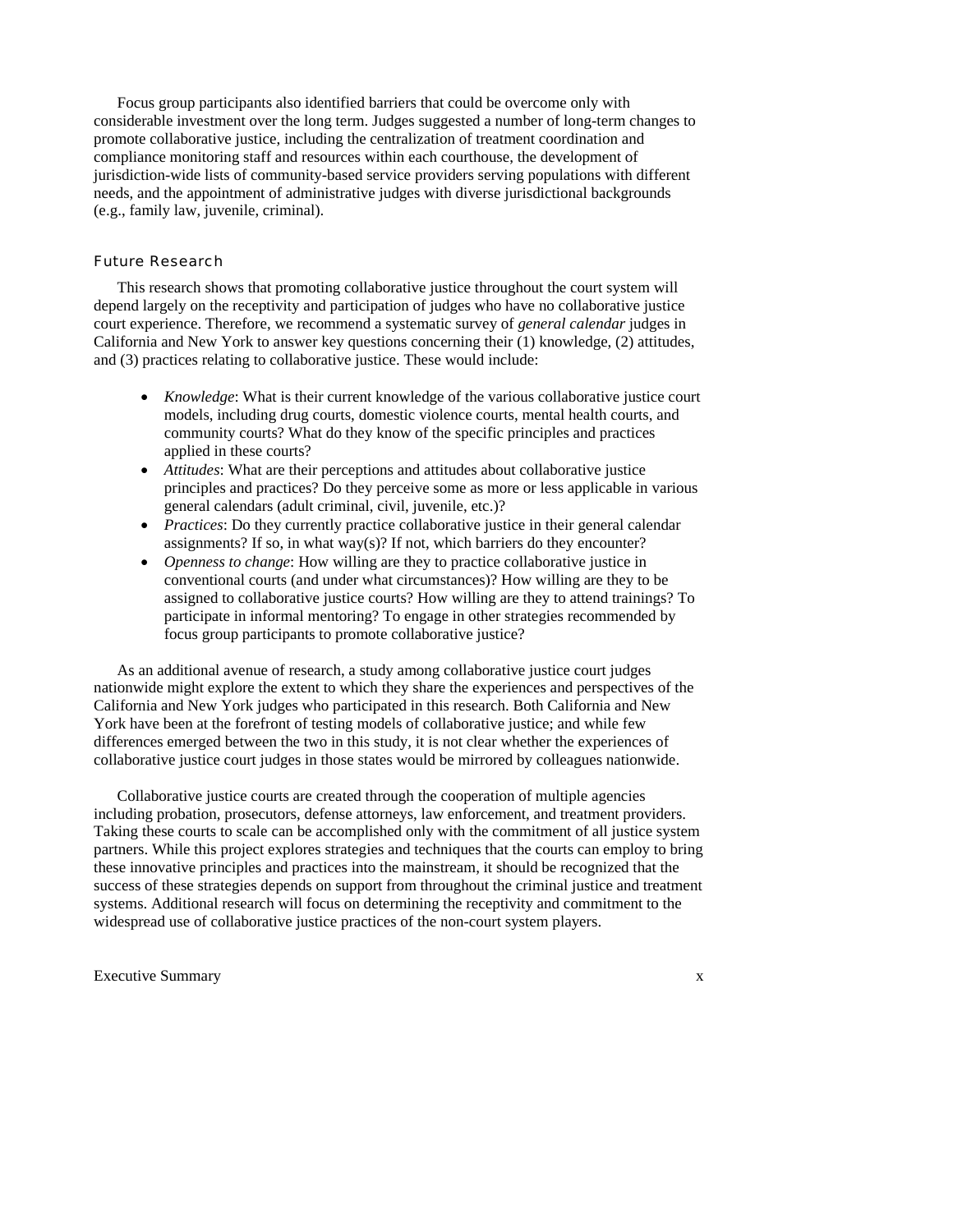## **1. Introduction**

 The study seeks to explore the extent to which principles and practices fostered by *collaborative justice courts* may be applied more widely throughout the court system. Collaborative justice courts—also known as problem-solving courts—effectively came into being with the creation in Miami, Florida, of the country's first drug court in 1989. Since then, more than 1,000 drug courts have opened nationwide, and other collaborative justice models have evolved, including domestic violence courts, family treatment courts, mental health courts, community courts, homeless courts, and a number of specialized courts serving juveniles, such as peer/youth courts.

 At the same time that these specialized courts have mushroomed, several states—including California and New York—have gone further, developing coordinated efforts to institute some of their collaborative justice initiatives on a statewide level. California, now home to approximately 250 collaborative justice courts, coordinates its efforts through a special Collaborative Justice Courts Advisory Committee to the state's Judicial Council. These efforts reflect, in part, the demonstrated success of drug courts<sup>2</sup> as well as the public attention and support these courts have garnered.

This research stems from an interest in the prospective scope of institutionalization, or going to scale with a collaborative justice court approach. This idea of going to scale can have at least two implications. First, it can involve the system-wide acceptance, expansion, and coordination of specialized collaborative justice courts in increasing numbers (such as has occurred in California and New York). Second, it can involve the incorporation of a collaborative justice approach into the mainstream of conventional court operations. Our research will explore this latter area. Specifically, this project asks: Will collaborative justice continue to be practiced only in standalone courts dedicated to specific interventions (e.g., substance addiction, domestic violence, mental illness, or youth deviance), or will its core principles and practices be disseminated throughout the court system, provoking sweeping changes in the definition and administration of justice? While there has been considerable attention already to collaborative justice as practiced in specialized courts, it remains to be seen how and to what extent its core principles and practices can be transferred to general court calendars.

 This exploratory study aims to identify both opportunities and barriers that judges may face in applying collaborative justice court principles and practices *outside* the specialized court setting. The study reviews the relevant literature, and reports the results from focus groups and interviews conducted with California and New York State judges who now sit or have previously

Chapter 1. Introduction 1

<sup>&</sup>lt;sup>2</sup> Although it is premature to offer a definitive assessment of the newer problem-solving court models, a consensus has recently emerged regarding the efficacy of adult drug courts. David Wilson and colleagues (2003) reported that 37 of 42 completed studies found lower recidivism rates among drug court participants than comparison groups composed of otherwise similar non-participating defendants. A well-regarded study of the Baltimore City Treatment Court, which used a research design where defendants were randomly assigned either to the drug court or conventional case processing, found recidivism significantly lower for drug court participants over both two- and three-year tracking periods (see Gottfredson, Najaka and Kearley 2003; and Gottfredson, Kearley, Najaka, and Rocha 2003). And a study of six New York State drug courts also reported recidivism reductions extending to three years after the initial arrest across all sites, although the exact significance and magnitude of the reductions varied across the six sites (Rempel, Fox-Kralstein, Cissner, Cohen, Labriola, Farole, Bader, and Magnani 2003). Such evidence recently led Goldkamp (2003) and Harrell (2003) to concur that the evaluation literature now offers clear support for the effectiveness of adult drug courts in reducing recidivism.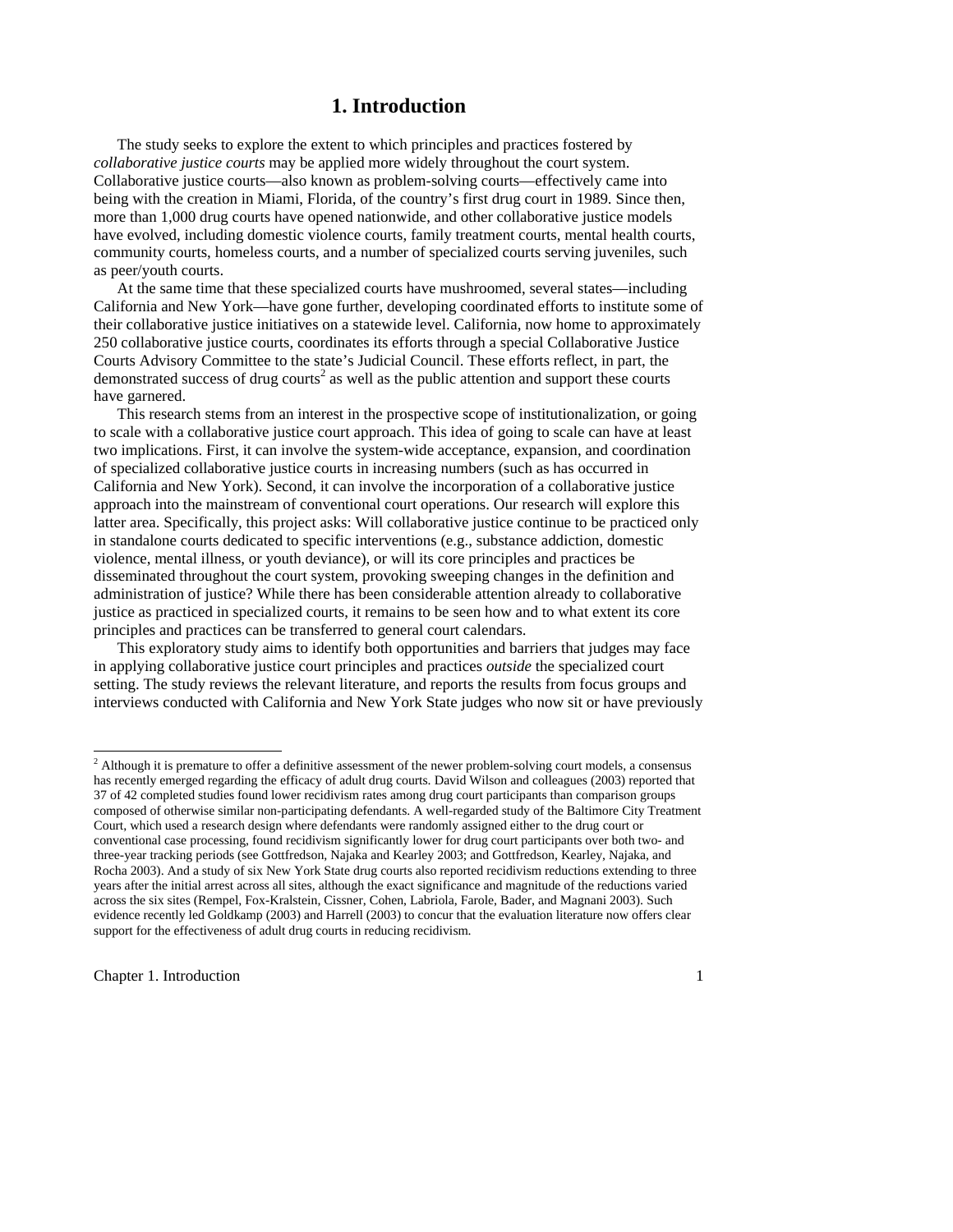sat on collaborative justice courts. The introduction describes both the origins of the project and the key questions the research attempts to address.

 Collaborative justice courts are developed through the cooperation of multiple agencies including probation, law enforcement, and treatment. Taking these courts to scale can be accomplished only with the commitment of all justice system partners. While this project explores strategies and techniques that the courts can employ to bring the principles and practices of these innovative criminal justice models into the mainstream, it should be recognized that the success of those strategies depends on support from throughout the criminal justice system. Future research should assess the impact that taking such programs to scale will have on justice system partners, as well as the collaborative efforts that are in place or need to be established for the process to be successful.

#### How This Project Originated

 This project grew out of two strategic planning meetings held by the Collaborative Justice Courts Advisory Committee in the spring and fall of 2001. These meetings sought to identify the advisory committee's goals and to tie those goals to the Judicial Council's overall strategic planning goals—specifically to enhance the quality of justice and service to the public: "Judicial branch services will be responsive to the needs of the public and will enhance the public's understanding and use of and its confidence in the judiciary" (Judicial Council Strategic Planning Goal number 4). The advisory committee's planning meetings were also shaped, in part, by an August 2000 resolution passed jointly by the Conference of Chief Justices and the Conference of State Court Administrators. The resolution expressly encouraged "where appropriate, the broad integration over the next decade of the principles and methods employed in the problem-solving courts into the administration of justice to improve court processes and outcomes while preserving the rule of law, enhancing judicial effectiveness, and meeting the needs and expectations of litigants, victims, and the community."

 As a result of its strategic planning meetings, the advisory committee set as an objective for itself to explore the integration of collaborative justice principles with more traditional court models. The committee initially articulated this objective in its first annual report to the Judicial Council (November 2001), with regard to mental health court principles and practices—the committee having noted the large numbers of cases involving mentally ill defendants.

 In spring 2002, William C. Vickrey, Administrative Director of the Courts, participated in a daylong discussion organized by the U.S. Department of Justice and the Center for Court Innovation that focused on bringing collaborative justice courts to scale. A key theme of that discussion—and one that motivated this current study—concerned precisely what "going to scale" meant. Many viewed the concept to mean not merely increasing the number of specialized courts in existence, but rather encouraging the spread of collaborative justice court principles into conventional courts systemwide. In fall 2002, the Center for Court Innovation published a summary of that meeting.<sup>3</sup>

 Several other developments provided background for California's participation in CCI's discussion on collaborative justice: the advisory committee's efforts to document the costeffectiveness of drug courts, projects in California such as the Substance Abuse Recovery Management System (SARMS) and Proposition 36 integration with drug court models, and the

Chapter 1. Introduction 2

<sup>&</sup>lt;sup>3</sup> See Fox and Berman, 2002, for an edited transcript of the proceedings.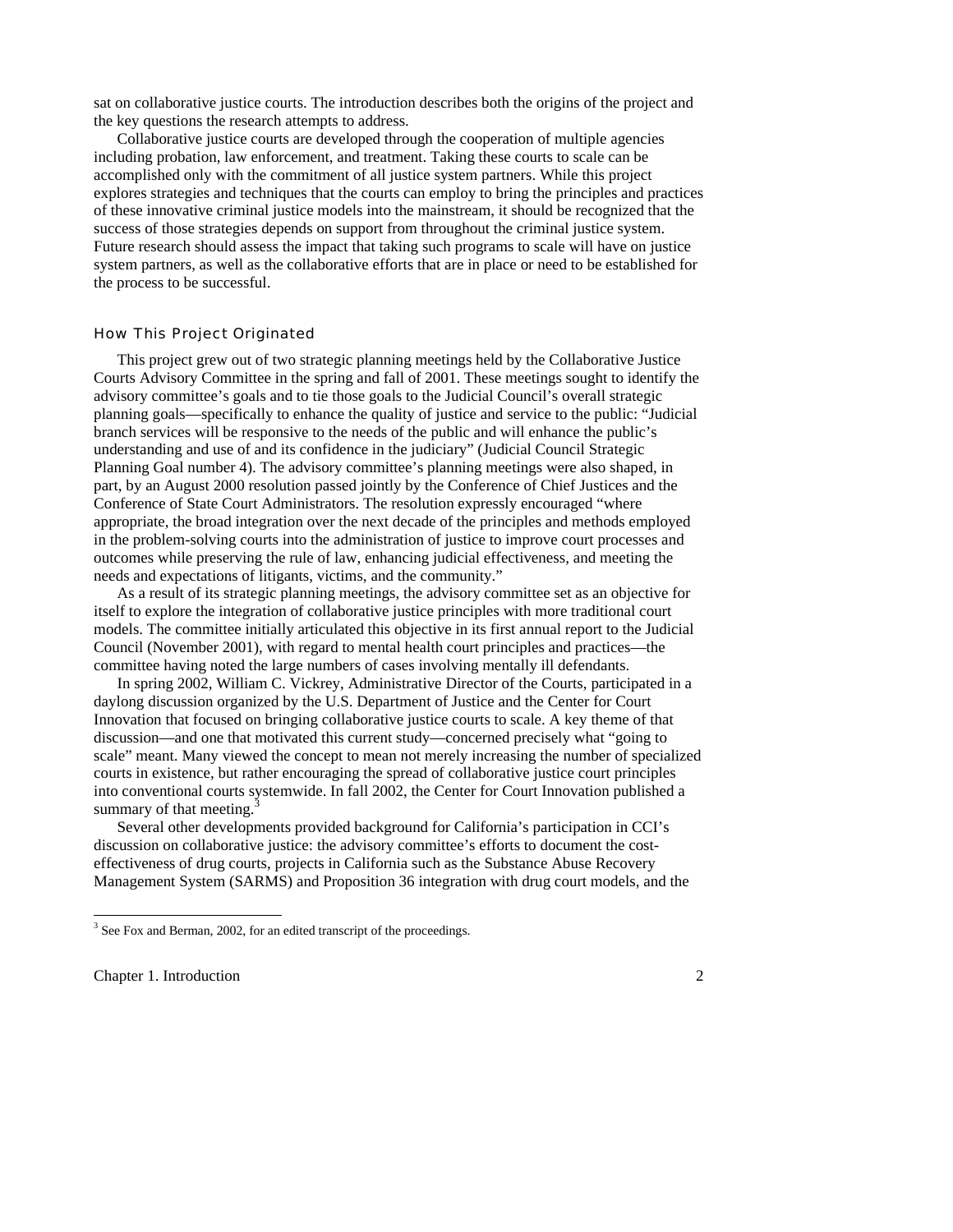committee's observations regarding the potential for integrating collaborative justice practice into general court calendars.

 During its August 2001 and August 2002 meetings, the committee hosted presentations about the relationship between "restorative justice" and "collaborative justice" practices and principles. The presentations emphasized the concept of restorative justice as a set of practices and principles, rather than as court-specific programs. The ensuing discussions compared restorative justice principles to the 11 defining components of collaborative justice courts that the advisory committee identified in its November 2001 report to the Judicial Council.<sup>4</sup> In turn, preliminary discussions focused on the applicability of both restorative and collaborative justice principles outside the collaborative justice or specialized court setting.

 This research project also has origins in the advisory committee's ongoing efforts to identify promising practices in collaborative justice courts. These efforts produced two prior studies of promising practices in California. The committee presented summaries of the results from these studies in *Judicial Council Reports* in 2001 and 2003. Additional efforts in this area include the identification of a template to compile practices and outcome measures by which to assess practices, as well as the identification of drug court practices that are especially cost-effective (the latter effort as part of a broader cost study of California drug courts).

 This research is part of continuing efforts by the Collaborative Justice Courts Advisory Committee and the Collaborative Justice Courts Project staff to define and assess the effectiveness of collaborative justice court programs and practices. It builds on the 2002 Center for Court Innovation study by exploring the transferability of specific collaborative justice court principles and practices outside of the specialized court setting. This study considers practices in terms of their applicability to a broad sector of court practice, as well as in terms of their relative effectiveness in promoting the goals of collaborative justice. The project addresses three principal questions:

- 1. Which collaborative justice principles and practices are more easily transferable to conventional courts (and which are less transferable)?
- 2. What barriers might judges face when attempting to apply these principles and practices in conventional courts (and how might they overcome those barriers)?
- 3. How might collaborative justice be disseminated among judges and judicial leaders throughout the court system?

 To answer those questions, the AOC's Collaborative Justice Courts Unit partnered with the Center for Court Innovation to investigate going to scale with collaborative justice courts. This partnership recognizes that both organizations, in their study of collaborative justice courts, have come to the point of asking similar questions regarding transferability of practices. In addition, the partnership provides access to two of the largest court systems in the nation, with large, welldeveloped systems of specialized collaborative justice/problem-solving courts. Future research should assess the impact that taking such programs to scale will have on justice system partners, as well as the collaborative efforts that are in place or need to be established for the process to be successful.

Chapter 1. Introduction 3

1

<sup>&</sup>lt;sup>4</sup> In addition to the 10 key drug components defined by the U.S. Department of Justice (Drug Courts Program Office [1997]. *Defining drug courts: The key components*. Washington, D.C.: Office of Justice Programs, U.S. Department of Justice), the committee adopted an eleventh component of cultural competency. Drug courts receiving state funds in California must have a demonstrated commitment to all of these components.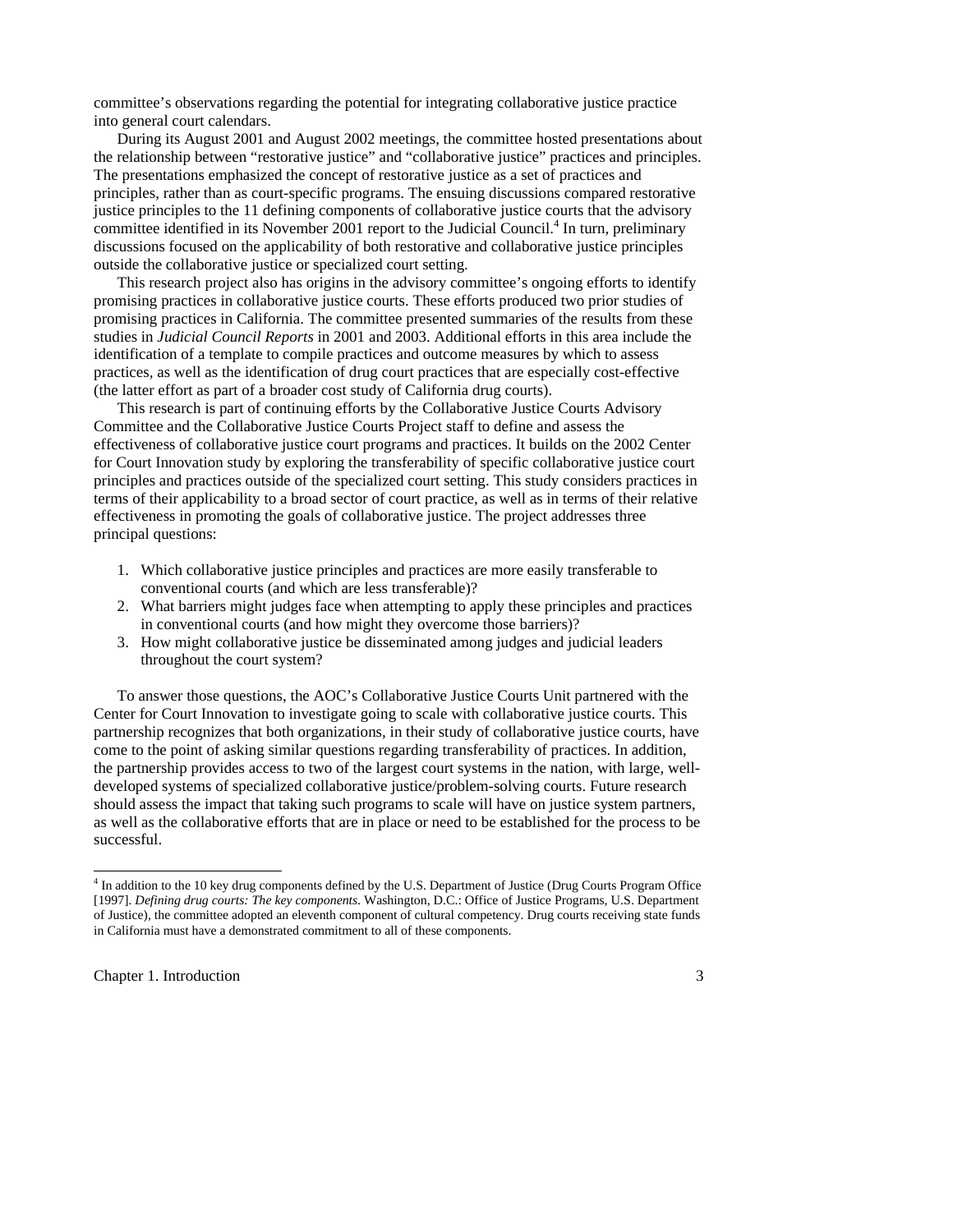#### Organization of the Report

 To better understand the transferability of collaborative justice principles and practices outside a specialized court setting, researchers conducted a combination of individual interviews and focus groups (two in California and two in New York) during the summer of 2003. Participating judges had experience serving on one or more collaborative justice courts, including drug courts, domestic violence courts, mental health courts, and community courts. The judges also had either subsequent or simultaneous experience on a general calendar assignment, enabling them to draw on their own experience in exploring questions on the practice of collaborative justice in conventional courts. Thirty-five judges in all participated.

 Chapter 2 lays the groundwork for this research by reviewing other writings on the broader applications of collaborative justice. While these writings consist mostly of descriptive accounts reflecting the experiences and perspectives of individual justice system representatives (e.g., judges, legal scholars, and court planners), the findings are certainly suggestive and have influenced the choice of issues probed by the current project.

 Chapter 3 summarizes the focus group methodology and identifies how many participating judges had a background in each type of collaborative justice court (e.g., adult drug court, juvenile drug court, domestic violence court, and so on).

 Chapters 4 through 7 present all findings, including both a discussion of key themes and an abundant use of quotations to bring forth the actual voices of participating judges. Chapter 4 reviews those principles and practices that were considered most integral to the collaborative justice approach. Chapter 5 reports which of these were deemed most or least transferable to conventional courts and also which *calendars* (e.g., juvenile delinquency, juvenile dependency, family law, civil, or adult criminal calendars) were deemed most or least suited to the practice of collaborative justice. Chapter 6 identifies key barriers that judges would likely face when attempting to practice collaborative justice more widely and how they might overcome those barriers. Finally, Chapter 7 presents the views of participating judges on how collaborative justice principles and practices might be successfully disseminated among colleagues and judicial leaders throughout the court system.

Chapter 1. Introduction 4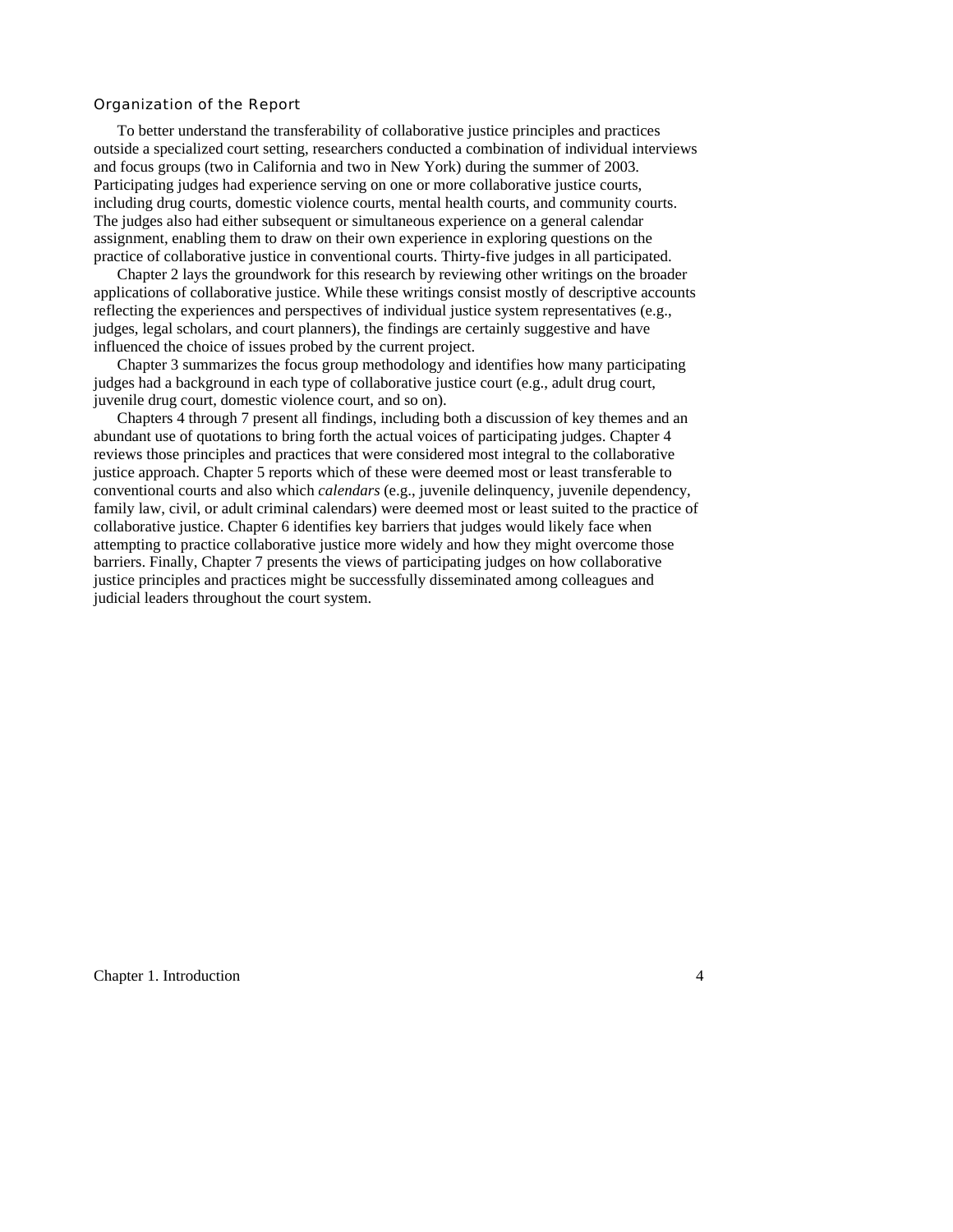## **2. Literature Review**

 The purpose of this chapter is to synthesize published information about the transferability of collaborative justice principles and practices to the court system in general. We have taken a broad view of the concept of transferability for this review and had considered a wide range of publications. The literature draws primarily on two constructs: *therapeutic jurisprudence*, a legal theory concerned with the potential therapeutic impact of judicial decisions, and *collaborative justice*, a practice of addressing the problems underlying criminal behavior via the collaborative effort of judges, attorneys, law enforcement, service providers, and others.<sup>5</sup> The studies examined range in scope from the individual court level (e.g., experiences of judges engaged in these practices) to the systemic level (e.g., legal theories and policy considerations relevant to efforts to institutionalize the practices). Lessons from the literature review informed the development of focus group and interview questions for the present study.

 It should be noted that the available literature consists almost exclusively of descriptive accounts reflecting the experiences and perspectives of justice system representatives, often as presented at symposia or focus groups. Virtually none of the literature directly addresses which discrete principles and practices might be transferable to general court calendars. In fact, only one evidence-based study—and that, still at a preliminary stage of reporting—directly addresses this issue (Casey and Rottman 2003).<sup>6</sup> Still, many publications provide relevant insights. Several demonstrate that judges in mainstream courts have begun to apply collaborative justice approaches (e.g., Babb, 1998; Bamberger, 2003; Brown, 2001; Casey and Rottman, 2000; Gilbert, Grimm, and Parnham, 2001; Schma, 2000; and Wexler, 2001). In addition, legal scholars and jurists (led by David Wexler) have explored theoretically how judges and attorneys might apply therapeutic jurisprudence in various contexts—e.g., appellate cases (Abrahamson, 2000; and Leben, 2000), family law cases (Babb, 1998), criminal cases (Wexler, 1993), and juvenile cases (Wexler, 2000). Others have considered the opportunities and challenges of going to scale—that is, institutionalizing drug courts and other collaborative justice courts (e.g., Feinblatt, Berman and Fox, 2000; Fox and Berman, 2002; and Tashiro et al., 2002). While these literatures are varied, four consistent themes emerge from them:

- 1. Broader use of collaborative justice requires changing the traditional attitudes and role orientations of judges, attorneys, and other justice system actors;
- 2. Resource and capacity issues can pose serious barriers to the attempts to apply specific collaborative justice practices more widely;
- 3. Judicial leadership is critical; and
- 4. Different perspectives exist on the question of collaborative justice and specialization: the extent to which collaborative justice requires specialized courts (and judges) as distinguished from institutionalization throughout the entire court system.

Chapter 1. Introduction 5

<sup>&</sup>lt;sup>5</sup> Collaborative justice and problem-solving courts are equivalent court-based innovations, differentiated mainly by terminology.

<sup>&</sup>lt;sup>6</sup> The lack of a broadly developed literature reflects the fact that collaborative justice courts began as relatively small-scale experiments. Initial studies focused primarily on evaluating the effectiveness of individual demonstration projects. Only in recent years has attention turned to applying the collaborative justice model more broadly throughout the court system.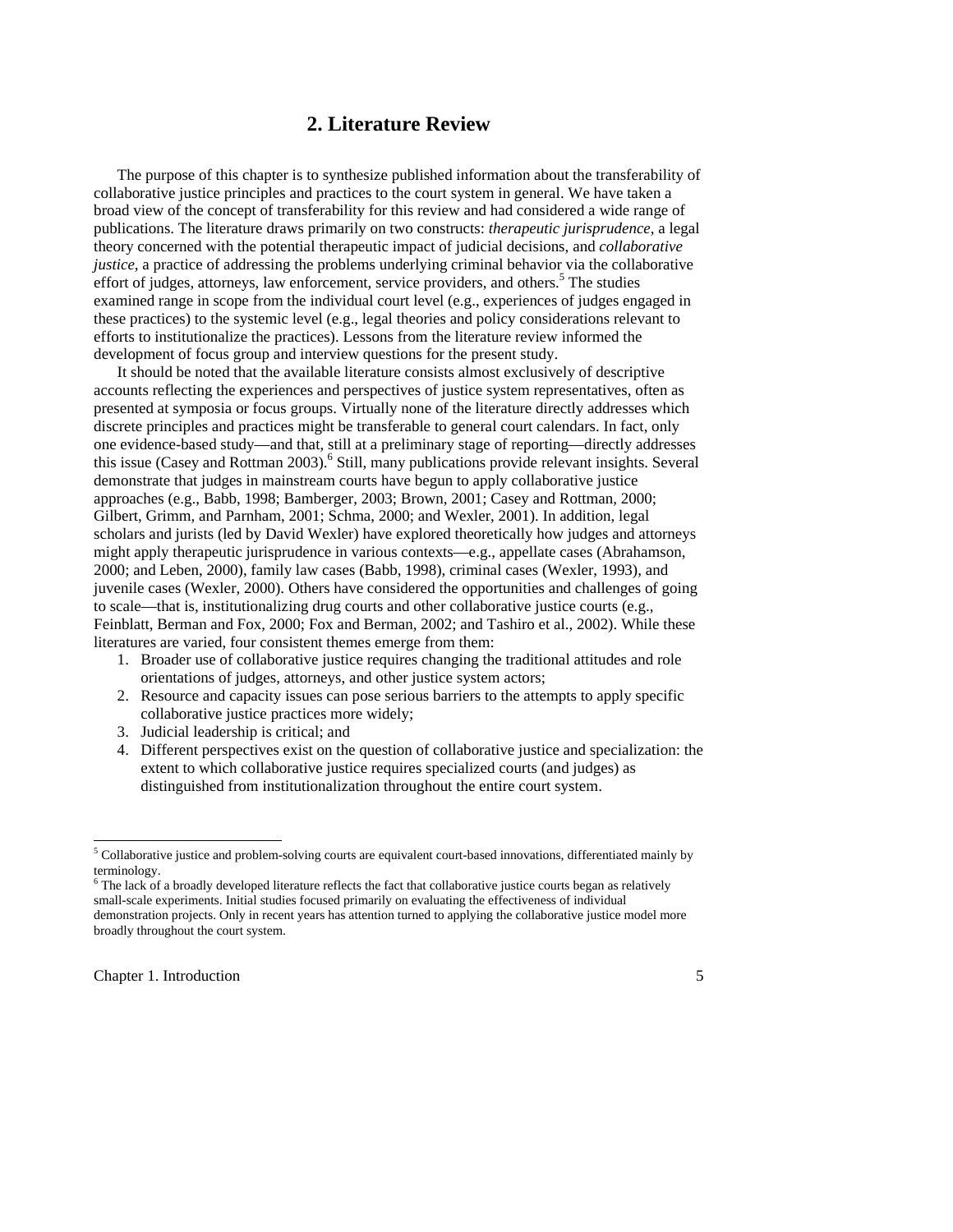The first four sections below discuss these themes respectively. A fifth summarizes results from the sole study that empirically assesses the transferability of collaborative justice principles (Casey and Rottman, 2003).

#### Changing Roles and Attitudes

 One key theme the literature raises is that broader use of collaborative justice requires changing the traditional attitudes and role orientations of judges as well as attorneys and other relevant actors. Publications demonstrate widespread recognition of a need to generate buy-in from those who would apply collaborative justice principles, whether that be in specialized or general courts (see Berman, 2000; Casey and Rottman, 2003; Chase and Hora, 2000; Feinblatt et al., 2000; *Fordham Urban Law Journal,* 2002; Fox and Berman, 2002; Fritzler and Simon, 2000; Rottman, 2000; and Zimmerman, 1998).

#### **The Relationship Between Judicial Role Orientations and Behavior**

 A broad, though dated, series of studies conducted by legal scholars and political scientists examines the relationship between judicial *role orientations* (judges' expectations about what they ought to do) and *role behavior* (what they actually do in terms of identifying problems, searching for alternatives, and so on). Past studies have shown that role orientations affect behavior on the bench (Boyum, 1979; and Ungs and Bass, 1972) and are critical intervening factors between case management policies and their degree of practical success (Neubauer, 1978). Hanson (2002) recently reviewed the leading studies on this subject and called for renewed research into judges' attitudes and expectations about their decision making.<sup>7</sup> He notes that most studies of the judicial role were published more than 25 years ago. Since then, a number of court reforms (including collaborative justice courts) have emerged, with important implications for judges' role orientations and, potentially, behavior.

#### **Changing Judicial Roles in Collaborative Justice Courts**

 As it relates to collaborative justice practices, each judge's role orientation falls somewhere along a continuum. At one end are the "neutral, detached" judges, who act as finders of fact and decision makers; at the other end are the "advocate, cheerleader, social worker" judges, who see their role in a therapeutic context. Judges in the latter group may subscribe to one or both of two recent developments in criminological theory: therapeutic jurisprudence and collaborative justice.

 Therapeutic jurisprudence suggests that judges focus on the therapeutic content of their decisions—emphasizing rehabilitation and treatment, not just the legal aspects of their rulings (e.g., see Wexler, 2001). Collaborative justice, as its name suggests, encourages team building collaborating with attorneys, defendants, outside agencies, and others to arrive at decisions reflecting the common goals of all parties. These two role orientations—the therapeutic and the collaborative—may often (but not always) coincide in today's collaborative justice courts, which typically use collaborative methods to address drug addiction, mental illness, and other underlying issues; both also contrast with the traditional judicial role.

Chapter 2. Literature Review 6

<sup>7</sup> The key studies reviewed by Hanson are Boyum, 1979; Flango, Wenner, and Wenner, 1975; Gibson, 1977, 1978; Glick, 1971; Neubauer, 1978; and Ungs and Bass, 1972.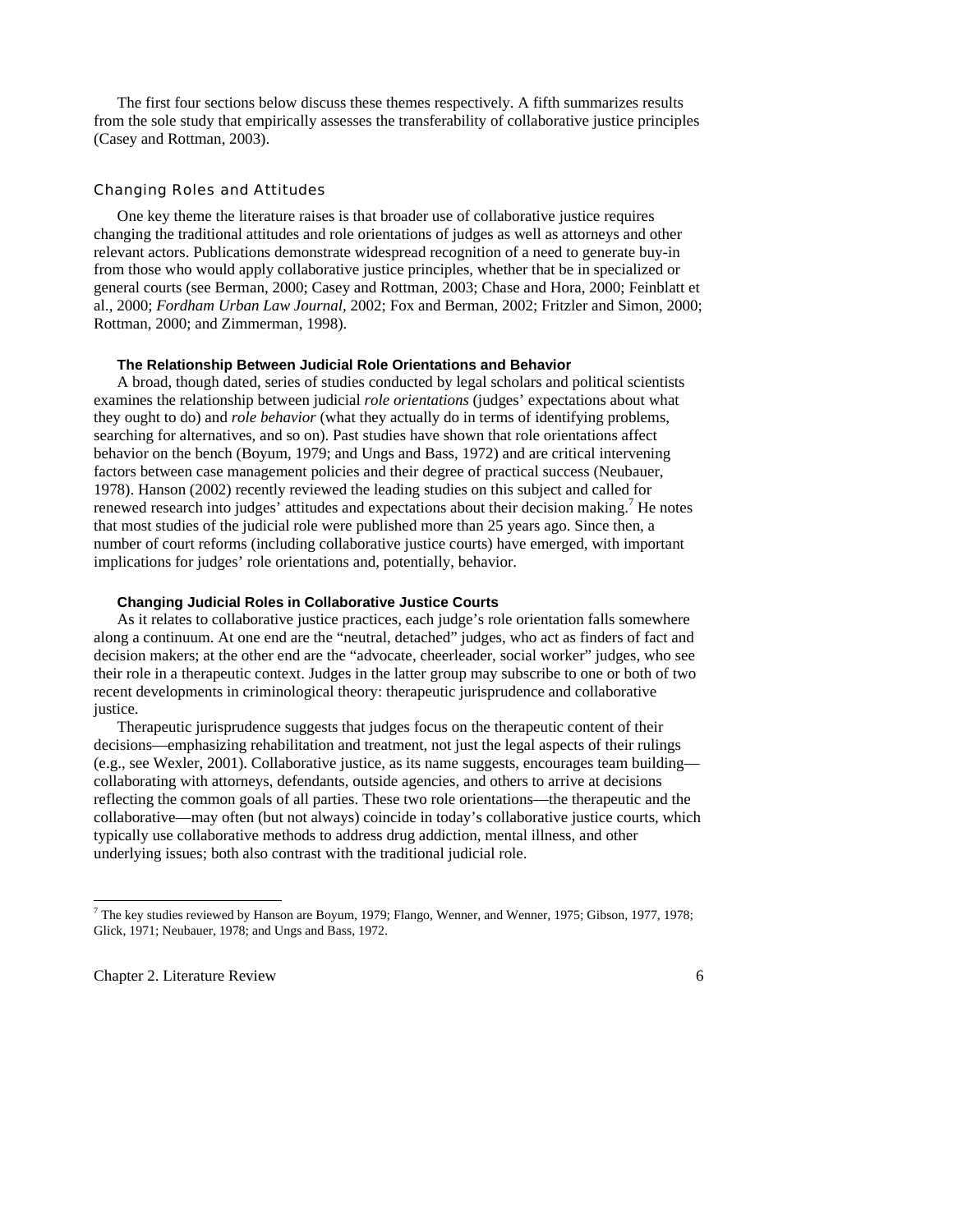Not surprisingly, preliminary findings from a National Center for State Courts study suggest that a traditional concept of the judicial role is perceived as a central barrier to the spread of collaborative justice principles in conventional courts (Casey and Rottman, 2003). In general, while some judges look favorably upon the new culture of cooperation practiced in many collaborative justice courts (e.g., Berman, 2000), others do not (e.g., Hoffman, 2000). And throughout the literature there is an understanding that the widespread use of collaborative justice, particularly in mainstream courts, depends on convincing judges and others that such an approach is not only desirable but also appropriate to the judicial role under certain circumstances (see discussion of leadership below).

#### **Changing Roles of Attorneys and Other Players**

The literature recognizes that beyond judges, other players—particularly attorneys—carry weight. Some have noted that the bar has been resistant to therapeutic jurisprudence; and while the fate of therapeutic jurisprudence does not depend on support from attorneys, its success can only be enhanced by lawyers willing to practice it (Stolle, Wexler, and Winick, 2000; and Wexler, 2001). Others have observed that a more supportive bar is, in fact, emerging (e.g., Daicoff, 2000).

#### Resource and Capacity Issues

 Several articles identify resources (time, staffing, technology, and training) and funding as critical in any attempt to practice collaborative justice more widely (e.g., Bamberger, 2003; Feinblatt et al., 2000; *Fordham Urban Law Journal,* 2002; and Tashiro et al., 2002). For example, Bamberger (2003) argues that while specialized courts have proliferated (drug courts, domestic violence courts, and the like), judges in criminal courts of general jurisdiction face a difficult time trying to engage in problem-solving practices—specifically, administering alternatives to incarceration. Bamberger contends that such opportunities legally exist, and identifies three categories of felony cases in which a judge, under New York State law, may provide an alternative to incarceration: (1) youthful offender adjudication; (2) cases in which the defendant is charged with a felony requiring incarceration but pleads to a lesser charge that does not require it; and (3) probation-eligible cases. However, courts of general jurisdiction—unlike specialized collaborative courts—typically lack sufficient resources to administer alternatives to incarceration; for instance, general courts lack support staff to find a program and arrange admission for a defendant, meaning that the judge must attend to these details. In addition, local probation departments, which have traditionally monitored alternatives to incarceration, are severely underfunded and understaffed. Bamberger concludes that greater support services are needed for courts of general jurisdiction and local probation departments so that all courts can administer alternatives to incarceration.

 Institutionalization of drug courts also raises the issue of treatment capacity, particularly in terms of the availability of treatment resources in the community and the costs of providing services to a large population of substance abusers. Feinblatt et al. (2000) argue that drug courts, as they go to scale, face the challenge of having to convince the public and other branches of government that treatment alternatives are cost-effective: that up-front investments in drug treatment will save money in the future by reducing criminal justice costs and crime rates.

 A focus group session addressing the institutionalization of drug courts also identified the lack of a stable funding base as a major barrier to more widespread adoption of specialized drug

Chapter 2. Literature Review 7

**Formatted**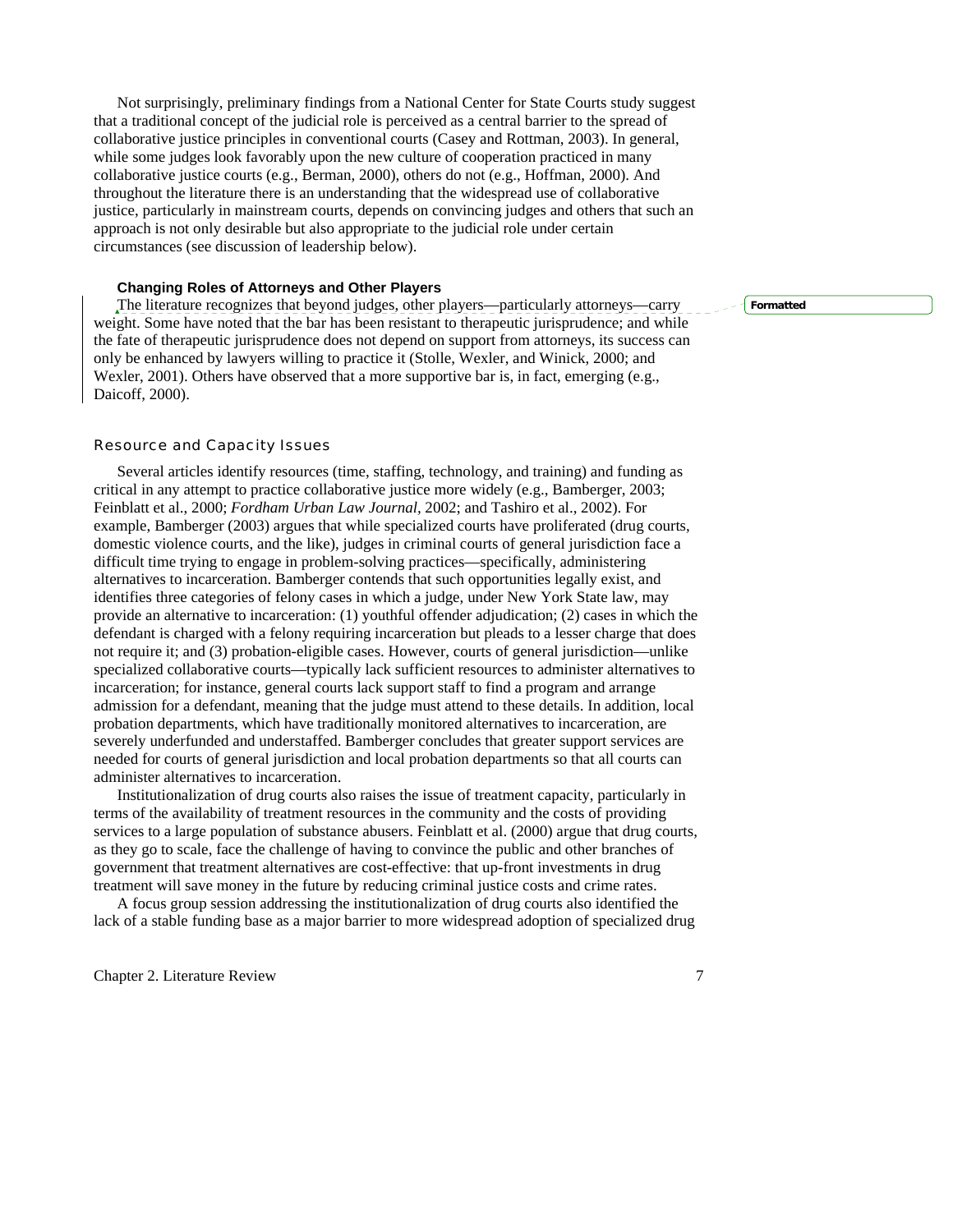courts. Participants stressed that a comprehensive education strategy would be critical to any effort to achieve long-term, stable funding for drug courts. Education should be broad-based and focused not only on judges, but also on other justice system personnel, other branches of government, the media, and the general public. It should address drug court concepts, operations, and effectiveness (Tashiro et al., 2002).

#### Judicial Leadership

 The literature cites the central role of judicial leadership in promoting collaborative justice throughout the court system. According to one leading proponent of therapeutic jurisprudence:

The legal community has to press its judicial leaders to get involved … because without it [this pressure], the lawyers won't come along, the Department of Corrections officials won't come along … it does not happen without judicial leadership (*Fordham Urban Law Journal,* 2002, p. 2038, comments of Judge Schma).

 In addition to systemwide leadership, Judge Schma noted that judicial leadership can occur individually—judges can create a legal culture in their own general jurisdiction courts:

In my ordinary, regular, everyday court … the lawyers know that they are going to be expected to deal with substance abuse issues if they are present … that [it] is going to be brought into the courtroom (*Fordham Urban Law Journal,* 2002, p. 2038).

 The literature also cites leadership as important for outreach, funding, and creation of new partnerships at a time when court systems look to create change at an institutional level (Feinblatt et al., 2000). At the national level, proponents of collaborative justice cite the leadership of the Conference of Chief Justices and the Conference of State Court Administrators in adopting a resolution that endorsed the problem-solving court approach, including:

Encourag[ing], where appropriate, the broad integration over the next decade of the principles and methods of problem-solving courts into the administration of justice to improve court processes and outcomes while preserving the rule of law, and meeting the needs and expectations of litigants, victims, and the community.<sup>8</sup>

 Feinblatt et al. (2000, p. 287) similarly note that in New York the statewide drug court initiative spearheaded by Chief Judge Judith Kaye "sends a loud message" that the goal of criminal courts is not to process cases as quickly as possible but to achieve tangible results: increased sobriety and reduced recidivism.

 Others note that this directive must be supplemented by an effort to change the personal beliefs and role orientations of judges and other players. During a focus group discussion about institutionalizing drug courts, one scholar noted that "you can't mandate belief in a program when you replicate or systematize it, but you must take belief into account through training."<sup>9</sup> Indeed, education and training are frequently identified as being critical to changing attitudes and

-

Chapter 2. Literature Review 8

<sup>8</sup> See Becker and Corrigan, 2002.

<sup>9</sup> Comment of Lisbeth Schorr, reported in Fox and Berman, 2002:7.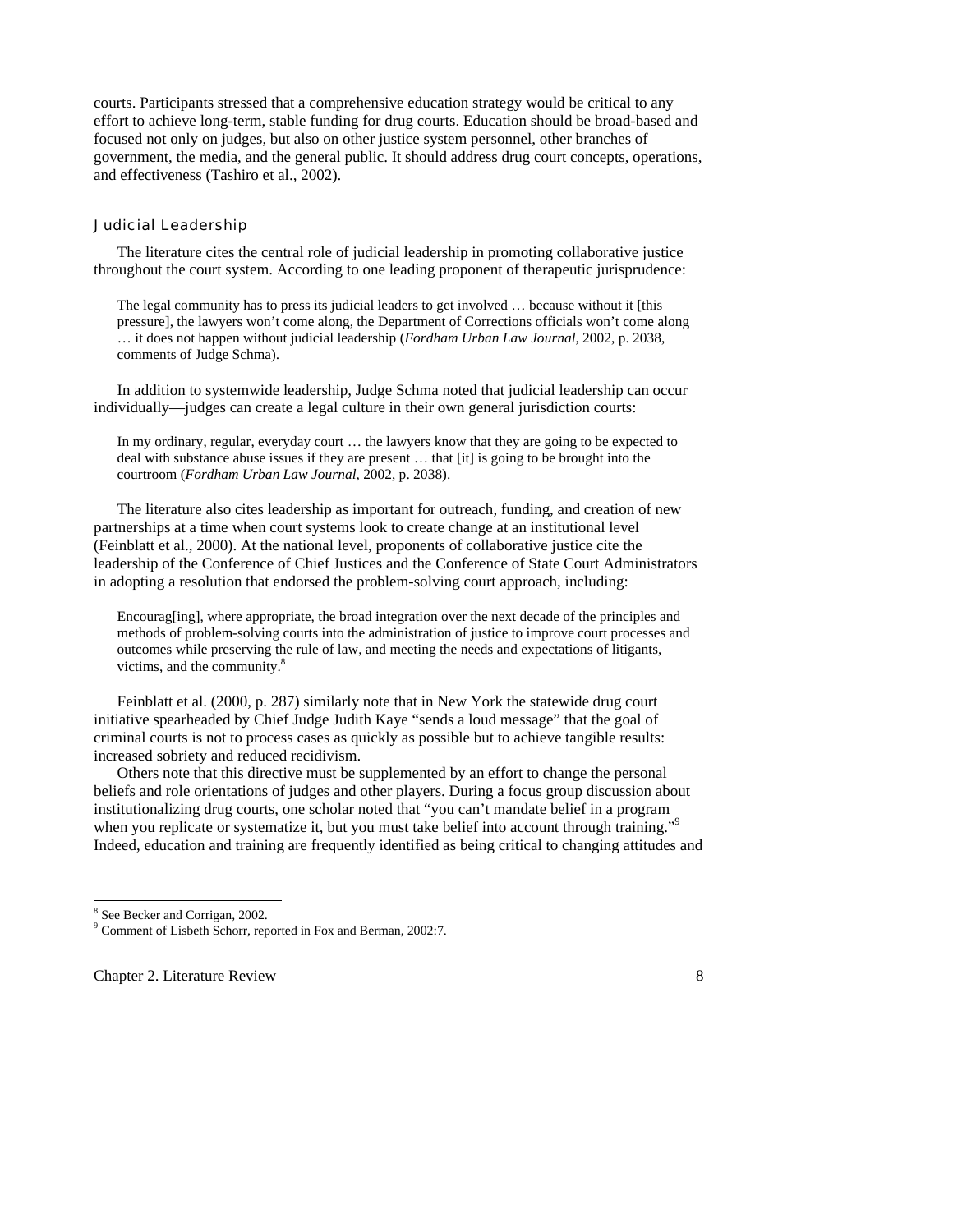role orientations, and thereby to facilitating the spread of collaborative justice principles. Caroline Cooper of the Drug Court Clearinghouse at American University suggested:

[The] judicial support issue will require education both within court and within other judicial education bodies. The drug court judge function, therefore, needs to be part of national and state and local education activities and part of special segments, as well as new judge orientation (*Fordham Urban Law Journal,* 2002, p. 1872).

 Judges might also be made aware of the impact of collaborative justice practice on job satisfaction. In a focus group discussion about drug courts, one observer noted, "I think there's a need to continue to explain to the 25,000 trial judges around the country that a drug court is an enjoyable assignment. Without that buy-in, you won't be able to build momentum to expand drug courts."<sup>10</sup>

 In a survey of California judges, Chase and Hora (2000) confirm that judges in drug treatment courts are more highly satisfied with their jobs than family court judges. The authors note that many of the factors associated with job stress among judges (large caseloads, the need to process people, and lack of control over the cases they get) are not as prevalent in drug courts. Their survey also found that drug court judges had a more positive attitude toward litigants than family court judges did. Drug court judges were more likely to report that they (1) got a positive benefit from their assignment, (2) admired litigants' efforts to improve their lives, (3) felt litigants were genuinely trying to solve their problems, (4) witnessed improvement by litigants, and (5) felt that litigants were grateful for the help the court provided. Although the study did not establish conclusively that drug court judges are more highly satisfied *due to* their assignment, the findings were consistent with self-reports from individual judges, who noted positive professional benefits resulting from their collaborative justice court assignments. For example, in a symposium published in *Fordham Urban Law Journal* (2002), several judges cited the positive impact that serving on a collaborative justice court had on their professional satisfaction, as well as their expertise and understanding of therapeutic issues.

 One judge noted three aspects of collaborative justice courts that are particularly rewarding: (1) the courts improve decision making by allowing judges to make more informed decisions, (2) decisions are both legally correct and fair, and (3) outcomes are more satisfying—"the[y] make sense." (*Fordham Urban Law Journal,* 2002, p. 2014). Hora and Schma (1998, p. 12) assert:

A drug treatment court judge experiences positive human interaction with litigants, receiving the personal reward of contributing to addicts' recovery in a manner uniquely available to the judge because of the criminal justice "event" over which the judge presides. Judging in this nontraditional forum becomes an invigorating, self-actualizing, and rewarding experience instead of a stressful, isolating, unsatisfying experience of watching people repeatedly recycle.

 Collaborative justice assignments thus contrast with other specialized court assignments (e.g., many probate and juvenile courts), which some judges link to lower job satisfaction and increased stress. Rottman (2000) attributes the difference to the fact that in these other courts the specialization refers to expertise in technical and scientific matters or in complex areas of civil

Chapter 2. Literature Review 9

<sup>&</sup>lt;sup>10</sup> Burke, reported in Fox and Berman, 2000.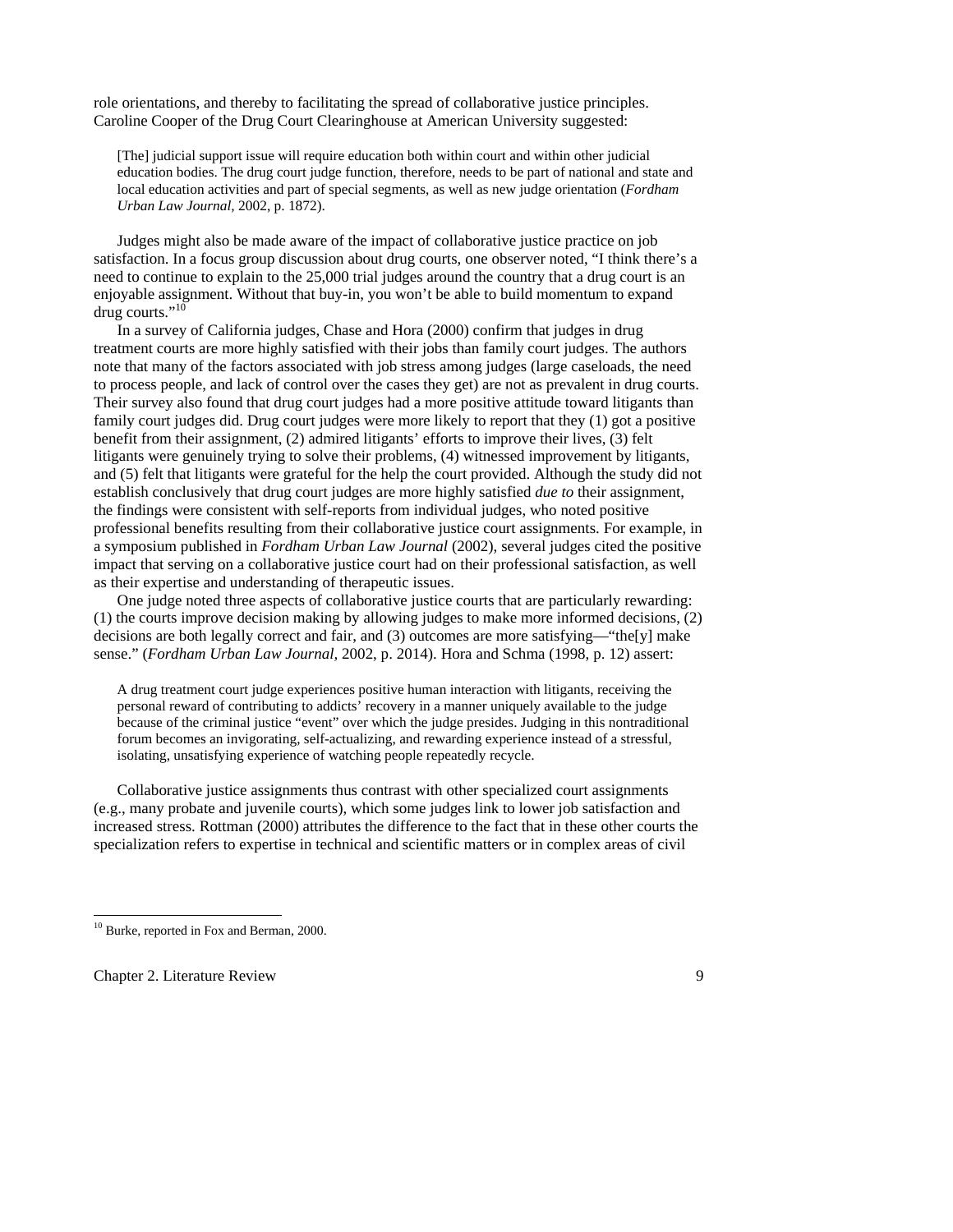law, whereas collaborative justice courts require a different set of skills and qualifications, which can lead to increased efficacy.<sup>11</sup>

#### Collaborative Justice and Specialized Courts

 A final theme of the literature deals with the relationship between collaborative justice and specialized courts: Do collaborative justice and therapeutic principles require specialized courts and specialized judges? Rottman (2000) addresses specialization as it pertains to therapeutic jurisprudence, and considers the ways in which specialized courts may both enhance and inhibit opportunities to apply it. He suggests that problem solving in specialized courts has several advantages, including the ability of these forums (1) to relax the adversarial process and focus on problem solving, (2) to attract a vigilant bar (due to the exclusive subject matter jurisdiction), (3) to mobilize and coordinate treatment and service providers, and (4) to develop the expertise of the judge and other staff. However, he also cites a number of ways in which specialization may inhibit therapeutic jurisprudence, including the possibility that judges in these forums might become overly deferential to experts; that the court might become overly dependent on one judge; and that specialized court assignments might result in stress, burnout, and fewer opportunities for career advancement.<sup>12</sup>

 Rottman draws on lessons from a broader literature, which identifies both the advantages and disadvantages of specialization in contexts such as family and juvenile court (see, e.g., Babb, 1998; Domitrovich, 1998; and Stempel, 1995). While many people have traditionally viewed specialized courts as less prestigious than their general court counterparts—as attracting lower quality judges, as well as being narrow in focus, isolated from the rest of the system, and not adaptable to change—there are numerous arguments in favor of specialization, including improved adjudication, greater expertise from the bench, and economies of scale (faster case disposition and reduced costs) due to the division of labor in the court system (Stempel, 1995).

 Specialized courts, of course, do not require specialized judges. Rotating panels of generalist judges into specialized courts allows for temporary specialization. Chase and Hora (2000) suggest a further benefit: rotation allows for a natural process of diffusion, as judges take the benefits of their collaborative justice experience with them when they return to general dockets.

 The literature on judicial rotation into specialized assignments, such as juvenile and family courts, is relevant in this regard.<sup>13</sup> It identifies several potential benefits of rotation, including the development of judicial expertise, a change in the judges' perspectives, $14$  and the prevention of too close an association of the court with one judge. However, it also cites several shortcomings, such as a disincentive for continued training and specialization, the possibility of judicial

Chapter 2. Literature Review 10

<sup>&</sup>lt;sup>11</sup> However, as Rottman, 2000, correctly notes, the paucity of research makes it difficult to reach definitive conclusions about the impact of specialization on judicial stress and burnout.

 $12$  For the complete list of the ways Rottman suggests specialization may enhance and inhibit therapeutic outcomes, see Rottman, 2000, p. 24.

<sup>&</sup>lt;sup>13</sup> The literature on judicial rotation is vast, and no attempt has been made to review it fully. For an overview of the advantages and disadvantages of judicial rotation to family courts compared to fixed courts with dedicated judges, see Hurst, 1991; and Rubin and Flango, 1992.

<sup>14</sup> Hurst, 1991, found that juvenile and family court judges, as a result of their assignment, accorded juvenile and family jurisdictions equal status with other jurisdictions.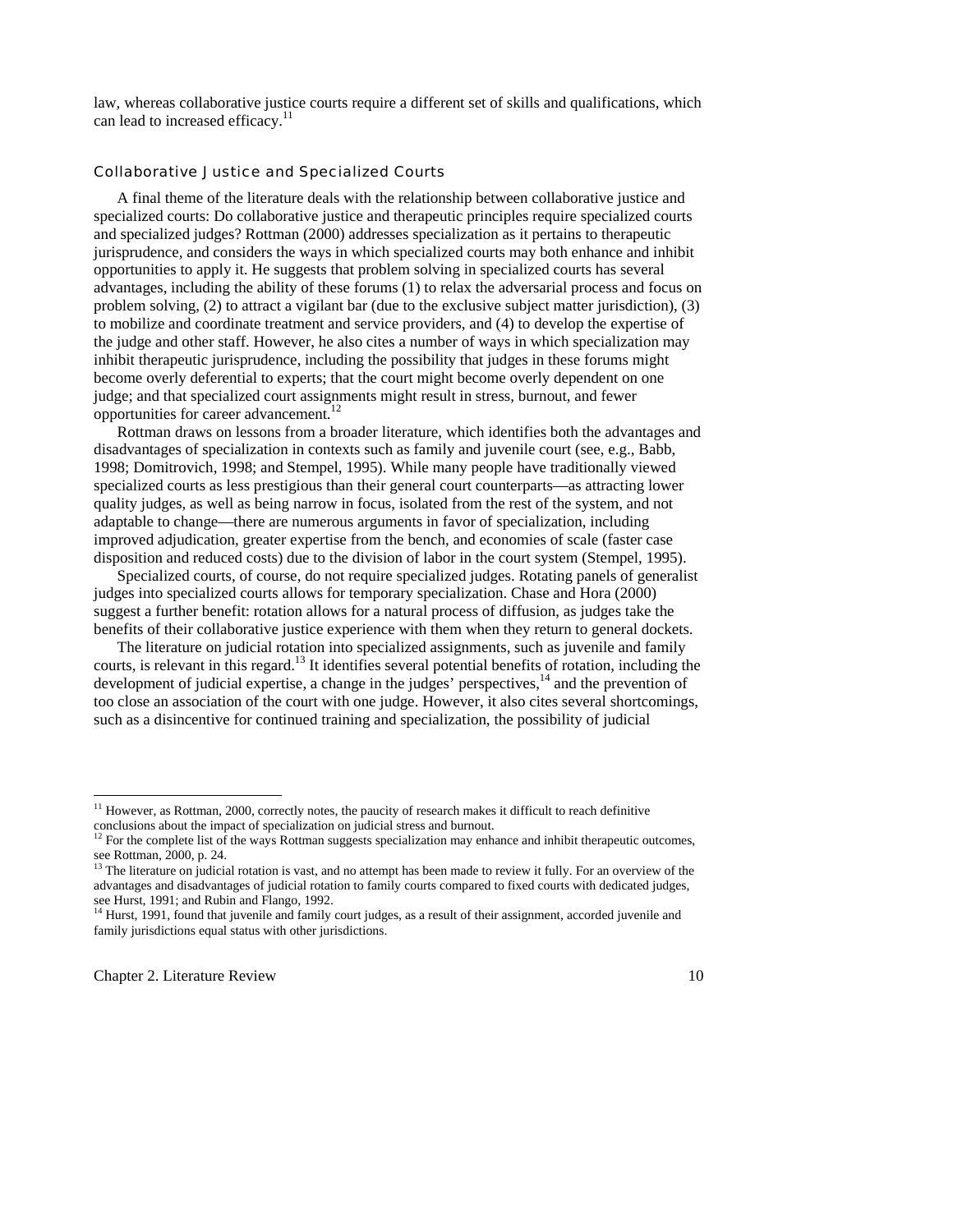burnout, less continuity on the specialized court ("no one in charge" syndrome), and an inability of judges to achieve the desired level of expertise in their limited time on the court.<sup>15</sup>

#### National Center for State Courts Delphi Study

 The literature reviewed thus far pertains indirectly to the central issue in this research—the transferability of collaborative justice court principles and practices to general calendars. As noted earlier, only one study seeks to examine this issue empirically. Using the Delphi Method.<sup>16</sup> the National Center for State Courts recently conducted a series of three surveys among collaborative justice court judges nationwide (Casey and Rottman, 2003). While the study surveyed relatively few judges (19 judges completed the first questionnaire; 14, the second; and 12, the third), the research deserves note because it is unique in directly asking judges about the transferability of components or features of collaborative justice courts to conventional courts.<sup>17</sup>

 The Delphi methodology seeks to identify areas of greater or lesser consensus among experts (the survey does not rely on a random sample). When judges were asked about components or features of collaborative justice courts that could be adapted more generally, there was:<sup>18</sup>

#### **Unanimous agreement on:**

- Involvement of a wide range of participants and stakeholders (e.g., multidisciplinary training); and
- A needs-based approach (e.g., judicial monitoring and review).

#### **At least 75 percent agreement on:**

- Accountability issues (e.g., stricter accountability for violations);
- Evaluation and service provision (e.g., access to treatment providers at the arraignment stage);
- Systems issues (e.g., information sharing); and
- Dispute resolution (e.g., judges as problem solver and mentor).

#### **Less than 75 percent agreement on:**

• More use of deferred sentences.

When asked which features would be difficult to adapt more generally, there was: **Unanimous agreement on:**

• Changes in the traditional roles of the judge, prosecutor, and defender.

### **Less than 75 percent agreement on:**

- Judicial/staff resources (e.g., amount of attention provided to each case);
- Judicial interest/role (e.g., judicial willingness to handle specialized dockets); and

Chapter 2. Literature Review 11

<sup>&</sup>lt;sup>15</sup> Note that these concerns are not limited to judicial assignments. For example, Thompson, 2002, addresses similar issues with regard to the rotation of prosecutors into community prosecution units.

<sup>&</sup>lt;sup>16</sup> The Delphi Method uses multiple survey questionnaires, beginning with an initial brainstorming questionnaire that poses open-ended questions to elicit ideas. Later questionnaires refine the issues and determine the extent of agreement.

<sup>17</sup> The study addressed a variety of other issues—not reported here—with the goal of identifying unifying practices in collaborative justice courts.

<sup>18</sup> Because only preliminary study findings were available at the time of this writing, components and features are written exactly as they appeared in conference materials furnished by the authors. In addition, no attempt has been made to extrapolate upon the findings or conclusions.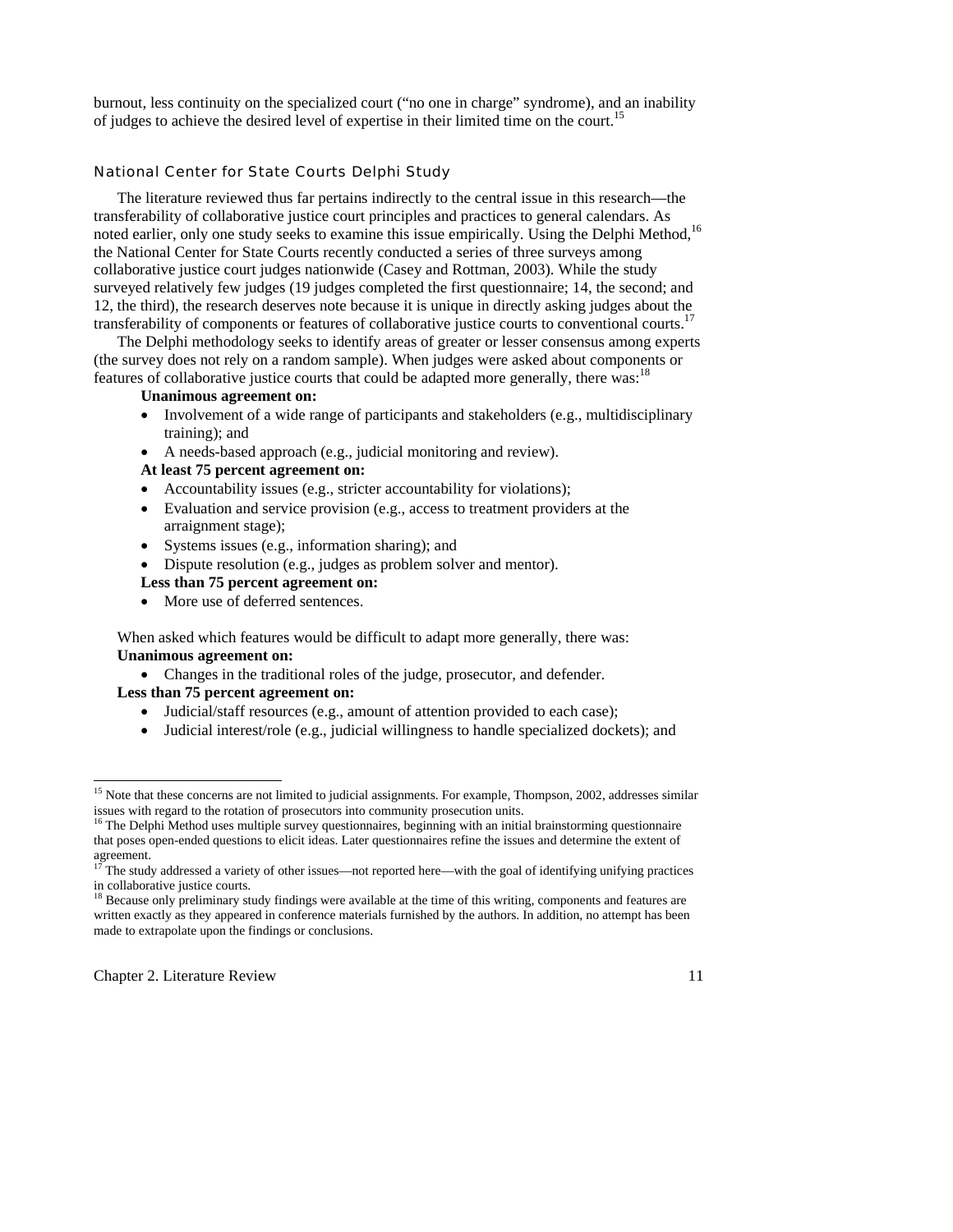• Community access (e.g., integrating the voice of the community and other stakeholders into the court's operations).

 The preliminary findings suggest greater agreement on which components could be adapted more generally than on which components would be difficult to adapt.

Chapter 2. Literature Review 12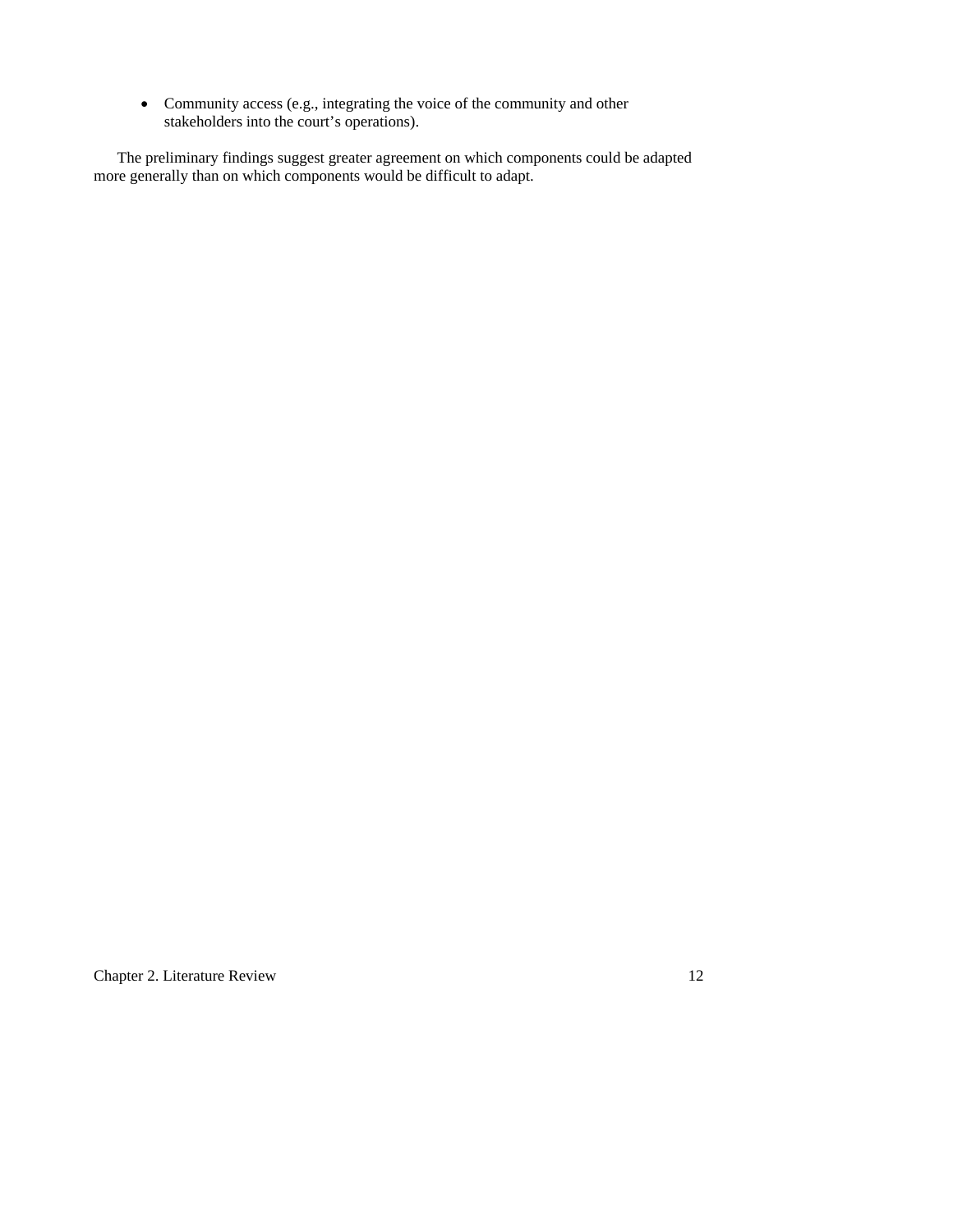## **3. Research Methodology**

 This research sought to gather information about the transferability of principles and practices fostered by collaborative justice (CJ) courts to general court calendars. Given the exploratory nature of the research, the research team deemed that a focus group approach would be more appropriate than a formal survey of CJ court judges. While neither the focus group participants nor the findings they yield can be considered representative of the general population of judges, focus groups are recognized as a particularly useful tool when the objective is to generate information on attitudes, opinions, personal experiences, and suggestions concerning topics about which limited information exists.

 The team conducted research among judges in California and New York, two states at the forefront of testing new collaborative justice models. In selecting participants from each state, we tried to recruit judges who were familiar with collaborative justice issues and were available to participate. In nearly all cases, we restricted eligibility to judges who had both experience serving on a CJ court and simultaneous or subsequent experience serving on a general calendar assignment. This made it possible to explore the personal experiences these judges may have had in attempting to apply various principles and practices they learned in their CJ court. We took care to recruit a diverse group of judges in terms of their court location (e.g., urban versus rural; and geographic region within each state), current assignments, and current or prior collaborative justice court assignments.

 To recruit for the California focus groups, the Administrative Office of the Courts (AOC) identified and invited judges who met one of three sets of criteria:

- 1. Experience on a collaborative justice court during the past five years and subsequent rotation to a general calendar for at least six months;
- 2. A current assignment to both a collaborative justice court and a general calendar; or
- 3. Experience on one type of collaborative justice court during the past five years followed by subsequent rotation to another type of collaborative justice court (e.g., rotation from a drug court to a domestic violence court).

 To recruit for New York focus groups, the research team coordinated with the New York State Office of Court Drug Treatment Programs (OCDTP), a court administrative office responsible for drug court oversight, to identify and invite judges familiar with the issues of interest. In general, the research team directly contacted New York City judges known to be appropriate interview or focus group participants based on the above criteria, while the OCDTP contacted judges who became participants in the focus group held in Rochester, New York.

 We conducted a total of four focus group sessions in August and September 2003. The sessions were conducted in and on the following locations and dates:

- *California:* Burbank (August 21) and San Francisco (August 22); and
- *New York State:* Rochester (August 19) and New York City (September 18).

 The researchers conducted the California focus groups at AOC regional offices. The New York groups were conducted at facilities procured by the New York State Office of Court Administration. Each session averaged two hours in length and was moderated by a team of three researchers from the Center for Court Innovation. In California, the moderators included an additional researcher from the AOC. Participants were not paid but were provided lunch and

Chapter 3. Focus Group Methodology 13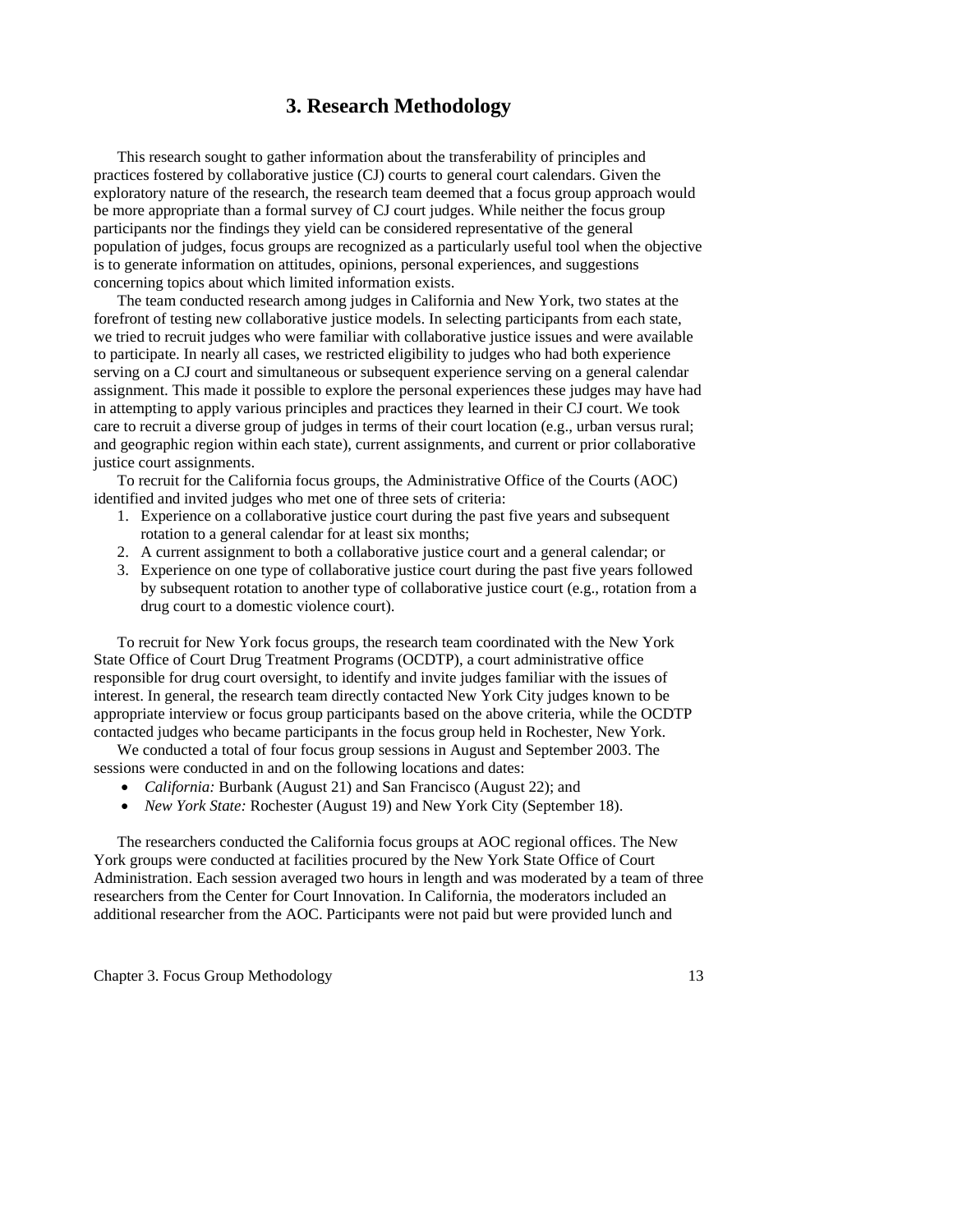travel reimbursement. All focus groups were audio recorded and transcribed for later evaluation by the research team. Note that we have attempted to let the judges speak for themselves, so the report includes many verbatim comments. Note, too, that participants were assured that no comments would be personally attributed to them.

 Sixteen judges attended the California focus groups (10 in Burbank and six in San Francisco); 13 attended the New York groups (10 in Rochester and three in New York City). Members of the research team also conducted in-person and telephone interviews with six other judges—three each from California and New York City.19 The interviews in New York City took place in June and July and served to provide background ideas and information that helped shape the focus group protocols. The interviews in California took place in August and September and included judges who were unable to attend the focus groups. Each of these interviews averaged approximately one hour in length. Thus a total of 35 judges participated in this research. Since only three judges attended the New York City focus group, quotations from them and from the three New York City judges who were interviewed individually are attributed consistently to "New York City" judges throughout, to minimize any possibility of identifiable attribution.

 Table 3.1 summarizes the background CJ court experiences of the 35 judges. More than 60 percent (22) had experience in an adult drug court, and just over 25 percent (nine) had experience in a criminal domestic violence court. Three or fewer judges had experience in each of several other CJ courts: juvenile or family drug courts, civil or integrated domestic violence courts, mental health courts, community courts, or DUI courts. Several judges had been assigned to multiple types of CJ courts. And one of the New York City judges interviewed had never been assigned to a formal CJ court but had more than nine years' experience imposing treatment conditions of sentence and practicing judicial supervision in a conventional court.

Three major topics were discussed in the focus groups:

- Core principles and practices of collaborative justice courts that differ from those in conventional courts;
- The extent to which these principles and practices are transferable to general court calendars; and
- Strategies to disseminate collaborative justice more widely throughout the court system.

The complete focus group protocol is presented in Appendix A.

 Finally, a brief caveat on terminology: California's *collaborative justice courts* are generally equivalent to New York's *problem-solving courts*. This report uses the California term throughout, but in focus groups and interviews held in New York, the research team referred exclusively to "problem-solving courts" for the ease of the judges.

Chapter 3. Focus Group Methodology 14

1

<sup>&</sup>lt;sup>19</sup> At the outset of the project, we conducted interviews with two additional individuals who serve in an administrative capacity in New York State's collaborative justice courts. As with the three judge interviews in New York City, these interviews served to raise and clarify issues that proved to be of particular interest as the project went forward.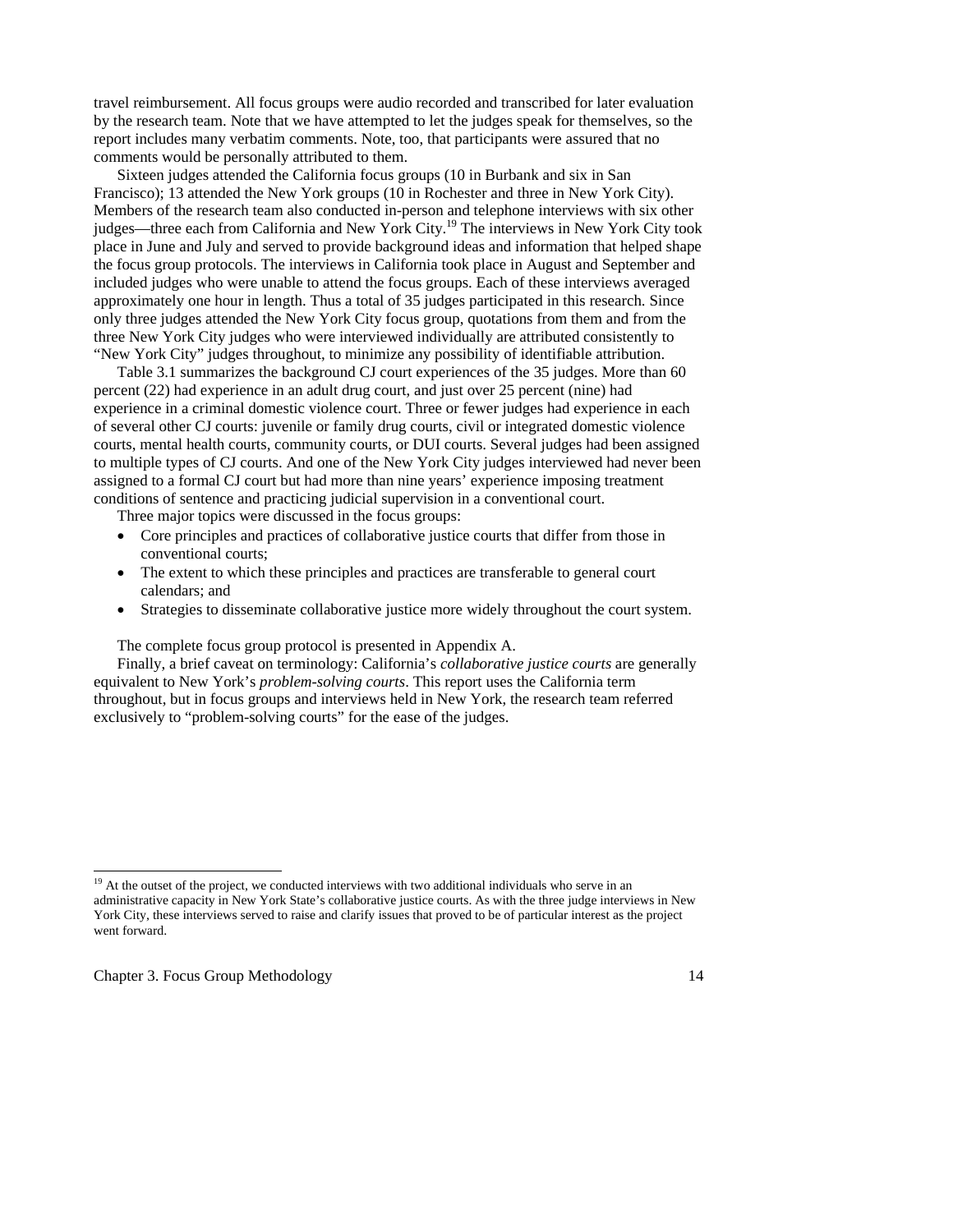|                                                                                                                                                                          | California                | New York            | All Judges                             |
|--------------------------------------------------------------------------------------------------------------------------------------------------------------------------|---------------------------|---------------------|----------------------------------------|
| 1. Drug Court<br>Adult drug court<br>Juvenile delinquency drug court<br>Juvenile dependency drug court (CA)<br>or family treatment court (NY)                            | 10<br>4<br>$\overline{c}$ | 12<br>$\Omega$<br>2 | 22<br>$\overline{4}$<br>$\overline{4}$ |
| 2. Domestic Violence Court<br>Criminal domestic violence court<br>Civil domestic violence court<br>Integrated domestic violence court<br>(both criminal and civil cases) | 6                         | 3<br>0              | 9                                      |
| 3. Mental Health Court<br>Adult mental health court<br>Juvenile delinquency mental health court                                                                          | 2                         | 0<br>0              | $\overline{2}$                         |
| 4. Community Court                                                                                                                                                       | $\Omega$                  |                     |                                        |
| <b>5. D.U.I. Court</b>                                                                                                                                                   |                           | 0                   |                                        |
| <b>Number of Collaborative Justice Assignments</b><br><b>Total Number of Judges</b>                                                                                      | 27<br>19                  | 19<br>16            | 46<br>35                               |

# **Table 3.1. Collaborative Justice Court Experience of Focus Group and Interview Participants**

 $1$  Numbers within individual collaborative justice court categories add up to more than the total, since some judges had experience in multiple types of collaborative justice courts.

Chapter 3. Focus Group Methodology 15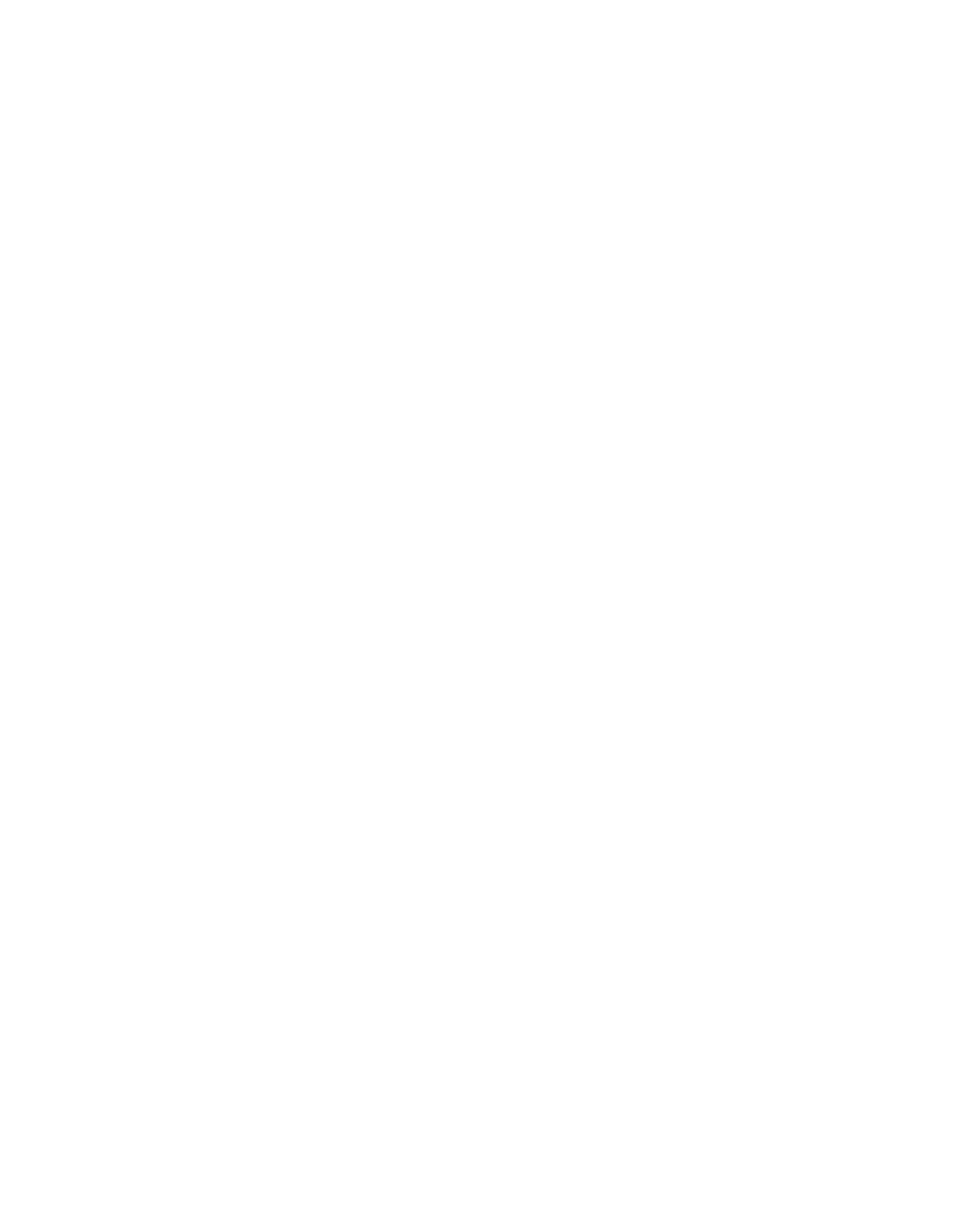## **4. Core Collaborative Justice Court Principles and Practices**

 The researchers asked all four focus groups to identify what they perceived as the core principles and practices of collaborative justice (CJ) courts. Their lists did not include all the practices identified by the literature,<sup>20</sup> but instead focused primarily on those related to the role of the judge. Nonetheless, the lists were very consistent across groups, indicating wide consensus among the sample of California and New York judges on the defining characteristics of collaborative justice. As the final section of this chapter makes clear, however, domestic violence courts in both states may differ from other types of CJ courts.

#### **Principles**

-

The focus groups identified the following four core principles of CJ courts:

- 1. Problem-solving orientation;
- 2. Non-adversarial, team approach;
- 3. Interactive, proactive judge; and
- 4. Community outreach.

#### **Problem-Solving Orientation**

 One of the themes most frequently raised was the philosophy or orientation of the court. Participants identified many specific collaborative justice court practices that differ from those of conventional courts, but driving those practices is a different purpose, even a different notion of justice. In this view, the conventional approach to justice involves protection of due process, establishment of guilt or innocence, and imposition of appropriate punishment. By contrast, judges perceived that a collaborative justice approach focuses primarily on the resolution of the underlying problem(s) that brought the defendant to court.<sup>21</sup> At least one judge framed this as a focus on outcomes rather than process; and the outcomes to which CJ courts aspire may be substantively different from those with which conventional courts concern themselves:

I think there is a different notion of justice, and I think it is an interesting deviation from the typical American notion of justice, which is predicated on due process rights. … In a problem-solving court, it is not that anyone tries to deprive anyone of rights, but the emphasis is not on due process rights and, therefore, [not on] a constant which encourages denial by the defendant and a polarization of views and a real issue of who is going to win. … That's all put aside and the issue is really how to solve this problem. And part of how you solve the problem, particularly in the drug court but I think equally true in domestic violence court, is to stop the denial, acknowledge the problem. (San Francisco)

 $20$  As described in the literature, practices that are common in collaborative justice courts but were excluded from judges' lists include reliance on data and research, graduated sanctions and rewards, an emphasis on immediacy (tying crime to its consequences, and linking defendants to treatment as soon as possible), services for victims, community restitution sentences, and efforts to engage community residents. See *Defining drug courts: the key components* (NADCP, 1997); *Problem-solving courts* (American Bar Association, 2003); or Problem-solving courts: a brief primer (Berman and Feinblatt, 2001).

Specialized courts were uniformly and primarily defined as "problem-oriented," "problem-solving," and "solution-focused." Although all judges cited a team approach and collaboration with partners as being critical (see following section), the judges discussed these principles primarily in terms of how they promote problem solving.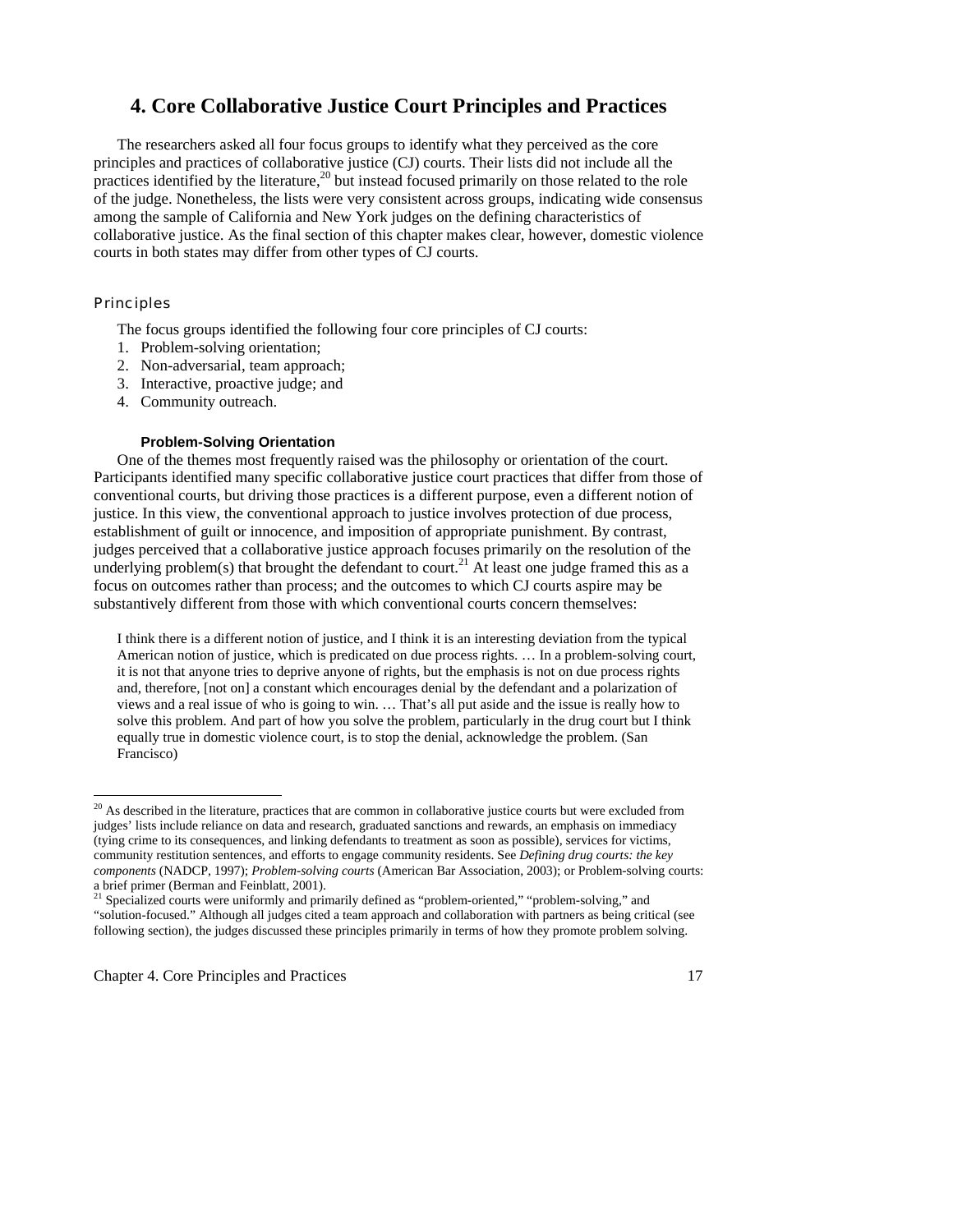The traditional criminal courtroom measures success by compliance. The person complies with the rules and is successful. There is no measurement of solving the problem that caused the behavior. … I see the collaborative courts as measuring success by remedying the problem that got this person here. (Burbank)

[The] goal for each client is to have them become a … normal, ordinary, responsible person. … It is not like you are sentencing a thief, where you want to punish them and you just ratchet it up. And if you did 30 days last time, you are going to do 60 and then 90 and then you are going to go to prison. … You really have goals beyond what your normal focus would be. (San Francisco)

Your decisions in the CJ courts are made based on therapeutic considerations as opposed to punitive considerations. It is not "does the time fit the crime," but "how much time is necessary to bring about a therapeutic change." (San Francisco)

Achieving outcomes beyond those of judgment and sentence requires looking beyond charges and cases to problems and people: What's standing in front of you is not a case or a number, it's a person. (Rochester)

In a traditional criminal [court], we tend not to look at the individual facts running a case. We tend to look at a charge and a punishment and what should be an outcome. Collaborative justice does not tend to look at charge and punishment. (Burbank)

[It's] the idea of looking at the client as opposed to the case, [a] holistic approach. … You are looking at … what caused this to happen. … You are trying to provide treatment for everything that goes into the mix, rather than isolating it and looking at just one problem at a time. (San Francisco)

 Focus group participants also contrasted conventional courts' priority of rapid case resolution to the intensive focus applied to each case in most  $CI$  courts:<sup>22</sup>

I find sitting in a traditional court [that] the issue of time is incredibly important and it is much less emphasized in a collaborative justice court … where the goal … is to solve the problem for each individual person regardless of the amount of time it takes. (San Francisco)

I think when we're doing the [domestic violence courts], not only do we protect the constitutional and procedural rights of the defendant, we also have an interest in keeping the victim safe or the plaintiff safe while the case is pending. (New York City)

#### **Non-dversarial, Team Approach**

 The focus groups repeatedly pointed out that CJ courts encourage parties to work together for a common end, rather than compete for disparate goals. Treatment courts generally hold regular case conferencing meetings of the attorneys, service providers, and judge; nearly all courts have regular, though less frequent, meetings with larger groups of community partners, such as probation, parole, treatment, and social service providers. While judges reported varying levels

Chapter 4. Core Principles and Practices 18

1

<sup>&</sup>lt;sup>22</sup> One New York City judge observed that rapid case disposal remains an objective of domestic violence courts, since delays often work to the perpetrator's advantage (primarily because victims may recant or lose touch with the prosecution). But here speed is desired not for processing reasons alone but because it serves a desired outcome of the court.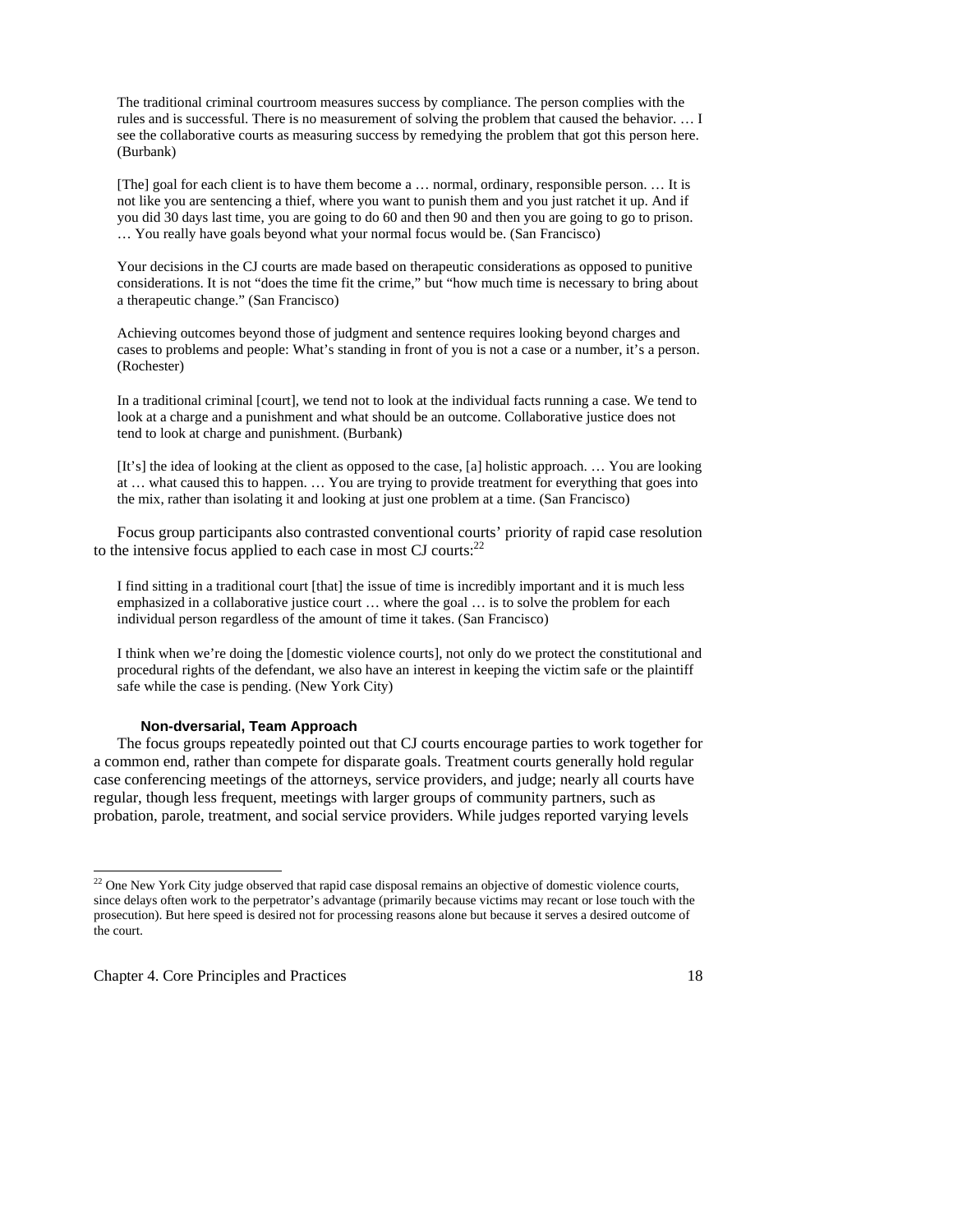of success in eliciting participation from partners, all agreed that some degree of teamwork was critical:

There is a team approach in drug court; it is not adversarial and generally it is best to have all the players there, to have the attorneys and the probation officer, the treatment supervisor. … You are all working toward the common goal of trying to have the person recover and become clean and sober. … It wouldn't be unusual to have the public defender say, "I think that the person ought to have shock incarceration to get their attention," trying to get them back on track. You are working with individuals in different roles or capacities than normal. (San Francisco)

It is a trust thing, everybody is there for the same goal, the same purpose, the same mission, and you are now out of the adversarial part and you are into the teamwork part, so everybody is on the same team. And it makes for getting things done much better. (San Francisco)

Some CJ courts don't have attorneys; others do have them there, but … rather than them competing against each other so that the victor can prevail, they are discussing among themselves … how best they can get the drunk client in treatment. … And the client loses the ability to play one side off against the other … because their own attorney has said, "Hey, you know, no one is going to believe [that] … your positive test came from dope on the plate you had your pizza off of." (San Francisco)

 Participants explained that this team approach is critical to collaborative justice in part because it allows everyone to focus attention on the defendant:

I have always been impressed with the illustration … [in which] the defendant is placed in the middle of the circle and then all of the [court] participants … are on the edge, including the judge, who is [there] as one of many. Whereas, in the traditional court model, the judge is at the center, everybody else including the defendant is on the edge, because they are waiting for the judge to make a decision. When you have that focus being changed ... to what's in the best interest of ... the defendant, that's what I have always found extremely useful. (Burbank)

 Judges perceived this non-adversarial, team approach as one of the most significant differences between conventional and CJ courts, and noted that even some people who embrace the CJ concept may have difficulty adapting to changed roles and relationships. In particular, the judge's role is greatly complicated; the judge is still the final authority on case disposition, but as a team member the judge must also make decisions in collaboration with others. Focus group participants reported that this might be a difficult transition for both the judge and other team members:

In the initial stages of starting up a drug court … whenever a new member of the team joined, I had to spend quite a bit of time working with the new team member to help them overcome being intimidated by the judge. … When we are functioning as a team, everybody needs to feel comfortable to express their opinion, and that means disagreeing with me. … That was a radically new concept, even for the lawyers. … Lawyers will always say, "If only we could tell the judge what to do." Here is their chance, and in some respects they were the ones to take a chance. (Burbank)

The case manager speaks in court and says what they recommend. … And you not only take that into consideration, you will frequently follow it because of the … dynamic of the court, even though you personally may not think it is the best result. You leave your judge hat home and work more as a team player as opposed to a dictator. (Burbank)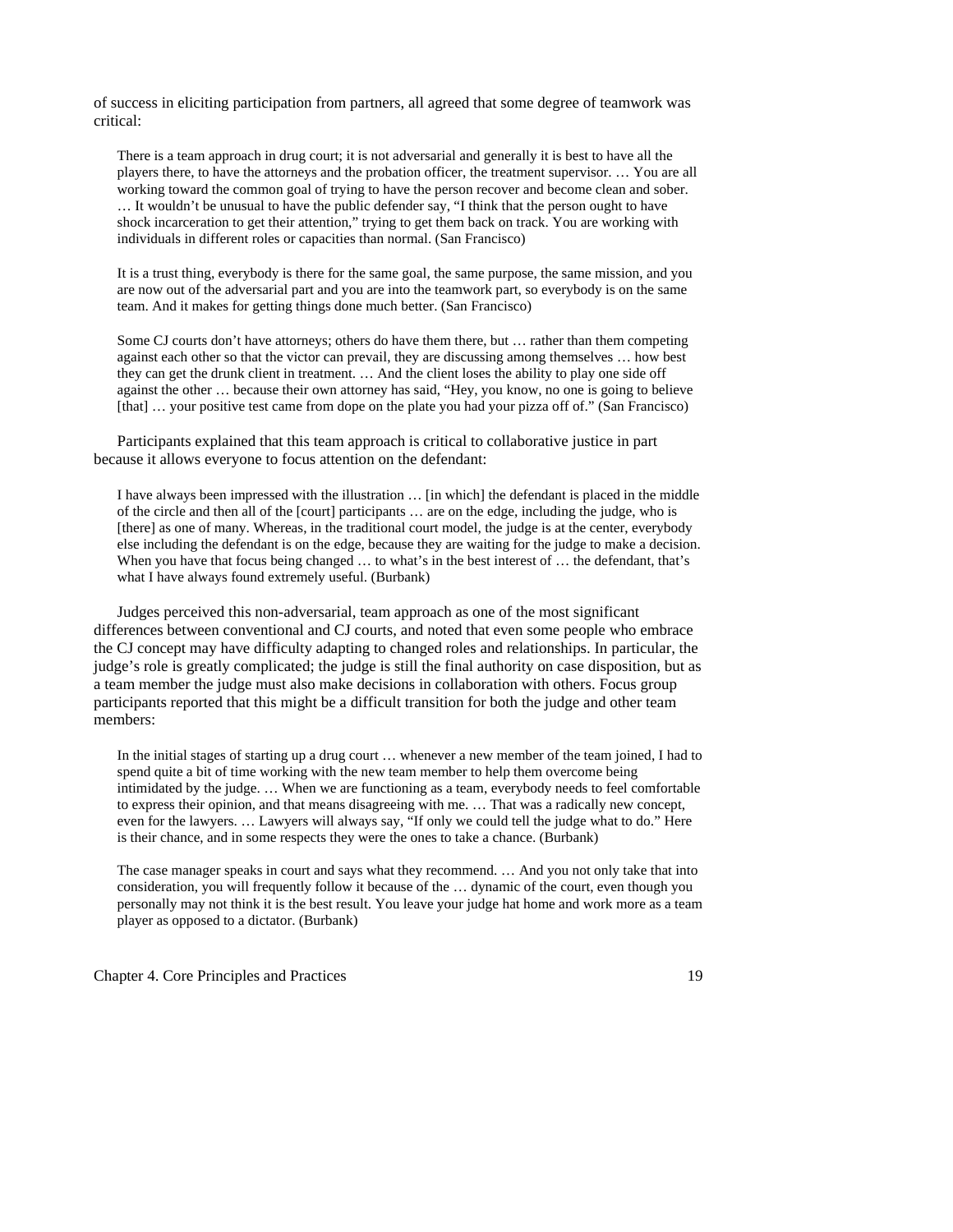#### **Interactive, Proactive Judge**

 Team membership was not the only new facet of the judicial role to emerge. Judges reported that in CJ courts they take on new responsibilities and significantly modify their practices which may require changes in their beliefs and attitudes, as well. As noted above, one such modification is the regular presence of the judge at the conference table in meetings with attorneys, law enforcement, and service providers to share information and make decisions on a more collaborative basis. An even more dramatic change transforms the relationship of judge to defendant. In a conventional court there is arguably no relationship. But participating judges reported that in a CJ court they took on a therapeutic or motivational role—speaking directly to the defendant, seeing the defendant frequently over a long period of time, and hopefully inspiring the defendant to remain engaged and compliant. Judges unanimously agreed that this direct communication and relationship benefited both the defendant and the court process. One judge in Burbank wondered: "Why am I screwing around talking to lawyers, who don't even see what I am saying, when this guy over here [the defendant] does?" For the defendant, this communication and relationship has far greater dividends:

People have problems and people are human beings and have to be dealt with in a certain kind of way. ... There is such a thing as a "black robe effect." The mere fact that an authority figure shows ... caring and kindness can have a positive impact that is intangible but still [real]. (Rochester)

I think the issue of judicial supervision and accountability [is] that that person has to come here, and if the person is doing well, I am going to tell them they are doing well. … It is the first time in their lives anyone ever told them that they were doing well, and it makes a difference. (San Francisco)

 Judges report that CJ courts—in addition to changing the nature of their relationships with defendants, attorneys, and other case players—demand that they become much more proactive than reactive. For instance, team meetings and community meetings provide new opportunities for the judge to learn about problems, and respond constructively. One judge explained, "I [now] have regular supervisors meetings, [so] when they run into a problem in the court, all the supervisors meet with me to iron out problems." At these meetings, team members may suggest strategies for taking advantage of one of the judge's unique contributions—judicial clout:

Another nontraditional role that the team members really relished and valued was, if something wasn't happening, taking too long to get [a defendant] placed or whatever … I was always there to say, "Well, I will make the call." For better or worse, our titles mean something. I love it when I pick up the phone and make that call, and that's one of the ways you can really help build your consensus. (Burbank)

#### **Community Outreach**

 Particularly notable about the team approach, judges said, is the inclusion of treatment providers and other partners, who may initially be unfamiliar and uncomfortable with the justice system. One judge explained why this may be, and how a judge could respond:

Treatment providers are advocates for their client and they have always been confidential. These … courts change that mode for them. … They are responsible for reporting negative acts by the defendant and failures by the defendant. That is something that they are not comfortable with. … They don't tell you there were three dirty tests. So I go out and interface with each one and say, "I am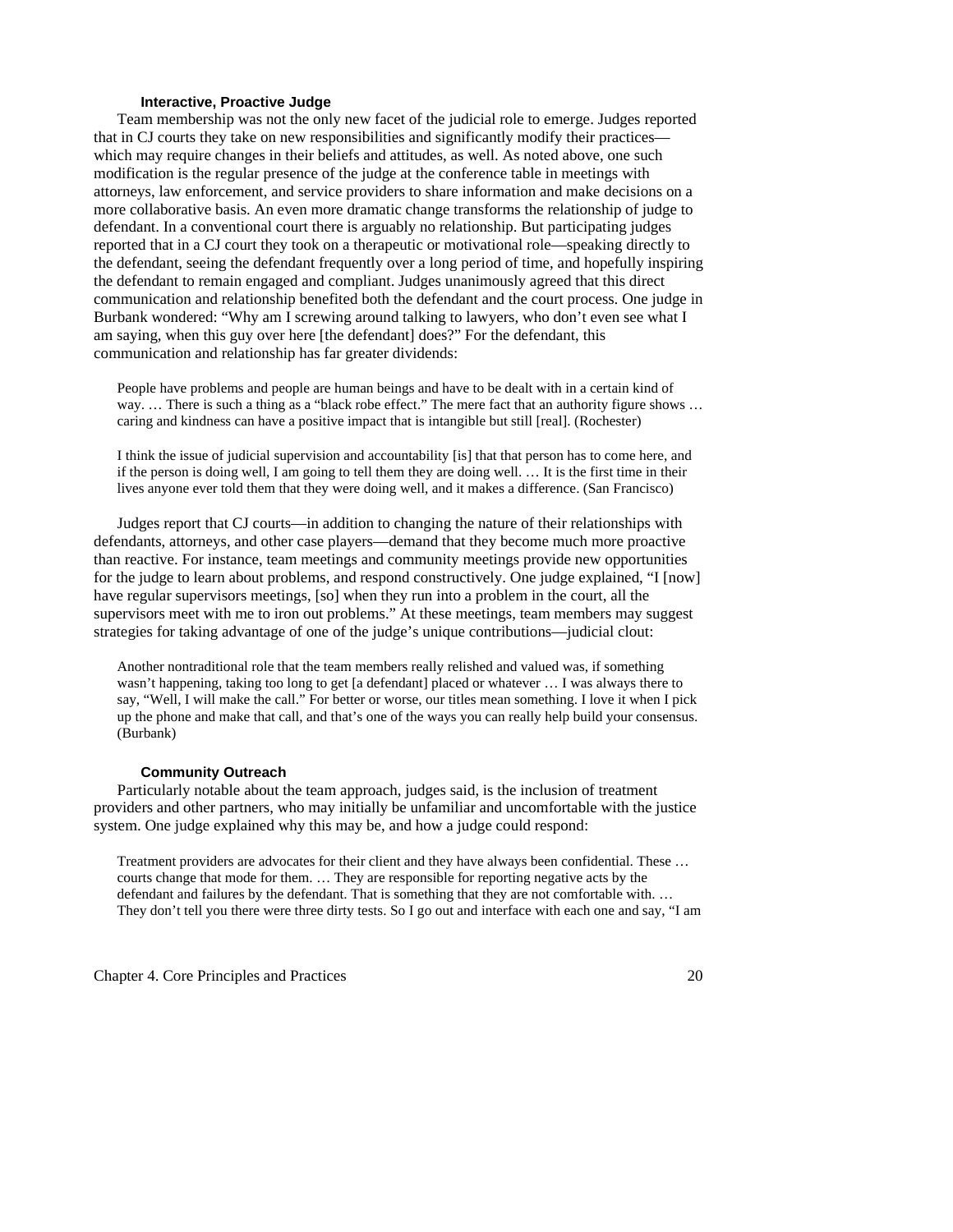Judge X; this is a person in my court," and meet with them and tell them what the expectations are. (Burbank)

 Judges in the Burbank group took quite a broad view of the role of the judge outside the courtroom, as evidenced by this exchange:

Judge: The role of a judge in these courts, I see in terms of the scope of what you can do. … In these CJ courts, you are [an] ombudsperson out into the community doing all kinds of stuff that has nothing to do specifically with any case … like organizing services for domestic violence victims or perpetrators or drug treatment programs or looking for more foster parents. Judge: Finding housing, looking for jobs, talking to every service organization there is. Judge: Talking to bus transit companies: "Hey, we need free vouchers, we've got people that can't get to their doctor's appointments." Judge: And training other judicial officers— Judge: Going out to treatment facilities—

 While judges indicated that their new roles in this outreach process could be challenging, and while some embraced a broader definition of the role than others, nearly all indicated that the opportunities for creativity and interaction with the community were among the most satisfying aspects of sitting in a CJ court.

#### **Practices**

 Although the focus groups identified many CJ court practices, five seemed to recur as particularly essential:

- 1. Integration of treatment services;
- 2. Supervision and accountability;
- 3. Second chances at compliance;
- 4. The courtroom as classroom; and
- 5. Information.

#### **Integration of Treatment Services**

 In interviews and focus groups, all judges agreed that a crucial element of collaborative justice is the integration of treatment services into the court's mission and practice. In speaking of problem solving, most participants assumed that a solution to any problem involves services:

You make an enormous use of community resources … [more than] in most other courts. In a domestic violence court, for instance, there are shelters … for the victims and there are drug treatment programs and there are behavior modification programs. … I have discovered in having my court that there is a wealth of services there in the community that tends to go untapped unless there is something like this that [providers] can contribute their services to. (San Francisco)

The collaborative justice court really serves as a linkage between the individual—the need for the service—and the service. It is a great linkage mechanism. (San Francisco)

 The role of the court in linking defendants to treatment and enhancing their success was of great interest to many judges. Obtaining treatment for defendants with few resources of their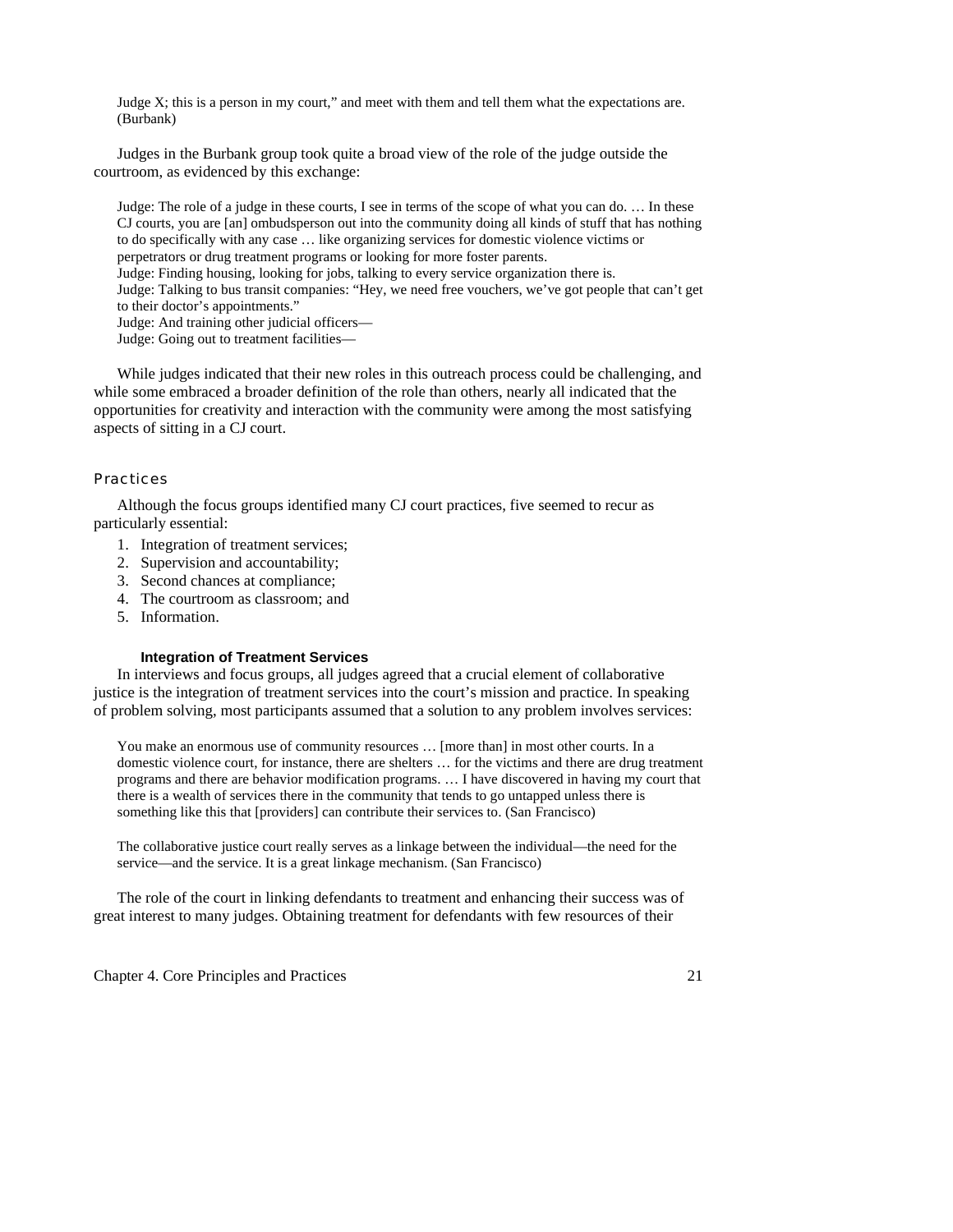own was a challenge for most courts. Some judges believed that without the assistance of the court many defendants would be unable to obtain services; others worried that defendants, because of their court cases, would be automatically ineligible for many services. In discussing the features of CJ court practice that encourage success in treatment, one judge underlined that a critical contribution is the court's ability to force people to receive treatment. Although most CJ courts are voluntary, in the sense that defendants must opt into them, CJ court participants typically face significant legal consequences for failing (e.g., jail or prison), once they do enter.

#### **Supervision and Accountability**

 Along with services and treatment, participants identified two practices—supervising defendants' progress and holding them accountable for noncompliance—as the heart of the collaborative justice model. All reported that they brought defendants back before them on a frequent and regular basis, particularly in the early stages of the case. These appearances keep the judge informed of changes in defendants' circumstances, remind defendants that they are still accountable to the court, and foster a relationship between defendants and judge. They also serve as an opportunity for judges to administer the rewards and sanctions that are deemed important for motivating continued progress in treatment.

The success of drug court is the active involvement of the judge, the possibility of quick sanctions and rewards and … [saying,] "I am going to hold you responsible … and I am going to do something to you if you don't measure up, and I am going to do something for you if you do." (Rochester)

In describing exactly what they meant by ongoing supervision, several judges clarified that it should not merely involve returning to court but should include direct interaction and exchange, motivation, feedback, and the like. One judge from the San Francisco group explained:

It is not just monitoring. I would really call it supervision, which is a much richer concept. Not just "Be back." … [but] I am going to talk to you; I want to know what is happening. And I can impose sanctions. I can say, "Write an essay," "Come back and sit here." There are limits on that. But it is definitely not just monitoring.

 Repeat appearances are time-consuming, and are not often practiced outside specialized courts. One New York City judge explained that in conventional courts, dates are set for discrete events—arraignments, motions, hearing, trial, sentencing—"and [judges] don't want to see anyone except for those dates because they want to process their calendar. They want to have efficiency."

#### **Second Chances at Compliance**

 Particularly in drug court, the defendant's progress is not expected to be smooth: defendants relapse, disappear on warrants, and drop out of programs. These events are all perceived as integral to the recovery process, rather than interrupting or ending it, as they might be viewed in a conventional court (should treatment be offered there).

[We] keep people … longer than we would if they were on probation in felony court … [if] they violate probation … once or twice and they are generally gone. … We give them much greater leeway as long as we believe that they are making an effort to try to change their life. (Rochester)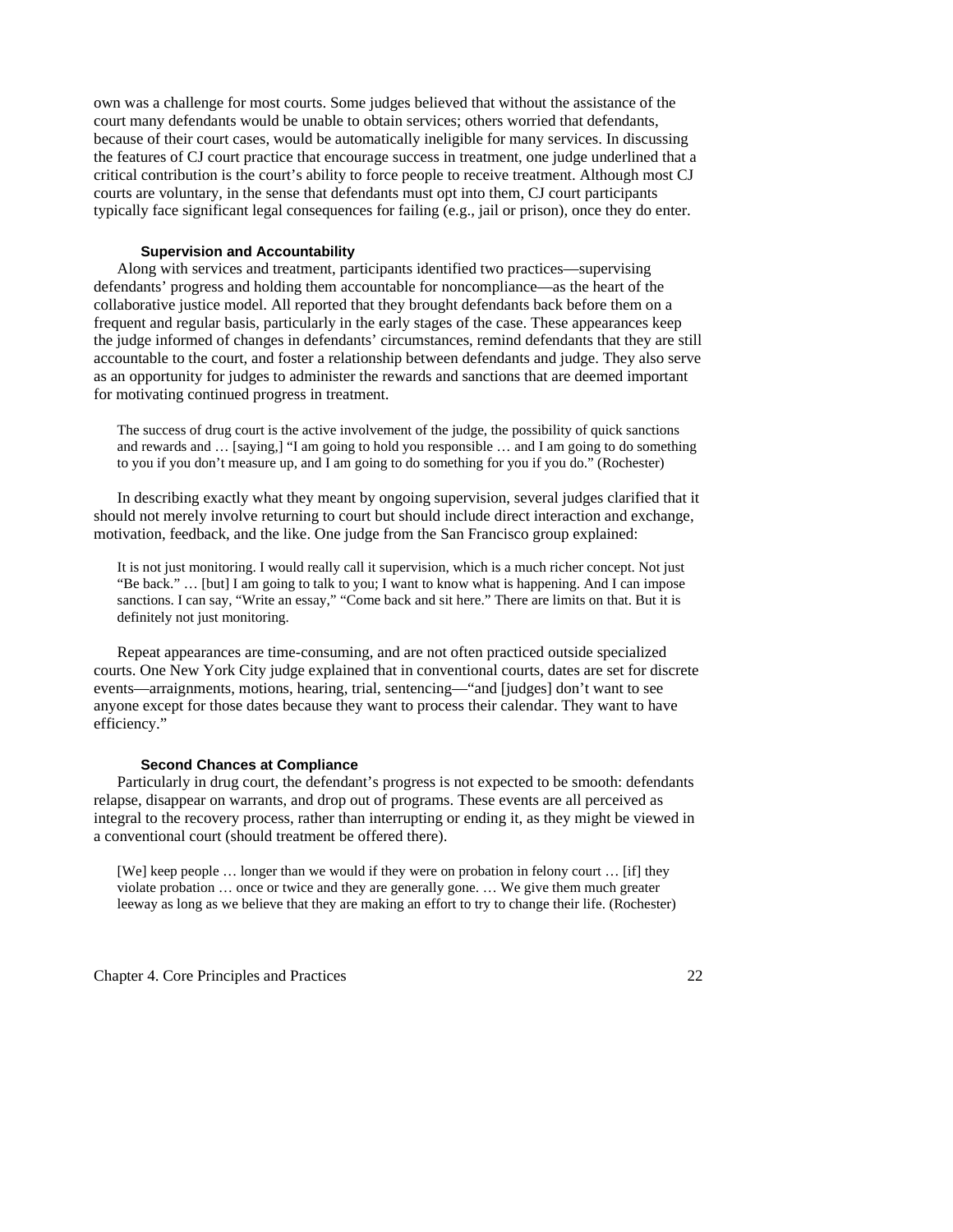In the process the rules may be broken, if you will, with use episodes from a drug court perspective, and you don't view that as failure. (Burbank)

#### **The Courtroom as Classroom**

 Several judges made reference to the theater of the courtroom, particularly in drug courts. Since every courtroom has an audience, each case provides an opportunity to educate and motivate defendants who are watching, to show them the consequences of success and failure. One judge described becoming less likely over time to hold bench conferences in drug court, believing instead that everything should be said in open court, so that other defendants could learn from what was happening. The presence of the courtroom audience may also provide the individual defendant with a jury of peers, as one judge described:

Somebody tests dirty in adult drug court and they say, "Whatever, it must have been in my coffee." … You hear the boos and catcalls and "No, I don't think so" from the audience. There was one court … [where] it was almost like they had a Greek chorus [of drug court participants] in a jury box … [giving] thumbs up, thumbs down. (San Francisco)

#### **Information**

 Judges were clear that practicing collaborative justice requires much more information than is usually available to them. Judges need information about the defendant's criminal record, family, employment situation, health problems, and other background characteristics. They also need information on available treatment programs, the defendant's progress in treatment, and compliance with other court orders, as well as the existence of any new court cases. This is information to which judges in most courts do not have access. In CJ courts, a resource coordinator or case manager may be able to provide the judge with program compliance and treatment updates. Additionally, several New York judges had courtroom access to a computer application that provided information on defendant characteristics, treatment referrals, and compliance. The judges cited this as a great asset to the court.

#### Domestic Violence Versus Other Collaborative Justice Courts

Focus group participants noted that there is a divide between domestic violence (DV) courts and other collaborative justice court models, a divide marked by significant differences in philosophy and practice. This suggests that there may be no single, universal body of collaborative justice principles and practices. It also suggests that the type of CJ court experience judges have had may influence how they view collaborative justice and what they consider to be transferable components. This fact was frequently acknowledged, both explicitly and implicitly, in exchanges among focus group participants.

 Perhaps most significant for this discussion, DV courts do not view defendant rehabilitation as a high-priority part of the problem-solving process. This differs sharply from most CJ courts (with the possible exception of community courts). Rather, the mission of DV courts concentrates more on the promotion of victim safety and offender accountability. In focus groups, judges further discussed the differences between domestic violence and other CJ courts.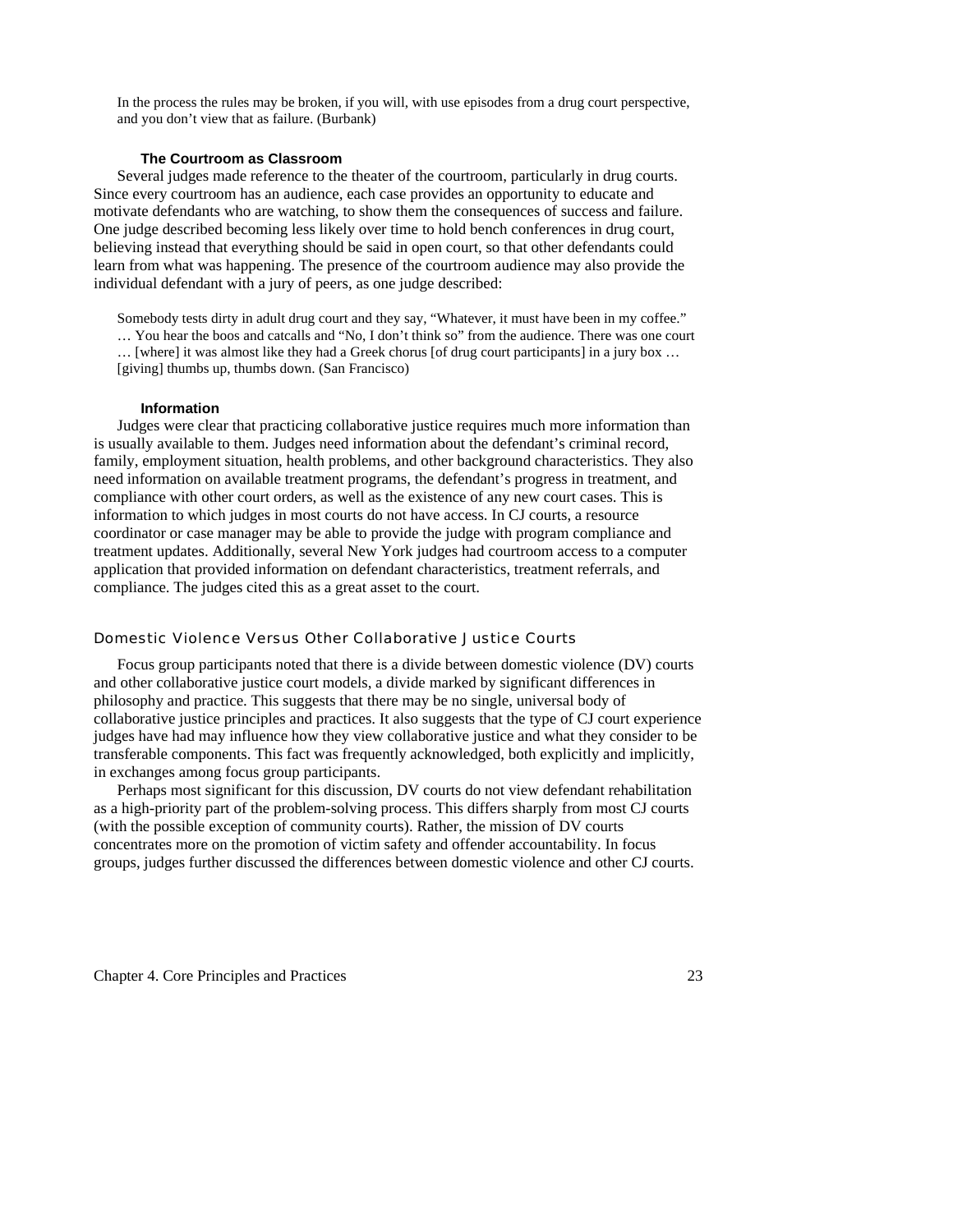#### **Domestic Violence Court Operations**

 Based on experience, one judge believed you could effectively apply all the core collaborative justice court practices in a DV court, except that it would be inappropriate for the courtroom to applaud defendant compliance, and you would need to tone down the use of incentives and sanctions. However, most judges articulated major differences between DV court operations and those of other CJ courts. The primary difference concerned the basic dispositional processes in the court. In DV court, unlike in most other CJ courts, the determination of guilt is an integral component, which often leads to an adversarial atmosphere in which defendants deny culpability and resist participation in community-based sanctions and services. This tension persists even in post-disposition monitoring, one judge in the Rochester group noted, because DV courts will not tolerate violent recidivism the way a drug court might tolerate relapse: "There is an immediate punishment for any kind of behavior like that." As another judge in that group pointed out, DV courts have really adopted only the *punitive* tools of behavioral modification; there are sanctions but no rewards. Explained a New York City judge, "We don't clap when you complete a domestic violence accountability program." Again, this view of the adversarial nature of DV court operations was not universal. One judge believed a truly collaborative approach could emerge by building trust over time among the judge, district attorney, and public defender.

 Another key difference is court volume. DV court judges reported that they had staggering caseloads, far more than in other CJ courts. This left them with little time to spend either on individual interactions or on return court monitoring appearances; as a result, some judges were forced to rely on probation for monitoring.

 Finally, a few judges remarked on the procedural challenges posed in DV courts by evidence-based prosecution and victim recantation, both issues that rarely arise in other courts. These two issues, which can take up substantial amounts of court time, require both the judge and attorneys to have technical expertise. Indeed, one of the areas in which DV courts were seen as very similar to other CJ courts was in the need for specialized knowledge.

#### **Program Mandates**

 While drug court judges frequently stressed the need to understand the psychopharmacology of addiction, there is no equivalent concept in domestic violence. One cannot describe domestic violence in terms of a disease model, and there is no known "cure." So while the process of placing and monitoring defendants in batterer intervention programs may seem similar to that of placing and monitoring defendants in substance abuse or mental health treatment, some judges observed that it is done with a different intention. Batterer intervention programs may be mandated as much for purposes of supervision and punishment as for rehabilitation.

 Overall, DV courts do share several common features with other CJ courts: a larger team composed of judge, attorneys, resource coordination staff, and treatment representatives; community outreach; monitoring and accountability; and extra information about defendants and their compliance. But most judges cited other features as noticeably absent: substantial time for each case; non-adversarial deliberations; and interactive, theatrical dimensions with respect to the judge-defendant-audience relationship.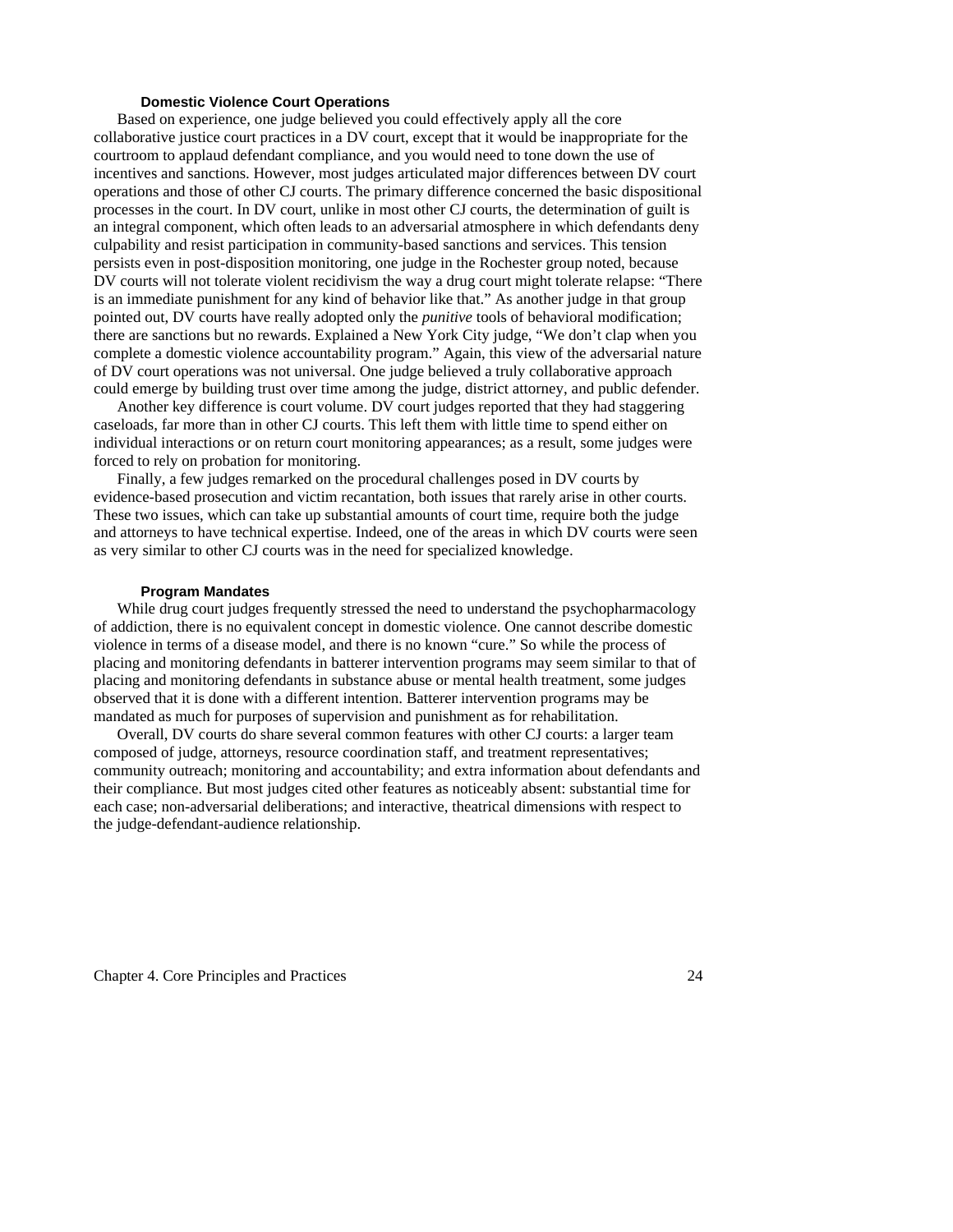# **5. Transferable Principles and Practices**

 This project aimed primarily to identify which collaborative justice court principles and practices could be readily transferred to other calendars—and which could not. Researchers encouraged the participating judges to name specific practices and describe how they might be applied outside the CJ court setting; participants were also asked to detail their personal experiences—successful or otherwise—in attempting to do so. This discussion invariably led to a consideration of which specific types of cases and calendars might be most ripe for collaborative justice solutions.

 It should be noted that at the outset of this discussion a few judges objected to the idea of transferability itself. They argued that the relevant question was not whether principles and practices *could* be transferred, but whether they *should* be. Two particular objections came up in discussions. A judge from the Burbank group first argued that specialized CJ courts were created precisely because ad hoc administration of collaborative justice on general calendars was haphazard and not uniform. Now that CJ courts are established, the argument went, encouraging collaborative justice practice on general calendars would reverse the centralization process, resulting in the return of poor, inconsistent practice, and possibly siphoning off the resources available to CJ courts.<sup>23</sup>

 The second objection made to transferring CJ practices was that it might ethically or legally compromise the judge and the court process. As discussed in greater detail in chapter 6 below, some judges perceived certain aspects of collaborative justice—particularly the non-adversarial, team approach—as incompatible with the conventional criminal and civil court process.

 However, these were minority views, and other focus group participants generally disputed them. Moreover, the judges making these objections went on to participate in a debate over the transferability of particular practices, suggesting that they were not absolutely opposed to the concept, but simply were raising fundamental concerns for consideration.

 The first section below discusses the transferability of several CJ court principles and practices. The next section identifies specific cases and calendars in which a collaborative justice approach was considered particularly appropriate. The final section identifies cases and calendars in which such an approach was *not* considered appropriate or which sparked some debate and disagreement.

# Potentially Transferable Principles and Practices

 The judges considered the following principles and practices more potentially transferable to general calendars (listed in approximate order of consensus concerning their transferability):

- 1. Proactive, problem-solving orientation of the judge;
- 2. Interaction with the defendant/litigant;
- 3. Ongoing judicial supervision/return court appearances;
- 4. Integration of social services (although considerable qualifications were expressed concerning the ability to do this as effectively outside a specialized court setting);

Chapter 5. Transferable Principles and Practices 25

-

 $2<sup>23</sup>$  Conversely, one judge from the Rochester focus group feared that specialized CJ courts were consuming resources that might otherwise go into making conventional courts operate more collaboratively, and that CJ courts might have the effect of distracting attention from deeper systemic reform.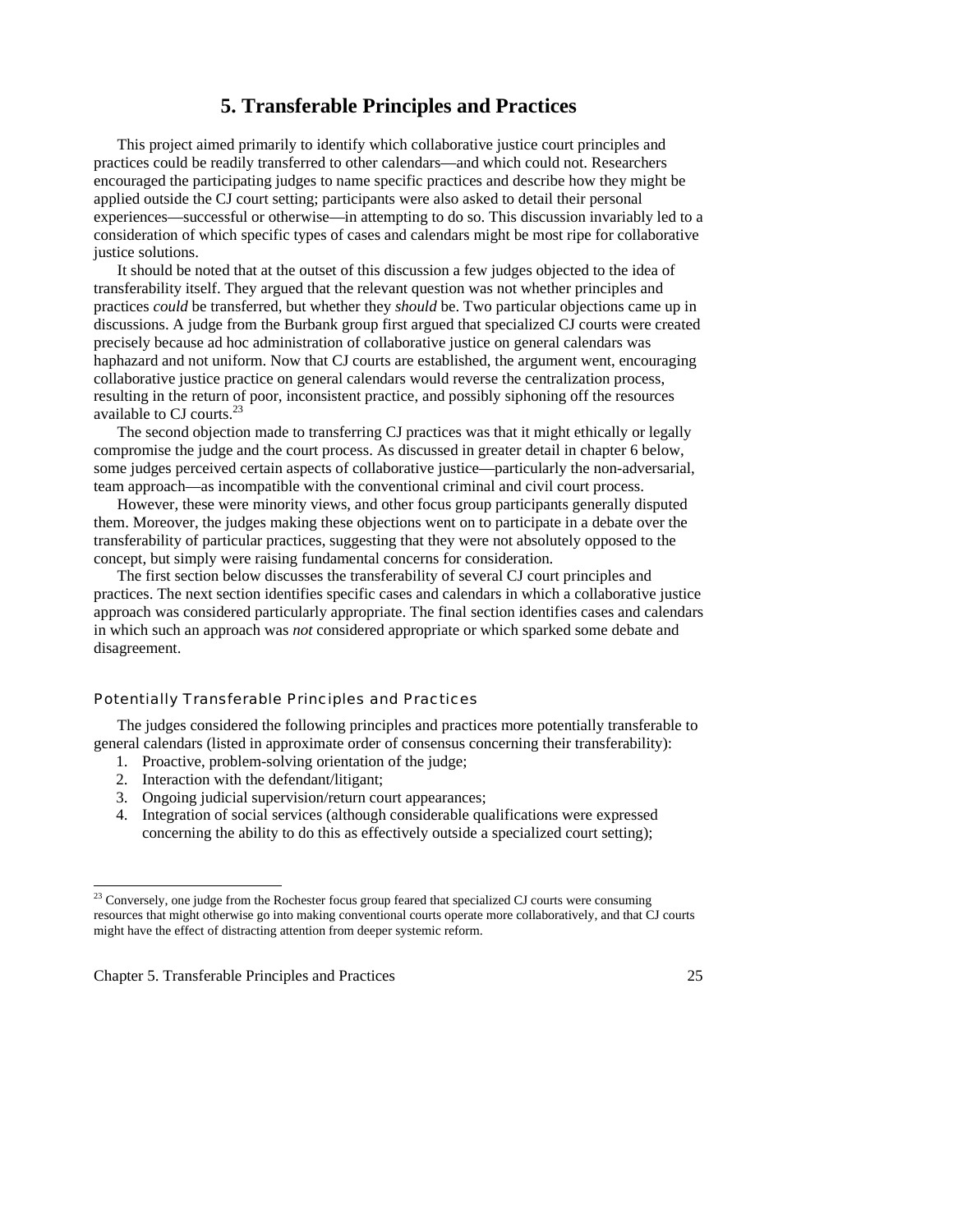- 5. Team-based, non-adversarial approach (although not appropriate in all situations and partly dependent on the attorneys); and
- 6. Sanctions and rewards (although approximately as many judges felt these practices were *not* transferable).

 These six categories represent a subset of those cited initially by each focus group (reported in chapter 4). For each practice, at least some judges observed that their CJ court experience led them to apply it on a general calendar—or at least to apply it more frequently or effectively than they otherwise would. Chapter 7 explores other ways, besides experience, of disseminating these practices throughout the judiciary.

# **Proactive, Problem-Solving Orientation of the Judge**

 Focus group participants generally agreed that the proactive role of the judge in CJ courts could be applied on other types of cases and calendars in a variety of ways. One judge from the Rochester group, in fact, believed that of all the CJ court principles, "[the one] that would be very valuable in all those courts, that one principle would be the judge being proactive." The Rochester and Burbank focus groups discussed this issue at some length. Judges mentioned matrimonial court, family court, or other civil assignments as particularly appropriate places in which to apply the proactive orientation they learned in their CJ court assignment. One judge from the Rochester group claimed to have become known, after leaving the CJ court, for "thinking outside the box" in civil negotiations:

The "taking it out of the box" thing—a specific case was that one attorney was proposing a certain settlement with a certain amount of money, the way they normally do it, the percentage this way and that. … And then I gave my suggestion: Have you talked to this person and how about this, instead of making it the normal way, it seems to me as if the money should be this [other way], if you looked at it in a different perspective. And I told him the different perspective. I mean, it is too long to go into but that was it: I gave it my different perspective.

 Other judges elaborated on how they could assume more proactive roles in conventional courts—asking more questions, seeking more information about the case and possible solutions, and crafting unconventional court orders in both civil and criminal cases. One judge illustrated this approach with respect to criminal matters:

For example, where I otherwise may have just taken the proposed orders of probation from the probation department, signed them, and said, "All right, you are on probation for a year" … I will now ask the questions: Did you look into X, Y, and Z? Did you look into this treatment option? Have they had treatment before? Have you looked and have they been examined for any mental health [issues]? I will ask those questions where I wouldn't have before. (Rochester)

 This was one of few areas in which judges repeatedly declared that the practice depended on having CJ court experience, which "opens an avenue of communication that you otherwise wouldn't have." (Rochester)

# **Interaction with the Defendant**

 Judges identified interaction with the defendant as one of the easiest practices to transfer to other calendars, perhaps because they could engage in interaction without the assent or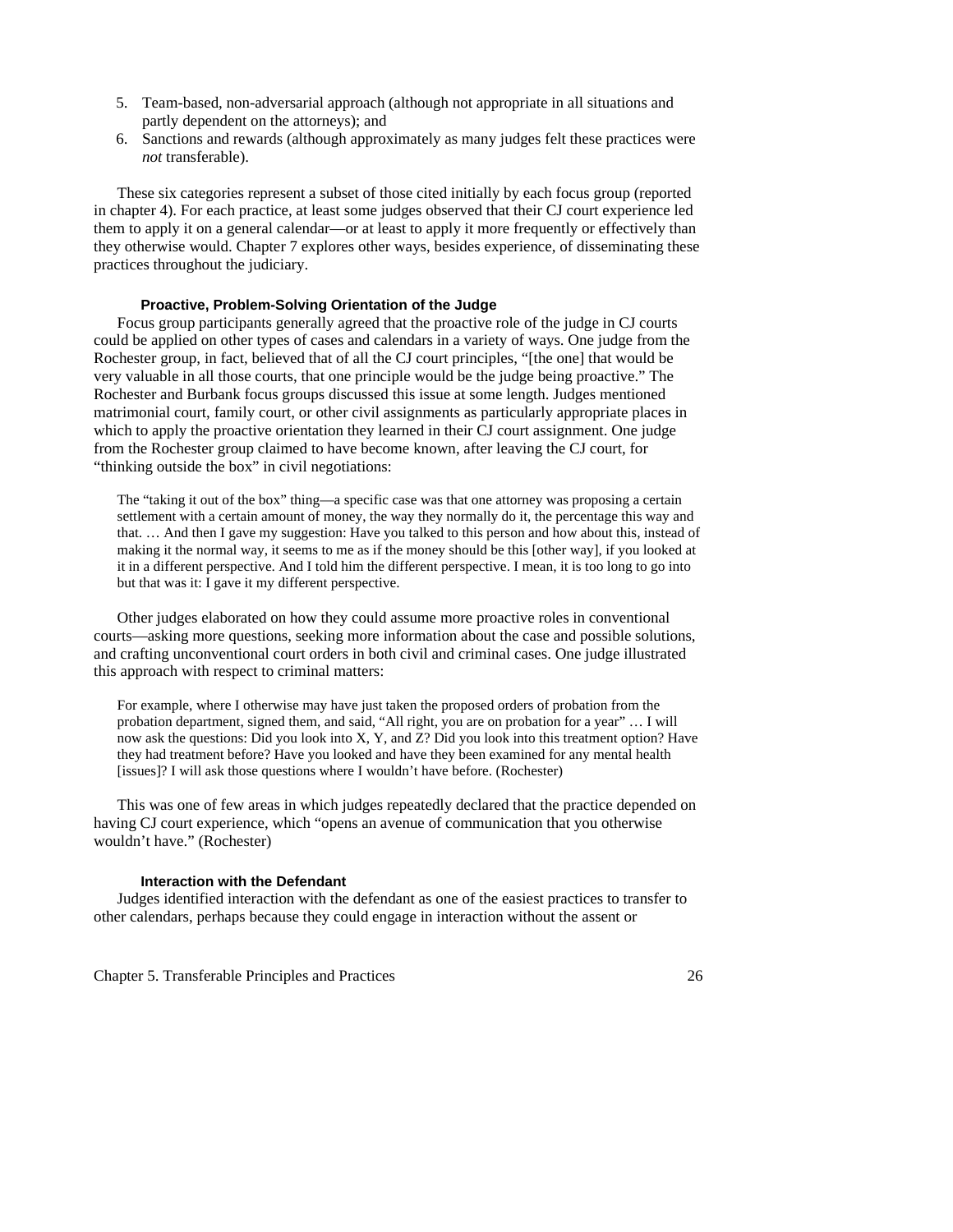participation of any other parties and without additional resources. Most focus group participants endorsed the transferability of direct interaction with the defendant. While some judges expressed concern that defense attorneys would not allow it for fear that their clients would incriminate themselves, others reported that they routinely addressed defendants directly, with few objections from the defense bar. Explained one judge from the Rochester group:

I have never had an attorney say to me, "Judge, I won't let you ask him any questions." I may ask questions they don't like and then they say, "I am directing my client not to answer that," and they don't answer it. It helps us get through a lot of paperwork and a lot of malarkey.

 Several judges drew attention to other practices that typify the interaction between CJ court judges and defendants: treating defendants with respect, showing compassion, having faith in their ability to improve, and seeing them as potential law-abiding citizens. In the course of sitting in a drug court, one New York City judge was surprised to learn the extent to which drugs change defendants' personalities. This judge considered it important for colleagues also to learn that a defendant's "bad attitude" seen early in recovery may not be that person's true personality or a signal that the person will fail in treatment.

## **Judicial Supervision**

 The judges viewed ongoing supervision as both widely useful and uncontroversial in a conventional court setting. Several judges from both states indicated that when serving on a general criminal court calendar, they frequently required defendants to return to court. This was especially the case with probation sentences, as one judge from the Burbank group described:

I used to give probation terms and wait for them to violate probation, and then we would file a petition and they would come back to court. Now I set review dates so that they have to come back in and prove to me that they have done something. And [I do that] because I know that that's what makes the drug court work, … they have to come back and tell me what is going on.

 Recognizing that probation was too overloaded to supervise cases effectively, a judge from the San Francisco group introduced return court appearances to facilitate direct supervision by the judge:

I have started telling people that they are ordered back and I will have them come back once a month. And I intend to use sort of a drug court model. I don't have all the resources of a drug court, I don't have the testing and I can't get probation to really supervise them. But I think the issue of judicial supervision and accountability … [It] makes a difference.

 Two barriers restrict truly interactive supervision outside a CJ court setting: (1) limited judicial time and resources and (2) lack of additional staff to facilitate communication between treatment providers and the court.<sup>24</sup> Time limitations may force judges to select only a subset of cases for supervision. And the lack of staff means that judges often cannot obtain the thorough treatment reports that could better inform their interactions with defendants. One New York City judge found the barriers to quality supervision particularly frustrating:

-

 $24$  These barriers are discussed in greater detail in chapter 6.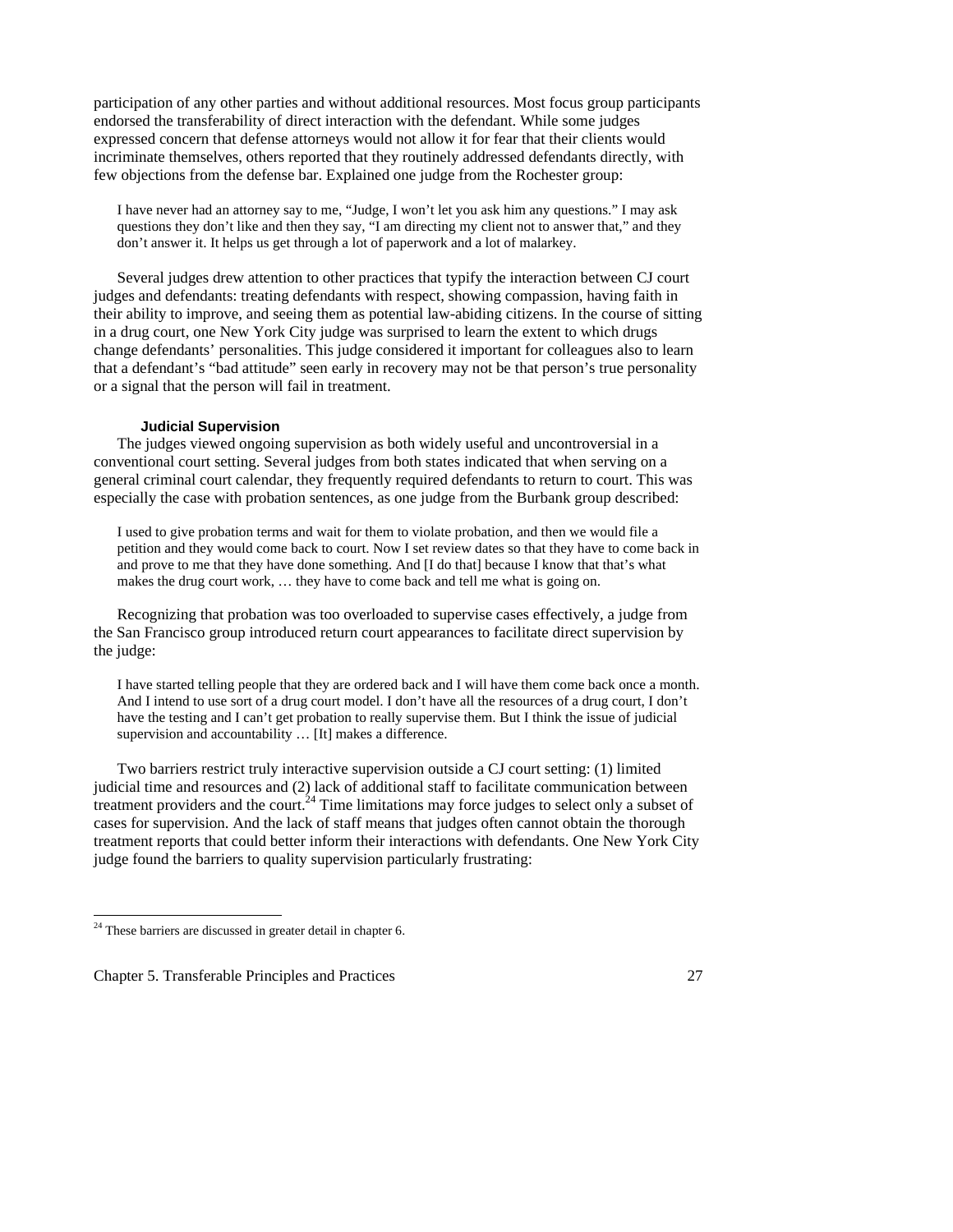Someone will get [in] the program, whether it's a drug program, anger management … And they'll have to come back and bring a letter in from the program saying that they're in compliance. But ... you're not really monitoring them. You want them to show up on the adjourn date with a letter saying they're going through the program. That would be nice—we could have a resource person who called the program and talked to a counselor: How is this person really doing? Or did they come to all their meetings? Are they on time? Are they late? So it's really just sort of cursory in a lot of ways. They show up with the letter: OK, come back in another month. … If they don't come back you order a warrant. If they're not in the program, then you may put them in [jail] ... So it's not meaningful monitoring because of the lack of resources and the high volume that you have to deal with.

 While concerns over these barriers to effective supervision were near universal, other judges nonetheless cited examples of doing so successfully for select cases (see chapter 6).

Another New York City judge believed that judicial supervision as just described was not the only way in which return court appearances were transferable and helpful. This judge pointed out that on general criminal calendars it is common to set long adjournment dates in the early stages of a case. The CJ court model teaches, however, that immediate follow-up after the precipitating arrest is crucial; long adjournments, by contrast, send the message that the crime is not taken seriously. This judge suggested that the practice of setting short adjournments early in a case is highly transferable throughout criminal courts.

# **Integration of Social Services**

Across interviews and focus groups, judges concurred that referring parties to treatment was a transferable practice in theory, but they feared that they would face substantial barriers to doing so without added staff. One judge stated categorically that outside the CJ court "you don't have access to the wide array of services" (Rochester). Nearly all judges seemed to confirm that assessment. It was generally agreed that asking judges to perform the time-consuming work of making direct referrals to service providers is impractical on a large scale. However, as the following excerpts illustrate, judges in both California and New York said they could often draw upon their own knowledge of community-based services, gained from their CJ court experience, to make referrals from conventional courts:

I think of collaborative justice involvement: You do become aware of treatment and what is available. So … if you were sentencing [from a general calendar], you could impose terms and conditions of probation, which would incorporate treatment aspects that you would have greater awareness of. (San Francisco)

I went into a felony court and became a regular felony calendar judge. I didn't have a resource coordinator. But because I had started a drug court, I knew what the programs were. And if I was really frustrated, I would at least call or have my law clerk call and sort of say, "Can you fax me over a list of your criteria," so that I can give it to the lawyer, so they can give it to the client, so they can go to the intake appointment. Now it's not as good as having somebody set up the intake appointment. But at least it's better than saying, "Well, I don't know where there's a program." (New York City)

Several judges from both states added that CJ court experience led them more often than before to set treatment conditions as part of probation pleas (e.g., obtain high-school diploma or GED, attend drug treatment, or attend another program). One judge from the San Francisco group summarized: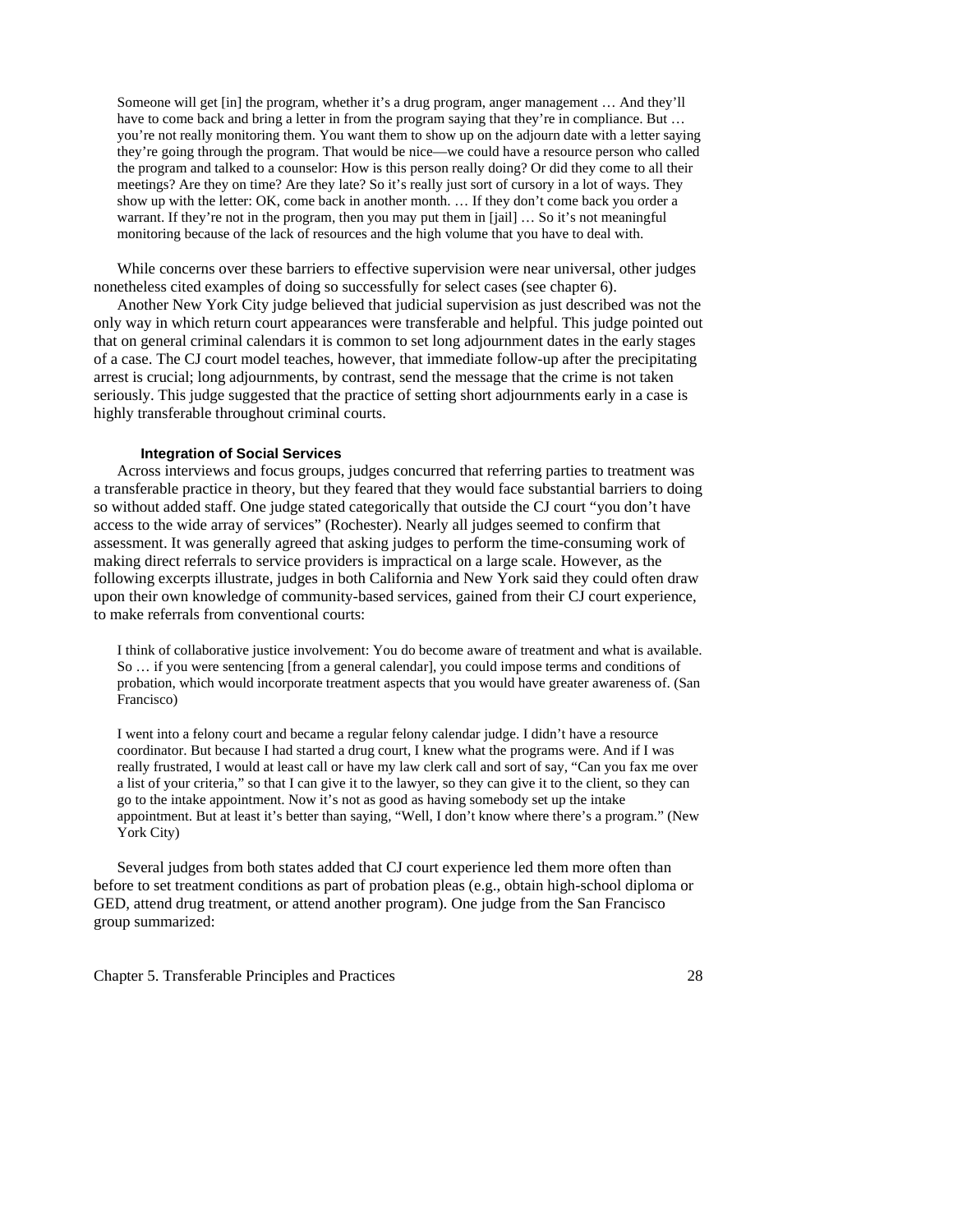I think you look at probation a little differently. I think when you are on the adult side and you are in a noncollaborative court you tend to look at probation as just something you do, maybe as a suspenders kind of thing. But when you are in the collaborative court you tend to come out looking at probation as a treatment plan.

# **Team-Based, Non-adversarial Approach**

 Most judges felt that the judge plays a critical role in determining the extent to which any individual courtroom can take a non-adversarial approach. However, most also stressed the ability of other players—particularly attorneys—to enable or derail that approach. It was agreed that players would not act as a team until they developed trust, which takes time. A judge from the Burbank group, for instance, attributed the defense bar's willingness to let him talk directly to defendants to a trust-inspiring reputation: "They know I am not going to slam [defendants] into jail … [so] they allow their clients to talk to me."

Judges in most CJ courts hold regular case management meetings of court partners, at which they address any recent developments or difficulties on specific cases (e.g., relapses, problems at an assigned program, questions about additional treatment needs, and so on). Some judges felt that this practice was essential to the functioning of a team and could be continued, albeit on a limited basis, in a conventional courthouse. One judge from the Rochester group indicated having done this to productive effect on a family court calendar:

I started with reviews, [for] a kid who I know was in really rough shape. We have periodic reviews and they come back into court and then in chambers would be all of the service providers, probation officers, the mental health person, the staff worker. Occasionally, we bring the parents in, sometimes we bring a whole crew in and try to problem solve as a group, kind of all the key people that are there. It has been a real positive experience.

#### **Sanctions and Rewards**

 Surprisingly, none of the focus groups explicitly introduced the issuing of sanctions and rewards as a core CJ court practice.<sup>25</sup> However, when they were raised in the context of which practices are more or less transferable, sanctions and rewards stirred considerably more controversy than other practices. Many judges asserted that issuing sanctions and rewards was simply impossible within conventional criminal courts—and possibly inappropriate on other calendars, such as civil court. One judge from the Rochester group, however, strongly disagreed:

You do it every single day on the bench as a criminal court judge. ... We have just never regularized it in the sense of sanctions and rewards. We tell people, "Listen, if you have a job by the next time you come to court, I might place you on probation. But if you don't have a job or three different job applications per day, you are in trouble." … We do it all the time. We just never think of it in those terms.

 Some focus group participants who had earlier asserted it was not possible to issue sanctions and rewards nodded in agreement; as the judge had stated, they apparently had not initially thought of such actions in those terms. Also, several judges (two from the San Francisco focus

Chapter 5. Transferable Principles and Practices 29

-

 $25$  Participants in one of the focus groups mentioned sanctions and rewards strictly in passing while illustrating a different core principle (use of a team approach to make decisions such as those pertaining to sanctions and rewards).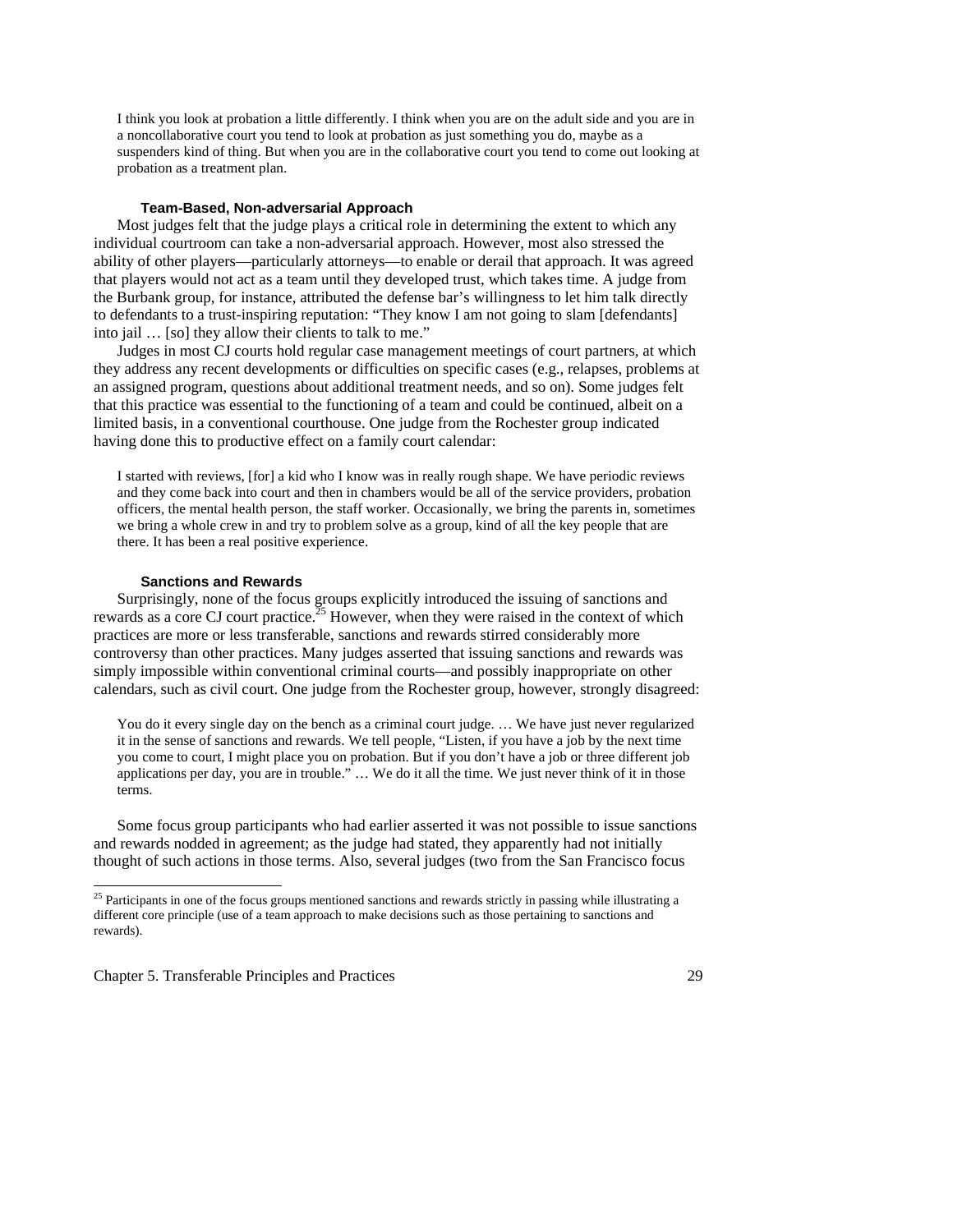group and one from New York City) indicated they had often used traditional drug court sanctions (e.g., essay, sit in court, short jail sanction) on general calendars.

 Without specifying the perils, another judge expressed this caution: "When you start talking about formalization of this process, I think you are on dangerous ground when you … say, 'Look, I am going to give you a system of sanctions … and rewards, if you do what I want you to do as far as your initial conduct is concerned'" (Rochester). This judge was especially concerned with the use of rewards outside the CJ court: "I don't see myself giving somebody free French fries and McDonalds if they show up for their next court appearance … or hugging or clapping. I don't see any of that going on [in conventional courts]."

 But one judge from New York City reported actually having clapped in a conventional courtroom when a defendant completed drug treatment, although the judge found that doing so yielded mixed results:

The first time I ... put somebody in a drug treatment program, since I spent time in a drug court and I came back [to a conventional court], I clapped. And it really didn't matter. There was nobody else clapping. And everyone else in the courtroom looked at me like I had lost my mind: The judge is *clapping*. Whereas in a drug court, where the court officers go in, they get a little intro to drug court, so they know what it's going to look like. … I don't think it won't work. But I think that there certainly will be some initial differences when judges start behaving differently.

 Another New York City judge, however, indicated a long-standing practice of utilizing both sanctions and rewards in a conventional criminal court—including clapping for achievements, congratulating program graduates in front of the entire court assemblage, and attempting to place graduates together on the same calendar day. Still other judges pointed out that one need not use both—for example, domestic violence and sex offender courts employ sanctions, but not rewards.

 To summarize, the findings suggest that judges can use and have used sanctions and rewards in conventional courts, but the extent of their use depends greatly on the varying comfort levels of individual judges and their courtroom staffs.

# **Other CJ Court Principles and Practices**

 A few judges singled out other CJ court principles and practices as transferable: (1) deferred sentencing, (2) second chances, and (3) outcome orientation.

 One judge from the San Francisco group expressed the belief that deferred sentencing (e.g., agreeing not to impose a jail sentence if the defendant fulfills some conditions) could be used as an effective tool in conventional courts:

It was clear that one of the problems was a lack of money, no job, no income or whatever, and no high-school diploma, no equivalency. ... So I imposed some sentence of 90 days ... but I stayed it and said, "If you get your high-school equivalency within a period of time … ." I made him come back with reports … with the understanding that all bets were off if he didn't keep [going] and as I recall, he did it. So, he didn't serve jail time, he got his high-school equivalency.

 Second chances were never explicitly mentioned as transferable to conventional courts, but two judges commented independently in separate interviews that within their drug courts, they grew more likely over time to accord multiple chances to participants after initial noncompliance. This came from learning that relapse is a common part of the substance-abuse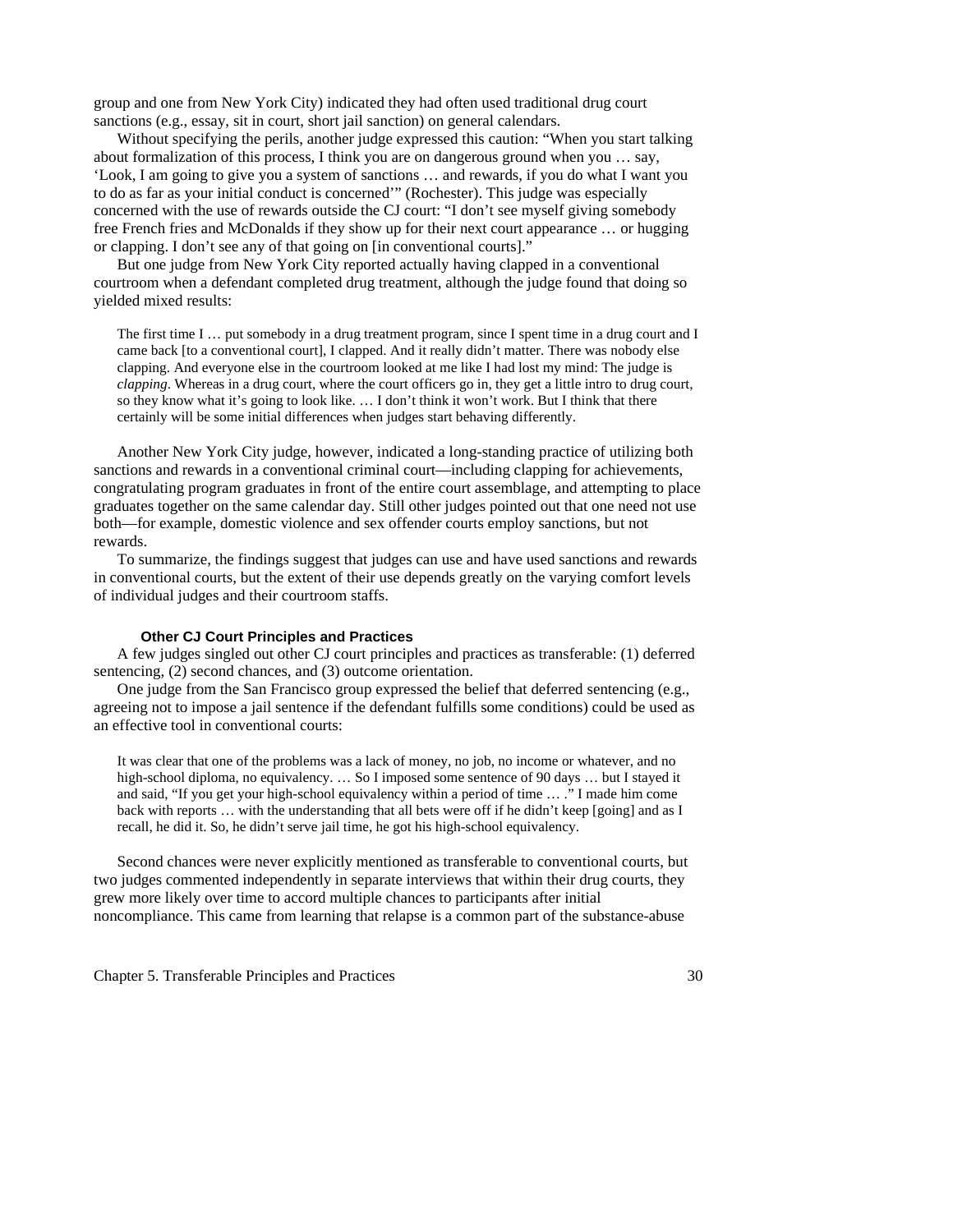recovery process. Presumably, this tendency to accord more chances inside a CJ court would be transferable outside when using ongoing judicial supervision or deferred sentences.

 On the issue of outcome orientation, several judges emphasized the contrast in styles between conventional and CJ courts. Conventional courts, they said, focus on legal process issues: What is legal? Is the case being processed fairly and quickly? In contrast, CJ courts focus on practical outcomes: Will the case outcome produce less recidivism or fewer future cases (e.g., in juvenile settings or family court)? One judge suggested that this outcome orientation would likely shape how ex-CJ court judges thought about their cases once they were in subsequent general calendar assignments.

# Cases and Calendars Appropriate for CJ Court Principles and Practices

 In discussing where CJ court principles and practices could be transferred, judges referred both to types of cases and types of calendars or courts.

### **Appropriate Cases for CJ Court Principles and Practices**

 The judges identified as appropriate for a collaborative justice approach those cases that involved drug addiction, domestic violence, mental illness, and driving under the influence—not surprising, given that specialized CJ courts have been created to address all of these issues. Several judges singled out cases involving mental health treatment as particularly appropriate; this may stem from the fact that mental health courts are still relatively rare and many mental health cases remain on general calendars. By contrast, one judge pointed out that conventional California criminal courts see few cases that require drug treatment, since Proposition 36 assures that drug possession cases will all be sent to Proposition 36 courts (some of which operate like drug courts and some of which do not).

 Concerning specific types of defendants, one judge cited younger criminal defendants as particularly ripe for collaborative justice, noting that defense attorneys often want treatment sentences for their younger clients (e.g., a requirement of vocational education at minimum).

 In discussing the types of cases in more descriptive terms, judges articulated their own criteria for what makes an appropriate case:

The type of case that is right for collaborative justice treatment is one where the person you are dealing with … can benefit from positive feedback from the court. (Burbank)

[Appropriate cases are those] where the level of punishment required is diminished by the need to solve the underlying problem, and so you'd rather solve the problem than punish the behavior. (Burbank)

What do I do with this? The lawyers all look at you. The DA says, "This isn't a state prison case ... what do we do with this?" … Those situations come up, I think for everyone when you are on the bench, where you have to change your focus because everybody agrees [that] none of the traditional methods work.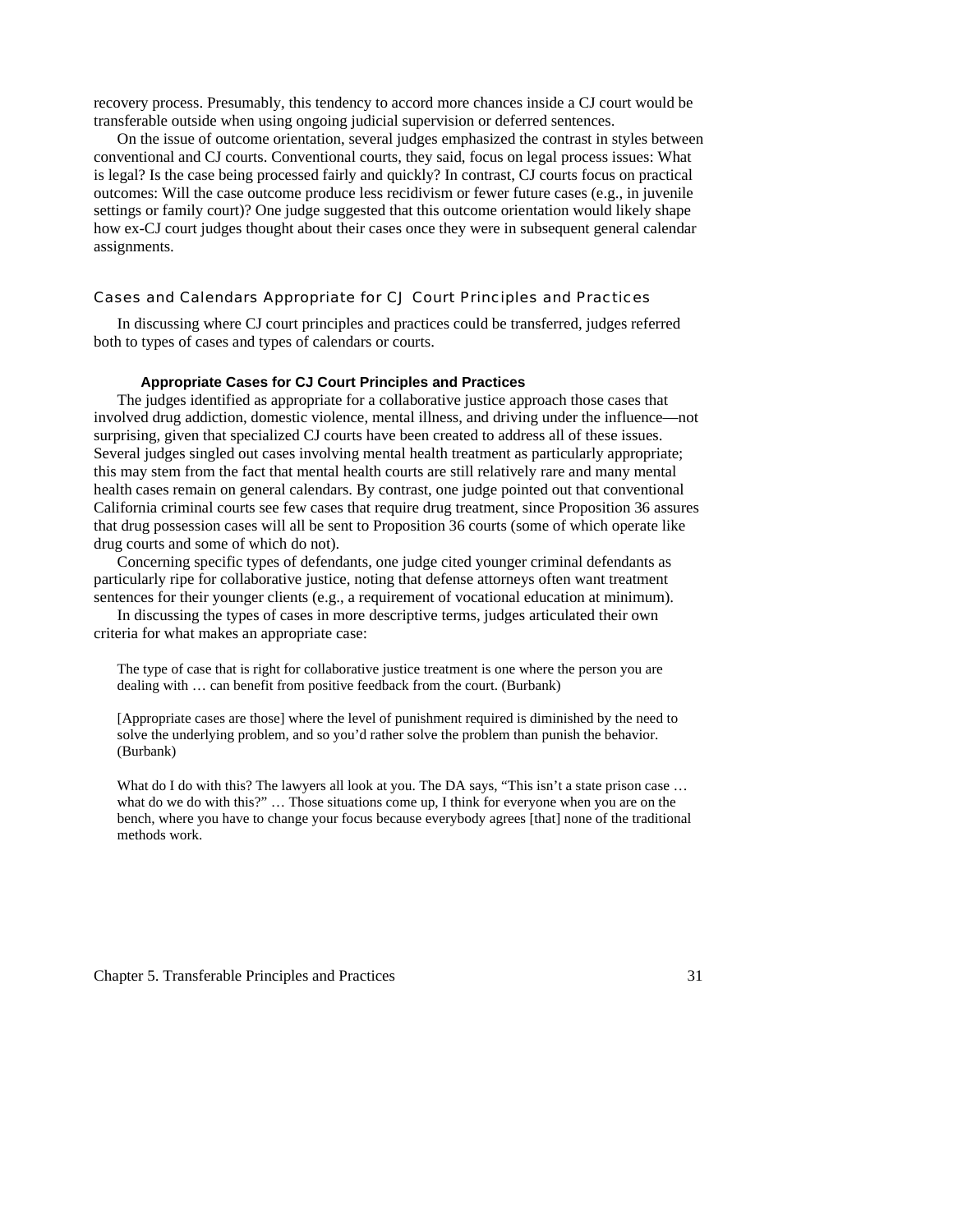# **Appropriate Calendars and Courts for CJ Court Principles and Practices**

The focus group discussions included the following types of calendars and courts:

- Juvenile delinquency and dependency courts;
- Family law (in California);
- Civil cases;
- Adult criminal cases (some, but not all types); and
- Proposition 36 cases (in California).

**Juvenile delinquency and dependency courts.** Judges widely cited these courts as appropriate venues for collaborative justice, particularly for practices such as addressing the problems that contribute to recidivism, using a team-based approach, and interacting directly with all parties. A judge from the San Francisco group noted that the rules governing juvenile court in California explicitly encourage these practices (a point that was echoed by an interview subject in New York):

The obvious and the easiest one is juvenile court, because the rules are already kind of written to incorporate a lot of those sorts of things [CJ court practices]. There is already a rule that says it shall be non-adversarial to the maximum extent possible. There is already a rule in place that says the wellbeing of the child, the minor, treatment needs, and all those take precedence over any issue.

 A judge from the Burbank group added that because of the large number of lawyers and parties that can become involved in juvenile dependency cases, the ability to bring all parties together and seek a team-based solution could prove invaluable:

I think you can take the skills and the approach that we … use in the collaborative courts and translate it to other courts, and I don't mean the services. When I left adult criminal and drug court and I went to dependency court, … I would have parents come in front of me and you've got seven lawyers because you've got one mom and five dads and six kids and they all have lawyers—and I am looking at the reunification services being provided and I realize the social workers didn't have a clue of half the services in the county that I knew about. … I inherently took this collaborative approach in dependency because it just seemed to make a whole lot of sense for what I was doing there. And it was resisted at first, but then once people got used to this power they were going to get from me, it [had] an amazing effect … on all of these lawyers that were fighting with everybody else, but they all have the same goal.

 Judges from both California focus groups reported that the juvenile system might have greater resources than other systems, further facilitating the practice of collaborative justice. On the other hand, New York judges did not report perceiving greater resources on the juvenile side, but still agreed that juvenile court was an appropriate venue for attempting CJ court practices.

**Family law.** California judges commonly cited family law court as another venue ripe for collaborative justice, again partly because the rules explicitly allow more flexibility than in other courts.

Family law is another area where … there could be more collaborative justice principles brought in because the family law judge traditionally has enormous amounts of discretion, particularly when it comes to custody issues of children. (San Francisco)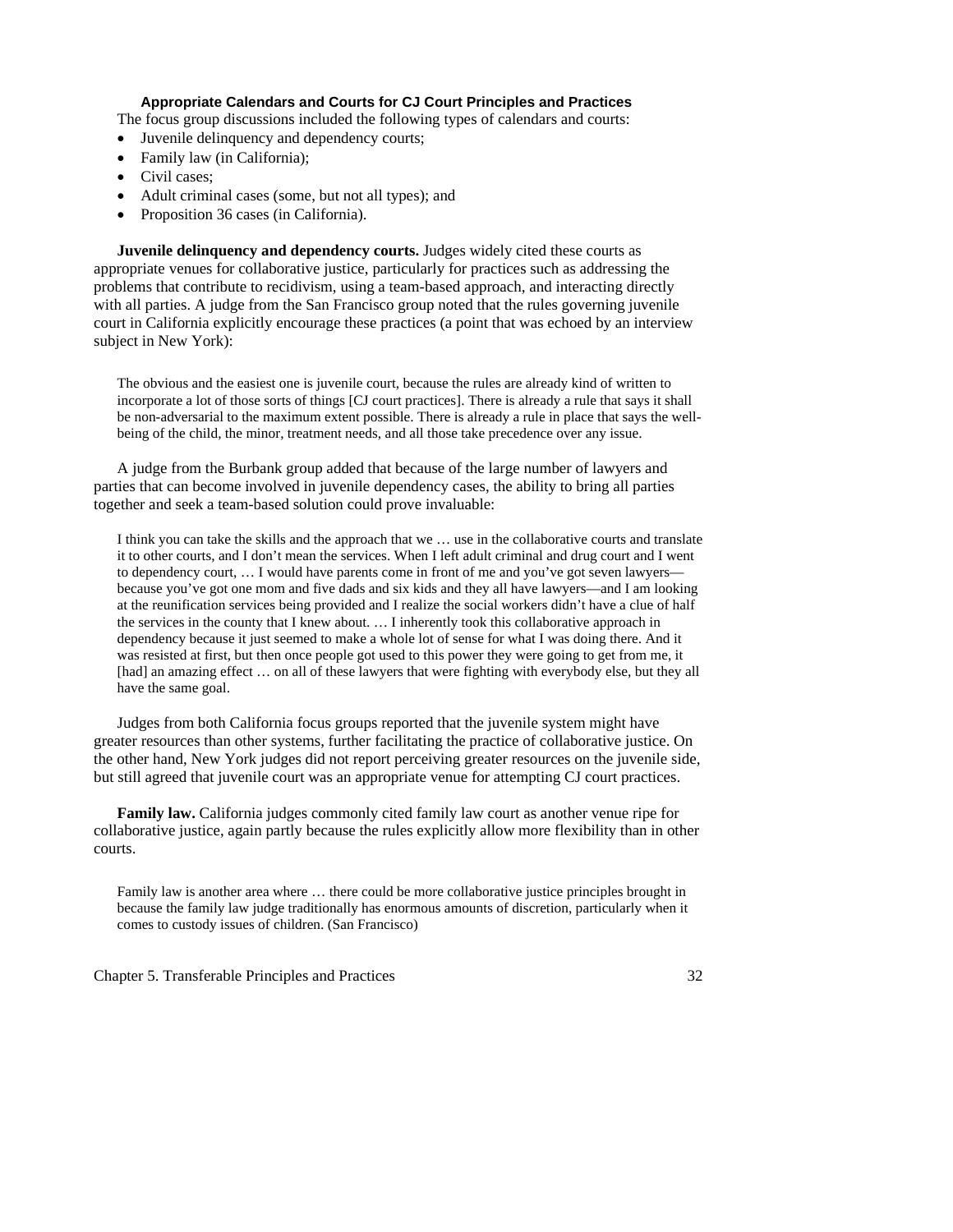It seems to me that of all the areas that are right for this collaborative justice approach [one] is family law, which is underserved, overburdened … with all kinds of problems. … A little bit of extra intervention in services, besides just "Your divorce is granted and you get the kids this day and here is how much money you pay"—a little broader approach to some of their problems, I think would ... prevent a lot of repeat business. (Burbank)

**Civil cases.** There were some mixed opinions about the applicability of CJ court practices to civil cases. Two judges from the Burbank group had in fact incorporated elements of collaborative justice on their civil assignments:

[When I was assigned] I thought … How am I ever going to do anything that's the least bit interactive in civil? I am going to move money from one end of the table to the next. But I will tell you where I really use a collaborative approach, and I find it very effective, is in my settlement conferences. … It is an absolute natural to use that kind of collaborative approach: What's the problem? How are we remediating it? What are we really fighting about? (Burbank)

Even on the civil side, there is a way to deem it a collaborative justice court if what you are talking about is alternative dispute resolution, and we could better interface with mediation providers and arbitrators. And then especially some of the small claims cases might be [handled in an alternate way]. (Burbank)

 Other judges disagreed, however, with a judge from the Rochester group insisting that "when dealing with money, none of this [collaborative justice] applies." In the San Francisco group, this subject sparked considerable debate, with one judge recounting the story of a colleague's settlement of a case:

A woman was suing—it had to do with … the burial of her son and she was suing for an enormous amount of damages. … When the judge brought the woman back into chambers … she really didn't want enormous amounts of money, she wanted an apology. She wanted the defendants to say that they were sorry, to admit that they were wrong. … That judge … had exposure to a collaborative justice type of setting … [and] it helps you, the judge, to think outside the box and become more creative. [To] sometimes find out what is it that this person really wants here.

**Adult criminal cases.** Although judges identified several types of criminal cases as appropriate for collaborative justice, there seemed to be a reluctance on the judges' part, especially in the Burbank group, to seriously consider the broad application of CJ court practices to traditional adult criminal courts (for reasons to be discussed in chapter 6). As indicated above, however, when discussing individual practices such as treatment referrals, probation conditions, judicial supervision, sanctions, rewards, and plea bargaining negotiations, many judges included criminal cases as examples. Also, several judges perceived the practices as being widely transferable to criminal calendars. One judge from the San Francisco group said:

Everything you do in a collaborative justice court is applicable in a generic criminal court. It just depends upon the desire of the judge and the emphasis of the judge and how they want to apply it in any given case.

 Concerning specific criminal court procedures, it was agreed that judges could most easily use CJ practices on bail, since in setting bail they can impose a wide range of conditions,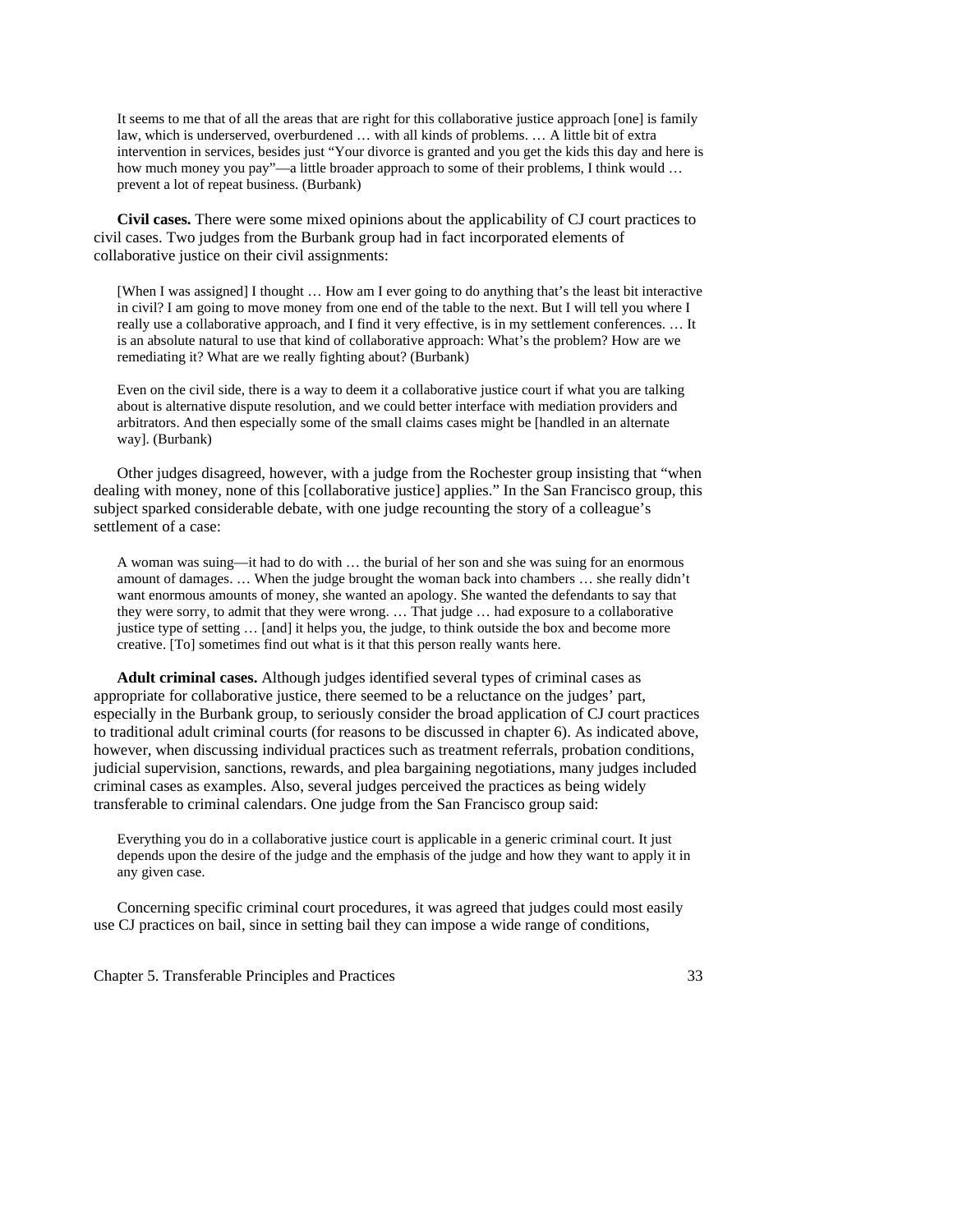treatment requirements, supervision, and so on. Similarly, judges repeatedly cited conditions of sentence as a place to apply collaborative solutions. One San Francisco judge also mentioned pre-trial conferences, observing that "more and more people are willing … to come in and have a much more collaborative discussion. Not that they are both on the same side, but that it is not quite as adversarial." Judges from several groups spoke similarly of plea negotiations, but at least one objected on the grounds that plea-bargaining is "a negotiation for what kind of punishment … they are going to receive, which is not a collaborative court model and is probably inappropriate." Finally, ongoing judicial supervision was repeatedly discussed in a criminal court context.

**Proposition 36 courts.** Unique to California, these courts arose out of a voter referendum passed in November 2000 that mandated a treatment option for a wide range of defendants convicted of drug possession–related charges. These specialized courts serve to centralize and streamline the processing of eligible cases and to monitor defendants agreeing to enter treatment. Beyond these general principles, each of California's 58 counties has its own list of eligible charges, case processing methods, and programmatic features. Nineteen percent of California's counties report handling Proposition 36 cases within a preexisting drug court; an additional 55 percent report handling at least some (if not all) Proposition 36 cases with a "drug court approach"—although it remains unclear how each county defines this approach and if it always includes, for example, most of the components discussed in chapter 4 (see Longshore et al., 2003; see also NADCP, 1997 for the key components of drug courts).

 While actual Proposition 36 court practices and fund distribution vary greatly by county, the focus group results suggest that, at least in theory, Proposition 36 cases are ideal for a CJ approach. In one California judge's county all Proposition 36 cases *are* in fact handled with a complete drug court model, and this judge recommended doing the same statewide. However, two other judges indicated that in their counties, the handling of Proposition 36 cases fell well short of CJ court standards (e.g., less-frequent court appearances, less time for in-depth judicial interactions, and a lack of extra staff resources to coordinate treatment services and relay progress reports to the judge). In the one case the reasons cited had primarily to do with insufficient resources; in the other, local attorney opposition also played a role. In sum, participants reported that while Proposition 36 cases are clearly appropriate for collaborative justice, various barriers on a county-by-county basis might make it difficult to practice.

**Probation.** One final area—*probation*—fell outside the strict limits of this part of the discussion: It is not a calendar type, but arguably an extension of the criminal court process. Still, the judges widely regarded it as an excellent vehicle for collaborative intervention. Setting probation conditions, monitoring compliance, and responding to violations were all activities in which judges reported often using collaborative justice techniques. Due to the systemic underfunding of probation departments, judges from both states emphasized that judicial followup would often be required to ensure that defendants were in fact linked to programs, and that other probation conditions were being met. (See chapter 6 for a more complete discussion of this issue.)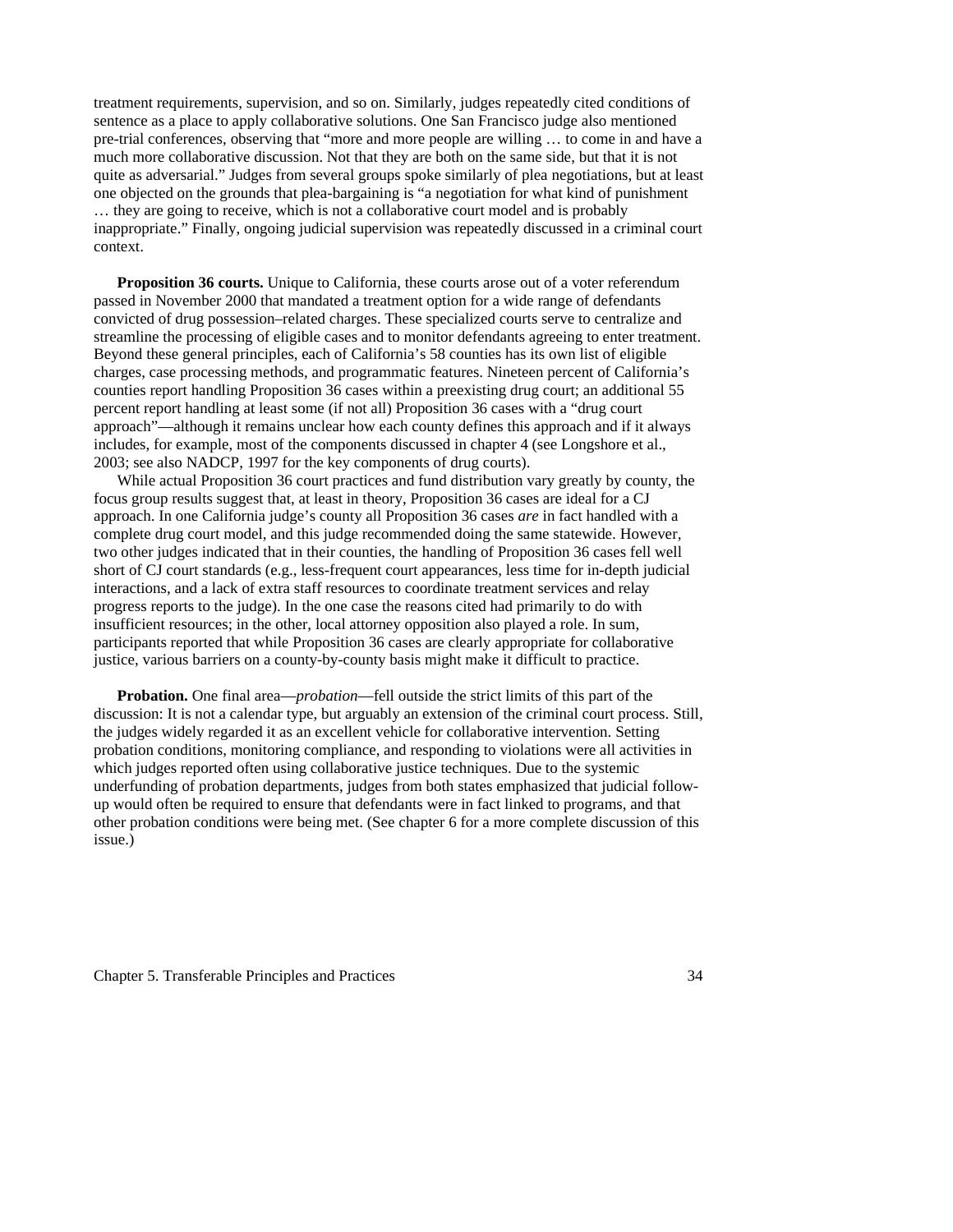## Inappropriate Cases and Calendars for CJ Court Principles and Practices

 Judges suggested that several types of cases and calendars were expressly inappropriate for a CJ approach. Most judges agreed that—outside of the context of domestic violence or mental illness—defendants facing charges of violence involving a weapon, violence resulting in serious injury, felony violence in general, and murder or manslaughter were inappropriate for CJ practices. Some of these distinctions were made on the basis of whether the courts could or could not solve a defendant's underlying problems. As one judge from the Burbank group explained:

If … you know that the violence—maybe even an attack with a weapon—was clearly connected with substance abuse, now there is a violent crime, but we can deal with it in the context of a drug court or substance abuse, because we can recognize ... the underlying cause. [But for issues such as] gang violence problems, [although] we can recognize the general sociological problem that is behind the gang, we can't deal with that [with a CJ court approach].

 Criminal trials were also generally seen as inappropriate for collaborative justice. One apparent difference between California and New York judges concerned whether a collaborative justice solution was appropriate in cases where the defendant faced felony drug *sales* charges (as opposed to drug possession). Several California judges indicated that drug sales cases are too serious for collaborative justice practices, whereas the New York judges did not raise such a distinction. It should be noted, however, that statutory requirements in California prohibit most drug sale offenders from drug court participation.

## **Summary**

 Judges identified many collaborative justice practices and principles as transferable to general calendars. Many of these components can be introduced by the judge with minimal additional resources and participation of court players: a proactive, problem-solving judicial orientation, interaction with the defendant, judicial supervision via return appearances, service referral, and a team-based, non-adversarial approach.

 When considering where to apply these practices and principles outside of the CJ court, judges considered both the types of cases and the types of courts or calendars that might be appropriate. They characterized appropriate case types, in part, as those in which a problem that contributed to the defendant's criminal behavior could be resolved by court intervention and services. Examples of such problems included all those already served by collaborative justice courts: domestic violence, mental illness, and drug and alcohol abuse. Cases involving younger defendants were also cited.

 The court types that judges deemed most appropriate were those that dealt explicitly with the problems of young people and families, juvenile and family law, as well as those dealing with drug cases under Proposition 36. Judges were divided on the question of civil and criminal courts. Finally, probation—neither a case type nor a court type yet closely related to both received strong endorsement as a venue for collaborative justice practice.

 Crimes of serious violence and criminal trials were virtually the only matters that a significant number of judges suggested as inappropriate for collaborative justice; yet some judges observed that violent offenses are staples of some CJ courts (primarily domestic violence and mental health courts).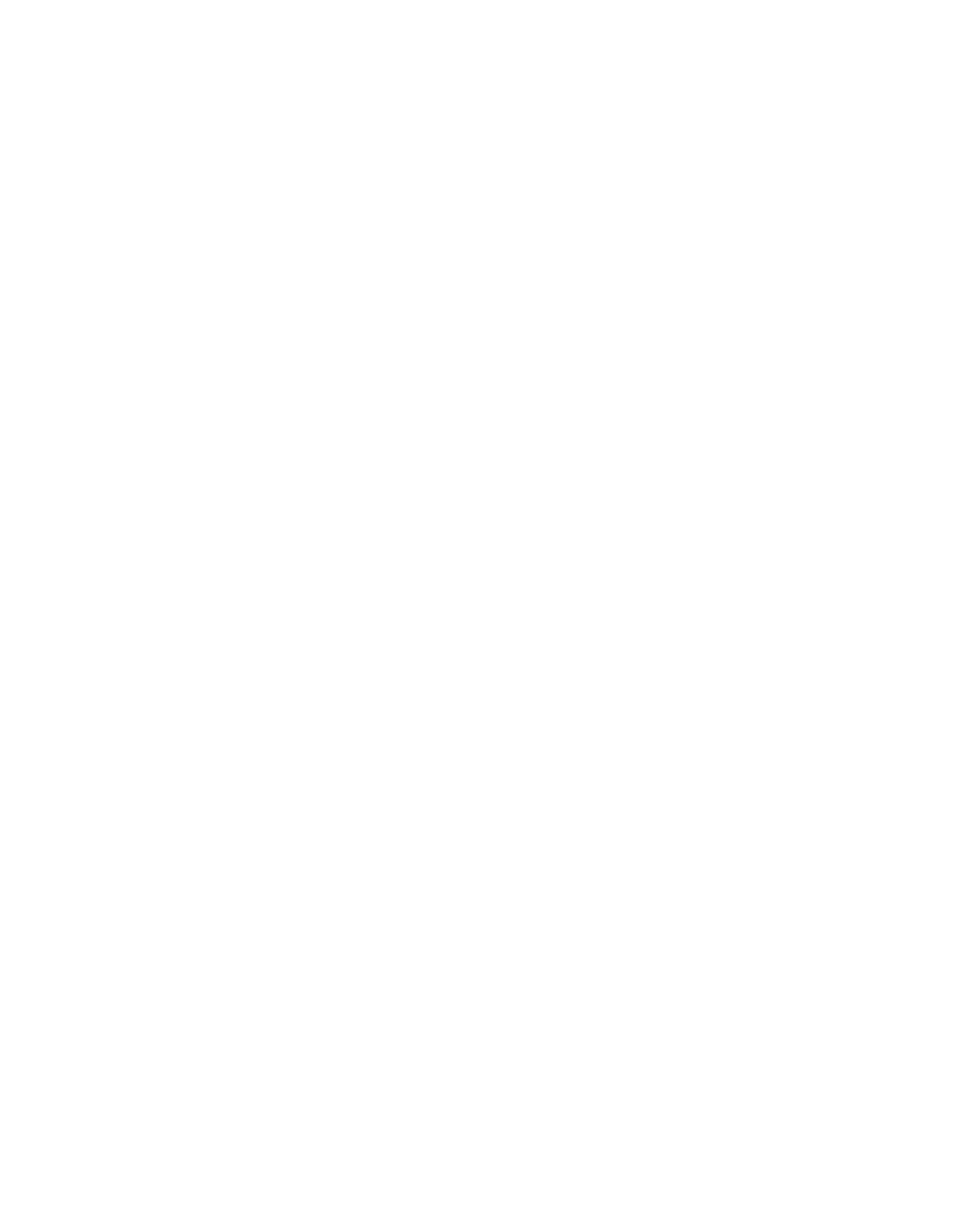# **6. Barriers and Facilitators to Transferability**

 In both interviews and focus groups, judges discussed a number of critical barriers that could impede their efforts to transfer collaborative justice court principles and practices to other courts. These included limited judicial time and resources, barriers to effective coordination of treatment services, opposing philosophies among colleagues, inadequate judicial leadership, attorney opposition, legal and constitutional constraints, and public-safety concerns over cases involving violence. The key facilitators of collaborative justice that judges cited included creative and proactive judicial philosophies and personalities, a supportive judicial and local political leadership, CJ court experience itself, and, in California, the plentiful resources associated with juvenile courts. This section begins by identifying the key barriers and facilitators, and then discusses a series of strategies to overcome or at least mitigate the impact of the barriers.

# Major Barriers and Facilitators

 In discussing barriers and facilitators to collaborative justice, the judges focused on seven themes, listed in approximate order of prominence:

- 1. Judicial time and resources;
- 2. Coordination of services;
- 3. Judicial philosophy and experience;
- 4. Institutional leadership;
- 5. Attorneys;
- 6. Legal and constitutional issues; and
- 7. Public-safety concerns.

## **Judicial Time and Resources**

 Collaborative justice takes time—"quality time," as one judge stressed—but time is often in short supply in conventional courtrooms. Even if judges want to devote more time to each case, there is a strong countervailing pressure that dissuades them from doing so, as judges are often evaluated on their ability to move cases along. All four focus groups discussed at length this barrier of insufficient judicial time and resources. One judge summarized the dilemma this poses for those interested in bringing CJ court practices to conventional courts:

When you leave treatment court ... you don't have time for the individualized attention to each defendant, you don't have access to the wide array of services, [and] you are under a great deal of pressure to move cases. … In some places … they have standards and goals, and the concern is not what are you doing for the defendant, but what are you doing about reducing your caseload, and you don't have the same kind of pressure in drug courts or [other] problem-solving courts. But the individuals are virtually the same and the need for services and the need for attention—the need to have you as a judge react on a personal level … to use that authority-figure status in a kind of interpersonal relationship to do some behavior modification—is just as great outside of treatment court, but you don't have all the resources and all the benefits that the problem-solving courts have. And it is just kind of frustrating, because you know that it [collaborative justice] works. (Rochester)

 Another judge cautioned that attempting to handle cases collaboratively outside the CJ court may require even more time than within a CJ court, since attorneys may not be versed on specific

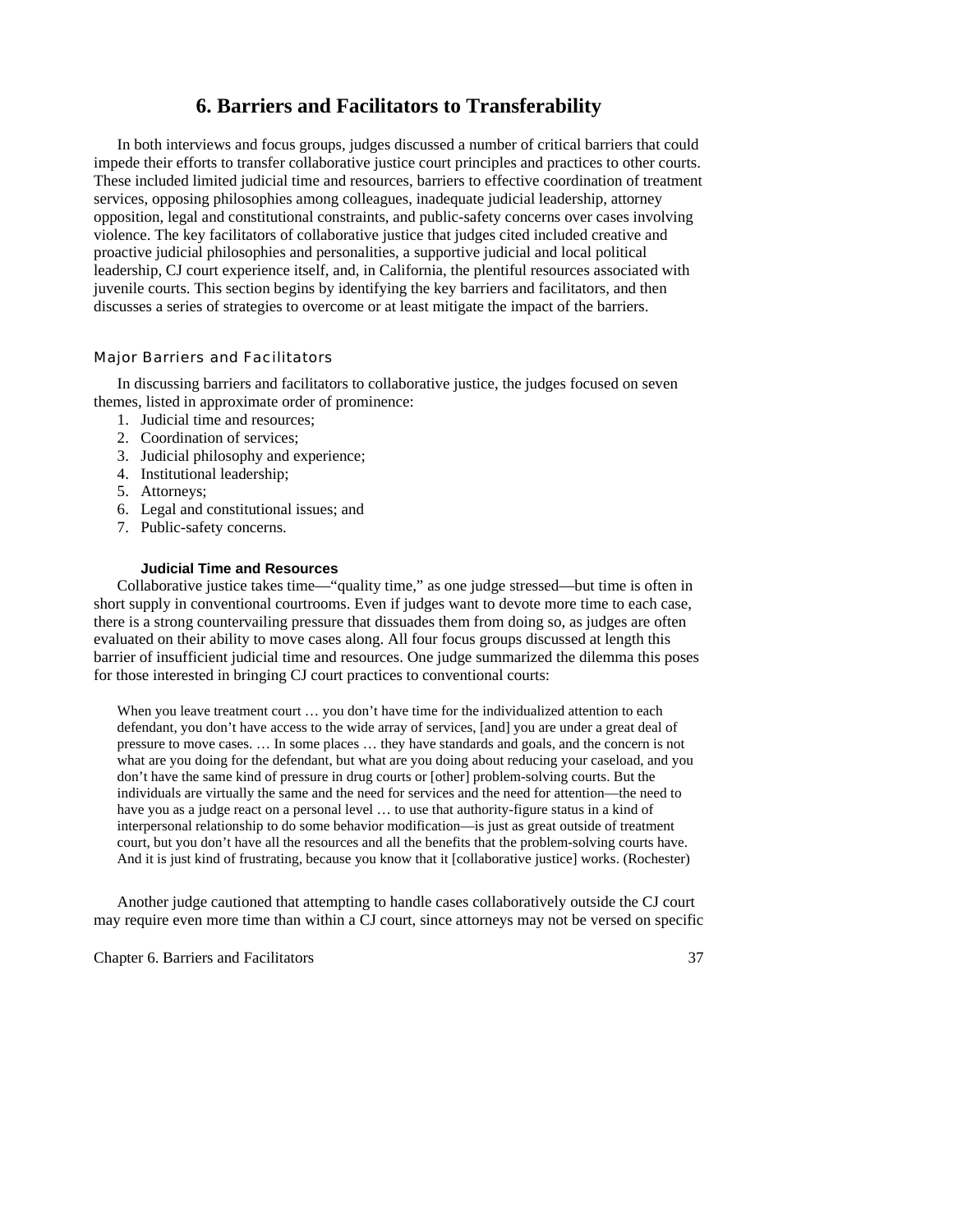problems (e.g., the nature of addiction) or prepared to operate as a member of a team. Further, without the dedicated attorneys that typically staff CJ courts, judges in conventional courts may spend hours waiting for attorneys to appear, which further reduces the time they can devote to each case.

 Across all focus groups, judges expressed particular concern about this barrier when the subject of return court appearances arose. While the use of return court appearances is in theory one of the most transferable of collaborative justice practices, in actual operation it creates costs for a large number of personnel—not just the judge—and can incur resentment from other court staff. One judge explained:

[Return appearances] are problematic, I think, especially in the budgetary crunch ... and a judge is going to set it, it has to go back to his or her calendar. So then you start getting backlash from your staff … you are the only judge that does it; nobody else does it. And then we have to break … we break before noon, we have to break before five, our clerk's offices close down at three. Every time you handle a file … even issuing a warrant now, and what it costs to issue a warrant, then having somebody picked up—it is just amazing. (San Francisco)

 While all judges cited limited judicial time and resources as a barrier to practicing collaborative justice on general calendars, judges in higher-volume (generally urban) courts tended to perceive it as more critical. Several New York City judges and one from an urban county in California insisted that caseload pressure in conventional courts precluded them from holding as many court appearances or devoting as much time to direct interaction with defendants and attorneys as they would in CJ courts. One expressed concern that the lack of time for individual interaction could seriously impede the judge's ability to motivate and influence defendants both to enter treatment initially and to make progress subsequently.

 According to focus group participants, where greater resources can be assembled, CJ practices are more easily transferred. As one example of an environment that facilitates rather than blocks collaborative justice, California judges cited juvenile courts (both delinquency and dependency), which have far greater resources than adult courts.

 One final point: Domestic violence court judges from both states, though they operated in a CJ court, indicated that they faced high caseloads and pressure to move cases along rapidly. By contrast, drug and mental health court judges were far more apt to contrast the plentiful time available in CJ court with the severely limited time available in other court assignments.

# **Coordination of Services**

Since social service mandates (to drug treatment, mental health treatment, batterer intervention, vocational counseling, etc.) are often part of CJ court case outcomes, judges viewed the effective coordination of service provision to be a critical challenge outside the specialized court setting. As described in interviews and focus groups, this coordination involves four basic functions:

- 1. Identifying available services in the community;
- 2. Linking each defendant to an appropriate program(s);
- 3. Providing ongoing court-based case management services; and
- 4. Monitoring and informing the court of progress or noncompliance.

All four focus groups discussed barriers to the effective performance of these functions at length.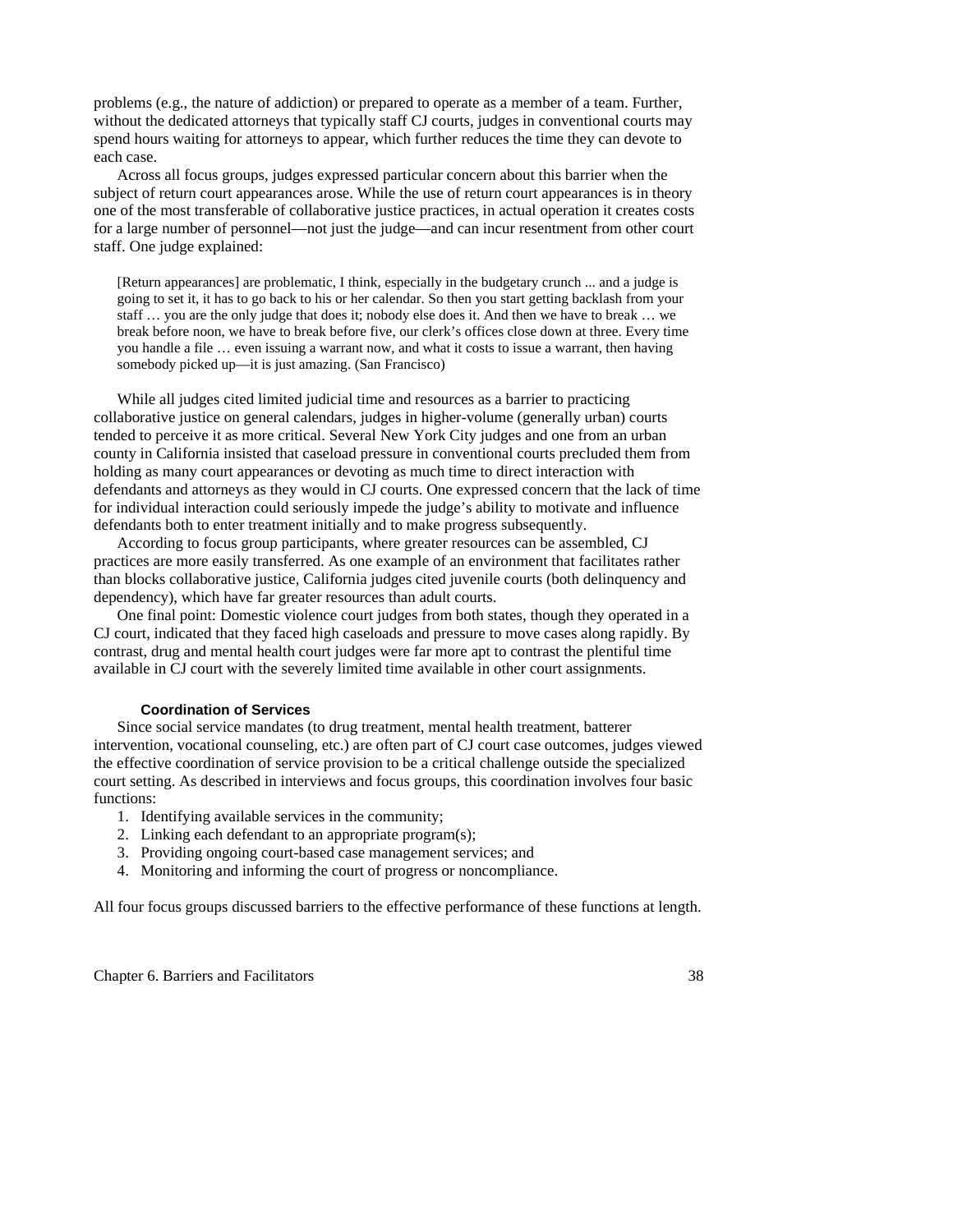Within CJ courts, additional staff members—a program coordinator, resource coordinator, or case management team—often handle treatment coordination. In the absence of such staff the need for that coordination remains*.* One judge observed that this is especially true when dealing with clients beset by multiple underlying problems:

It has become obvious to me that a real problem with managing people with addiction or mental health problems or anything else ... [is that] what you really need is case management. ... Whether you call it drug court or not, [what you need] is someone who is responsible to pilot that person through the system, to take the person who has a multitude of problems, with mental health or substance abuse … and make sure that they are getting what they need. (Rochester)

In conventional courts, there is the potential for the department of probation, treatment program staff, judges, and attorneys to perform this treatment coordination. These are discussed in turn.

**The role of probation.** All focus groups identified the local department of probation as the most logical agency to perform treatment coordination, but complained that probation departments were too underfunded to perform effectively in practice (see also Bamberger,  $2003$ .<sup>26</sup> The following were typical comments:

We got into the [drug court] business because no one else was ... and 70 percent of these people [defendants who needed drug treatment] were being dumped on our doorstep. So we had to come up with a solution. We had to, because community safety demanded it. ... Probation was the original alternative to incarceration, that's what it was for. And now … you talk to any probation officer: "I've got too many cases, I've got too many cases, I am overwhelmed." And it is not solving the problem. (Rochester)

Our probation department has no money; these cases are completely unsupervised. The condition of probation is to go to a drug program, but no one gets [defendants] into a program much less supervises them. So, it is really an exercise in futility. (San Francisco)

Judge: I know that I am troubled by the lack of information [outside collaborative courts]. We certainly don't have that kind of information in traditional courts. I find quite frankly that our probation reports tend to be pretty sterile. Judge: They're formulaic.

-

Many judges agreed that the historic mission of probation was to place defendants in needed treatment programs, monitor their progress, and update the court—in short, to perform many of the functions that, in CJ courts, the additional dedicated staff handles. But lack of funding has dealt a serious blow to probation departments' ability to fulfill this mission, leaving probation officers overworked and judges frustrated by the lack of follow-up to their orders. Time and funding are not the only problems. One judge noted that while the local probation department

Judge: Yes.

Judge: If you get them.

Judge: And they are so overwhelmed, they are just like nonfunctioning. (San Francisco)

 $26$  Several judges cautioned that while added funding might enable probation departments to perform needed treatment coordination functions, probation could not supplant the need for ongoing direct judicial supervision—the role of the judge in motivating compliance was thought to be crucial by some.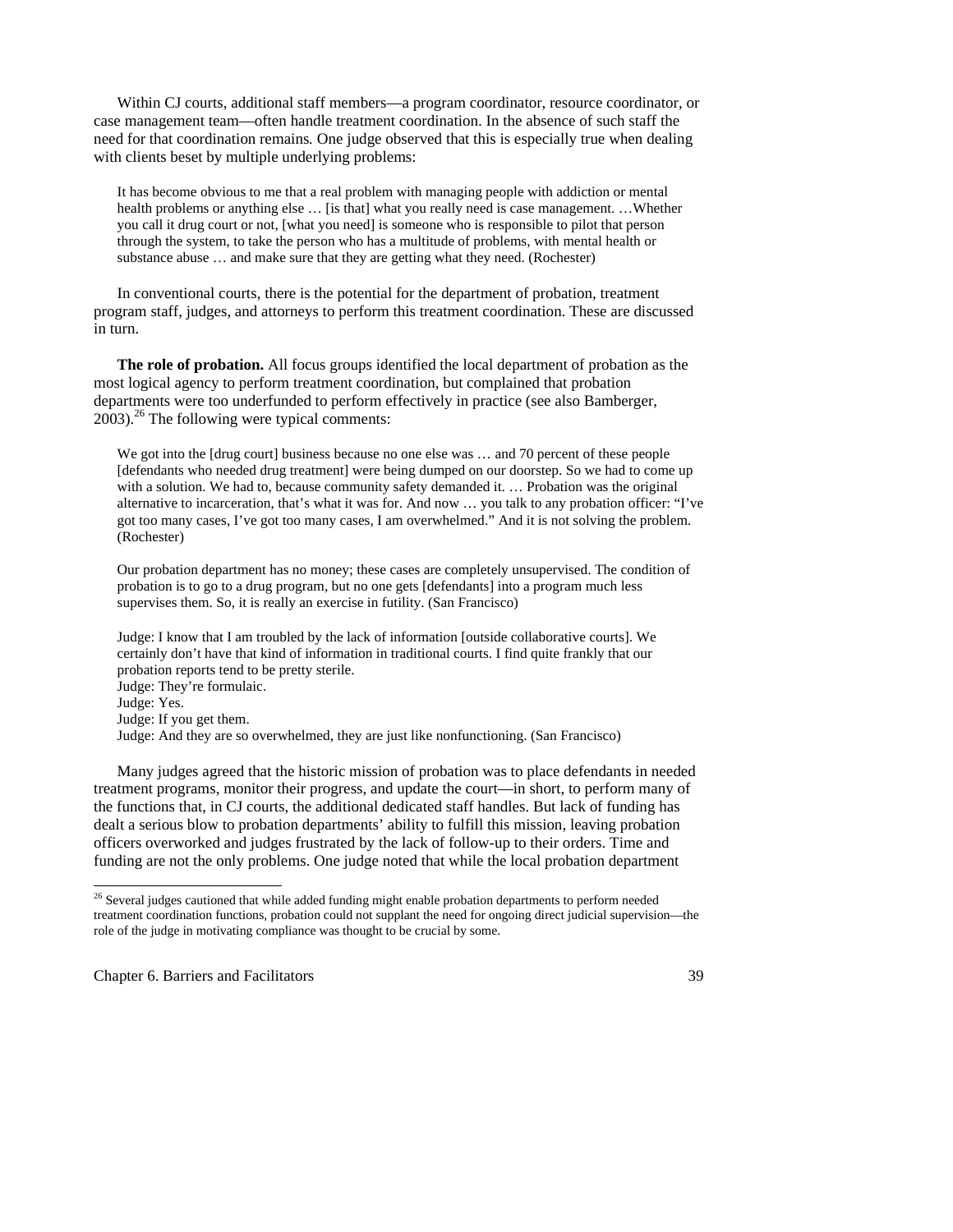maintained lists of treatment agencies, its staff lacked sufficient expertise to match each defendant to the most appropriate program. Judges also expressed consistent disappointment with the quality of reporting to the court, complaining that progress reports tend to be neither timely nor useful. One New York judge claimed that at least four out of 10 probation progress reports contained inaccuracies.

However, one California judge noted that in juvenile dependency and delinquency cases, social services and probation reports tend to be highly detailed and useful, and probation served a valuable role in linking juveniles to services.

**The role of treatment programs.** In theory, if treatment programs could provide detailed progress reports, the need for court-based case management would be lessened. However, judges were generally critical of progress reports that came directly from the treatment programs. Several judges believed that without additional court staff demanding accountability, programs would not provide timely reports with a "sufficient depth of information about client progress" (New York City). Two judges (one each from California and New York) expressed particular concern about situations in which defendants have early problems at their assigned program (e.g., relapses or rule violations). They feared that the treatment programs would fail to mention these problems in interim progress reports, waiting until the situation had escalated to the point of program failure before they notified the court. By contrast, if judges were informed as soon as problems arose, they could intervene via motivational interactions during court appearances.

**The role of judges.** Judges with CJ court experience may be familiar with the local treatment community, enabling them to perform aspects of treatment coordination. Indeed, many judges indicated that they occasionally drew on their knowledge of community-based programs to make appropriate placements. This, however, requires spending significant time making phone calls to treatment agencies. One New York City judge who did this routinely for several years indicated that it sometimes involved making up to 10 calls to service providers at the end of each workday. Obviously not every judge can or will do this: "It would be great to be able to reach out, but as judges, unless you have nothing to do, it is pretty tough to be on that phone all day long trying to bring services in." (Rochester)

**The role of attorneys.** A few judges noted that in the absence of court-based case management staff, defense attorneys could sometimes recommend an appropriate program; however, there are relatively few attorneys equipped to do. One judge observed that certain defense agencies employ social workers that can work with defendants and refer them to community-based services as needed. This judge had occasionally reassigned counsel so that defendants in need of services received an attorney from such an agency, but logistical constraints prevented this from becoming a regular practice.

#### **Judicial Philosophy and Experience**

Judicial philosophy, experience, and personality were subjects of much conversation in all groups and some interviews, and they were clearly perceived as interrelated—philosophy and personality in particular. The three are explored in turn below.

**Judicial philosophy.** The consensus of the participants seemed to be that in any courthouse, a percentage of judges subscribe to a judicial philosophy that runs counter to the tenets of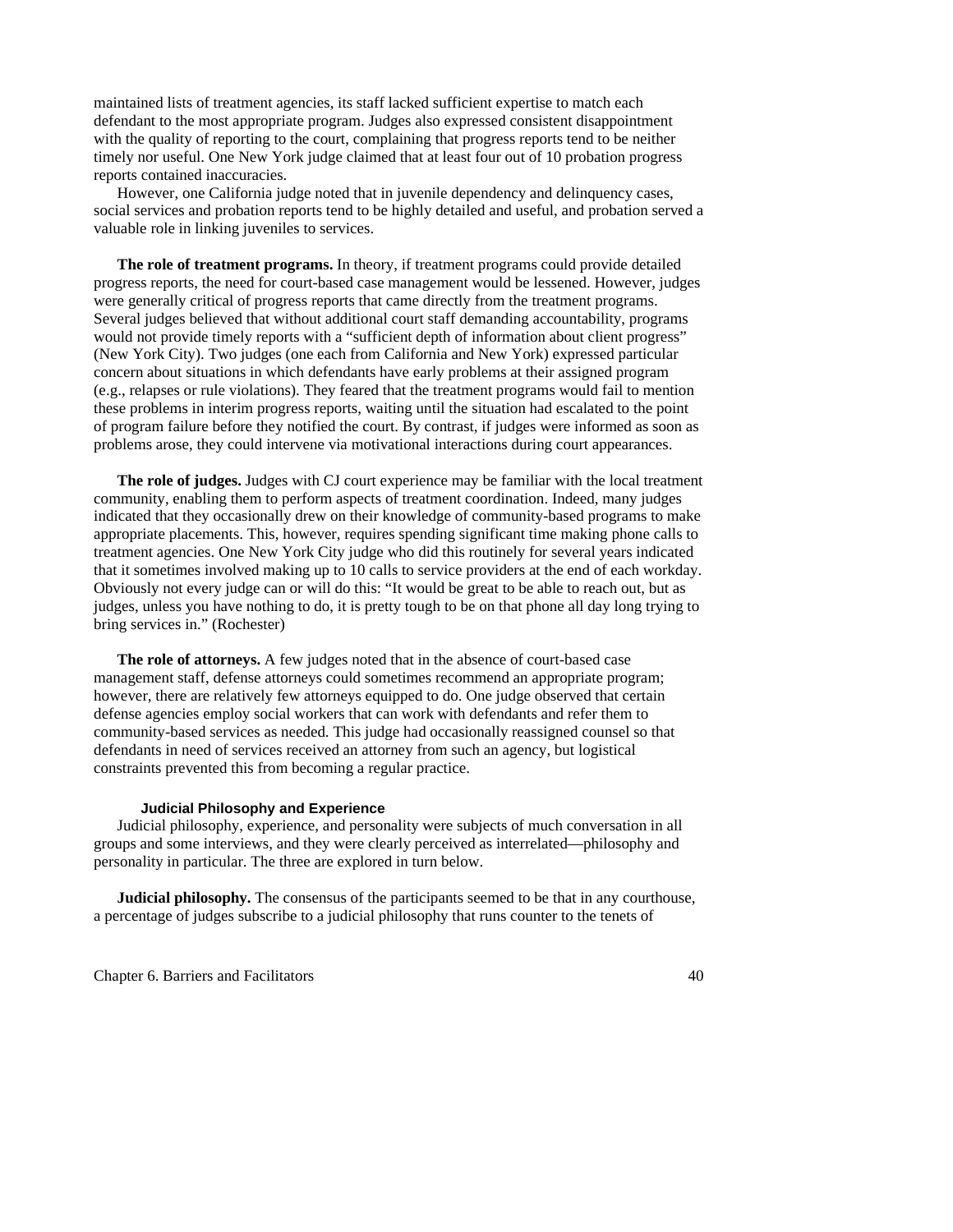collaborative justice. Judges from rural and politically conservative counties tended to report this percentage as being substantial, perhaps even a majority, while several judges from large urban counties indicated that the predominant philosophy in their courts was more conducive to a collaborative approach. (Of course, opposition from colleagues does not necessarily prevent judges from applying CJ court principles and practices in their own courtrooms, except when that opposition comes from the judicial leadership level—a theme discussed in the next section).

In the focus groups, judges identified two distinct philosophies as being generally inconsistent or incompatible with collaborative justice: (1) a traditional view of the judicial role and (2) a preference for punishment rather than rehabilitation.<sup>27</sup>

In a traditional view, the judge is an objective arbiter of facts and legal doctrine, not a proactive problem-solver. The traditional view clashes with both the methods of collaborative justice (e.g., judicial interaction, rewards for progress, and non-adversarial decision-making) and its goals (social problem-solving). One judge considered this barrier fundamental, declaring, "The biggest problem I have is people on the bench here," and explained that colleagues generally viewed collaborative approaches as "social work" and contrary to the proper judicial role of "deciding cases." A second judge echoed this contrast using precisely the same terms. Several others framed the issue a bit differently, expressing that the traditional role focuses on *legal process* (e.g., legally correct decisions and case processing) while the problem-solving role focuses on *outcomes* (e.g., decisions that solve underlying problems and reduce recidivism). One judge summarized the collaborative justice mindset as one that considers but is not preoccupied by legal issues, and focuses much more on practical solutions.

Judges also saw their colleagues' philosophical preference for punishment over rehabilitation as a barrier in dealing with criminal cases, as illustrated in the following excerpts:

I just get so frustrated at times working with colleagues who snicker and laugh and make fun of the collaborative approach, because they say, well, "punishment" … I have had PJs [presiding judges] who said, "This is the purpose of why we have courts, [it] is to punish people." And that's frustrating. (Burbank)

I think the traditional criminal justice notion is, the only thing that gets compliance is jail time: either [you] voluntarily comply or you go to jail. (San Francisco)

**Collaborative justice court experience.** A few judges indicated that experience on a CJ court had altered or influenced their judicial philosophy, moving them from mild opposition or disinterest to enthusiastic support for collaborative justice. But many more judges reported that colleagues with opposing philosophies had been unmoved by the experience of sitting in CJ courts. For those whose philosophy is or becomes sympathetic to collaborative justice, however, actual CJ court experience seems to have a universal impact on practice:

I would have to say I was predisposed [to apply collaborative court practices], because I was doing it with DUI cases before I went out to do my collaborative justice court. But having done collaborative justice courts … I think I learned more about it and I think I probably do it more now because of the information I have gained. (San Francisco)

Chapter 6. Barriers and Facilitators 41

-

 $27$  While punishment and rehabilitation may not be inherently incompatible, the attitude described was one that eschewed rehabilitation entirely.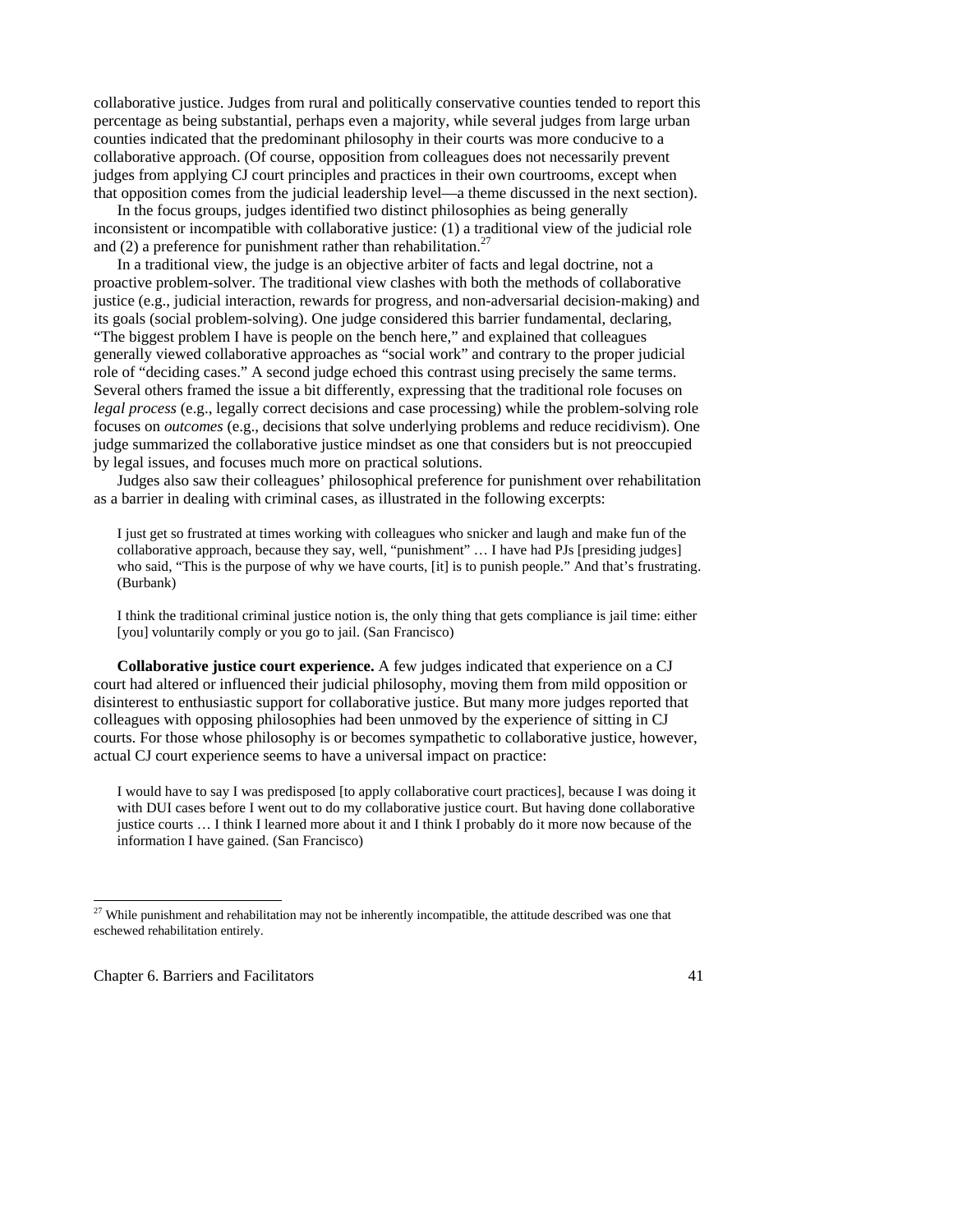[Without the collaborative court experience] … we wouldn't have realized that it could work, except that doing the collaborative style you learn what does work. … Little things like [review dates] … I didn't do that before, because I thought it was a waste of time, it was another case on my calendar. But I am just more attuned to that because of doing this. (Burbank)

It is a learned behavior. I have been in law now for 33 years as a lawyer and now 18 years as a judge, and until 1994, when I first heard [a collaborative justice court judge] speak, I was doing the same thing as everybody else, the traditional role of both a lawyer and a judge. And so becoming aware of the drug court concept is what opened my eyes to what am I doing to these people, and [I] switched over. My philosophy changed and got me into this whole stuff about collaboration ever since. (Burbank)

Chapter 7 explores in detail several ways to increase the number of judges who get direct experience and to disseminate information on CJ court principles and practices more effectively to judges who have no direct experience.

**Personality.** One issue that aroused considerable emotion in all four focus groups was the extent to which personality affects the judge's ability to learn and apply CJ court practices effectively. Several judges expressed vigorously that a collaborative justice philosophy and practice were inherent to their personality, and that fact furthered their ability to apply CJ practices both in the CJ court and on other calendars:

Most of us sitting at this table have a personality that, no matter what assignment we are in, we are going to be creative problem solvers because we all stood up early, most of us, and said, "We are going to do this differently." So, yes, all of us sitting at this table are going to take these skills and use them no matter what assignment we have. (Burbank)

For me to take this concept of thinking to another court—it is like asking me, "Do you take your personality with you to another court?" Yeah. (Burbank)

Are judges with certain personalities the only ones who can implement CJ practices? There was no consensus on this matter. Some judges felt that colleagues without the right personality, even if they had experience, could not be effective in practicing collaborative justice. One judge noted, however, that the connection is not predictable: "There are some people [CJ court judges], [whose] personality would be the total antithesis of what you expect of a collaborative justice court." Rather, the "right" personality seemed to refer to a few specific characteristics: empathy, honesty, and communication. One judge observed that a colleague who acted as a regular backup lacked compassion and would always say the wrong thing to participants. Another judge believed that judges must always be who they are; the only prerequisites for CJ practice were the abilities to talk to defendants like real people and to have faith in their capacity to succeed.

Ultimately, it may be some combination of philosophy, experience, and personality that enables or inhibits a judge from practicing collaborative justice:

Judge: Do you think everyone can learn the behavior?

Judge: I think they can if they choose to.

Judge: I agree with what Judge X said a minute ago though. You heard Judge Y speak and a light bulb went on for you. Well, you have talked to other judges where the light bulb stayed very dim. I think to a large extent it is personality.

Judge: Until they actually came and sat in the court.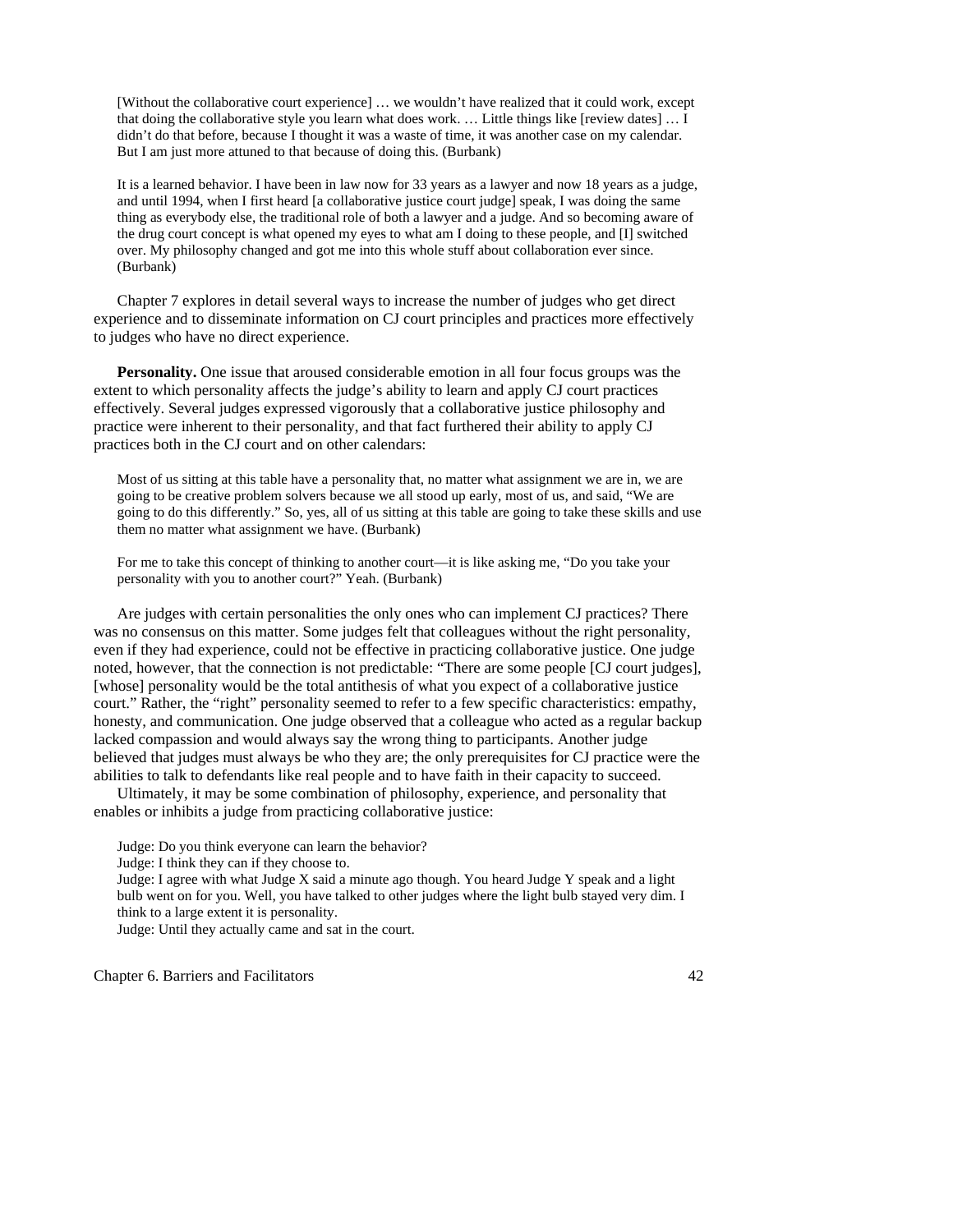Judge: And sometimes that made a difference [but] sometimes even that didn't make a difference. Judge: I think most judges could learn this behavior, but they aren't willing to be there and see how it really works and become convinced that it … justifies their additional energy to get to that goal. … It is not like it is some really difficult thing to learn how to do, but … some people more than others … have to be convinced that it is their role as a judge and that it actually does work. … It took some convincing for me to believe that … that kind of reinforcement actually would work. And I think for some they are anxious [to] believe that it will work and so they will get in there and try to do it. Others are firmly convinced that's not [their] role and it is not going to work and they have to be pushed in there kicking and shoving. But if there is some way to force them to do it, [then] they have to face the music and say, yes, it really does work. (Burbank)

#### **Institutional and Political Leadership**

Although all judges felt comfortable operating in a collaborative fashion within CJ courts, some believed that judicial leadership would be a critical facilitator for—or barrier to—the dissemination of CJ court practices on general calendars. Discussion on this theme revealed one of the very few interstate differences: California judges were more likely than their New York counterparts to view institutional leadership as a potential barrier. The Burbank group, in particular, discussed the theme extensively. In general, when the issue arose, California focus group participants concentrated more on leadership at the level of the presiding judge; New York participants, on their equivalent position: the county-level administrative judge. The following excerpts come from the Burbank focus group:

And so to transfer some of these principles, there has to be permission from above. … There are people who are in authority for judges [presiding judges], that [have to say] it is OK to do this; it is not really crazy; you are not some kind of radical outlaw bandit. It is OK to do this. In fact, it may be actually encouraged. That message needs to be given if you are going to be successful in the transfer.

Another way [to encourage transferring CJ practices] is for the presiding judges to accept that this is appropriate. … I am sure all of you have had people make fun of you for what you do … who absolutely disagree with what we do in our courts. … Until we can get rid of that pervasive opinion that exists within our system, I think we are going to have problems and you are not going to see these great concepts being passed on to other assignments.

In addition to judicial leadership, one judge from the Burbank group drew attention to the impact of political leadership in the form of local community support:

It's permission from our chief, from our PJs, for the colleagues that do not buy into it. For many of them it is political permission. It is the community saying it is OK to be like that as a judge and you don't need to worry that we are going to vote you out of office.

This same judge went on to suggest that community outreach efforts can help to increase local political support, as it did in the judge's own county:

I am in one of the most conservative right-wing communities in this whole entire state, where everything is "Get them," "Punish them" … until it is their kid. But it is interesting when you go out and you talk to these same people and you explain what you are doing and how the approach really is much more beneficial, a lot of those light bulbs go on.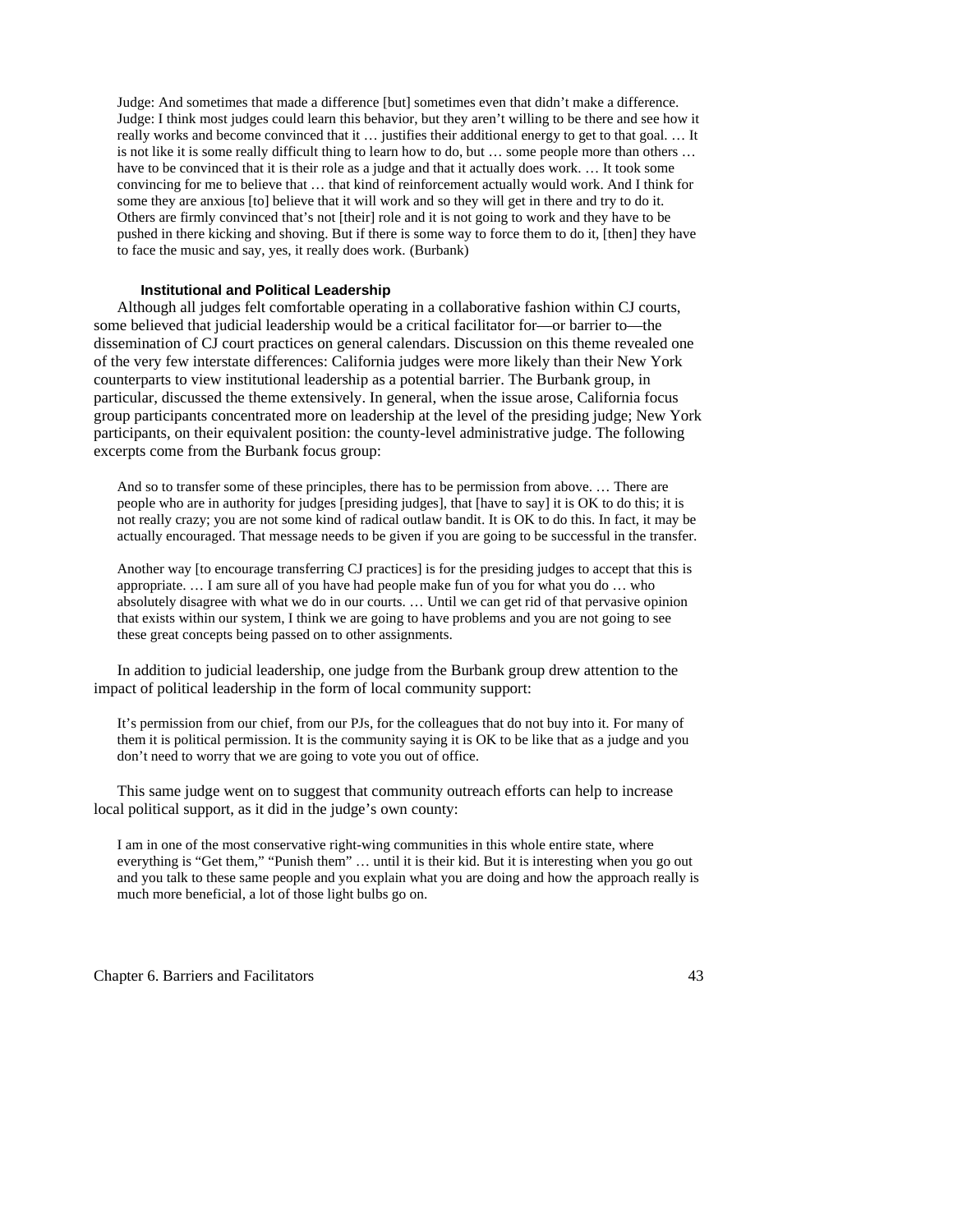It remained unclear, however, how or to what extent a lack of leadership could impede an individual judge's efforts to transfer CJ court principles and practices. In the words of a judge from the San Francisco group: "I don't need anyone's permission or support to increase my calendar [and] personal workload by having additional people come back and see me." The judges were more likely to believe that a lack of leadership would pose a barrier to the broad dissemination of CJ components throughout the bench (a theme that is explored further in chapter 7). One judge added that those in leadership might signal their support of collaborative justice involvement when it came to evaluating and promoting judges—instead of leaving judges with the common impression that moving cases along, holding trials, and publishing opinions were paramount considerations.

# **Attorneys**

 All the focus groups and most interviewees discussed the role of attorneys. In all, participants identified four possible barriers that attorneys might pose to the transfer of CJ principles and practices.

 First, attorneys might object to CJ court methods, such as team decision-making or direct interaction between judge and defendant/client:

We have all said the judge has power in the courtroom. Well, in a criminal courtroom, the attorneys have a great deal of power to represent their particular vested and protected interest under the Constitution. (Burbank)

The firewall is the DA and the defense counsel, because without their consent, except in plea bargains … you don't have any authority to talk to anybody [i.e., the defendant]. (Rochester)

According to some judges, an insistence on a strictly adversarial environment in criminal court inhibits the defendant's ability to speak openly, because of the danger that any admission will be used against the defendant by the prosecution. One judge added that resistance to a judge interacting directly with defendants is particularly deleterious, since such interaction is central to the therapeutic process.

A second barrier, related to the first, is that defense attorneys might prefer an adversarial process in the hopes that it will yield a better case outcome for the client—for example, a probation sentence with minimal conditions attached:

Defense attorneys perceive their role as being somebody who gets somebody off, as opposed to getting somebody help. If they go into drug court, they generally have to have their back to the wall and their client has to have their back to the wall, because otherwise, they are going to try to minimize whatever [the defendants] have to do. And probation is clearly easier than a drug court program. (Rochester)

Third, attorneys outside the CJ court are often not educated about addiction or other issues that will affect the defendant and the court process, so they might have only a superficial understanding of events—such as relapse in drug treatment court or victim recantation in domestic violence cases—that are common occurrences in CJ courts.

Finally, attorneys might be unwilling to devote the time on each case that a CJ approach requires. One judge explained that outside of CJ courts, attorneys typically want a quick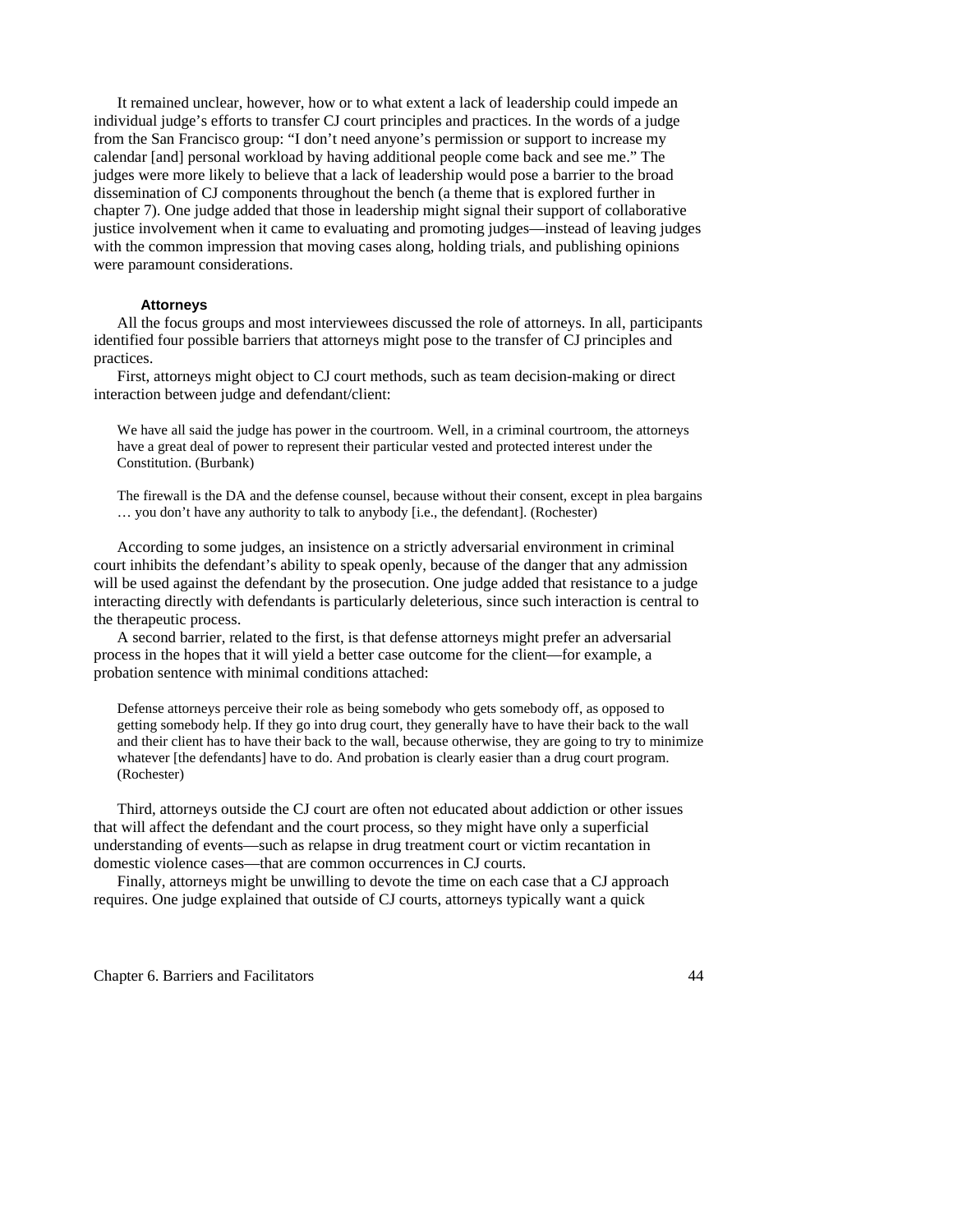resolution of their cases; private attorneys especially do not want to return for judicial status updates.

It should be mentioned that while all judges acknowledged these barriers, there was no consensus on how significant they might be. Many judges seemed to feel confident that their control of the courtroom could overcome the resistance of attorneys; others seemed to vest attorneys with considerable power.

# **Constitutional/Due Process Issues**

In both the Burbank and Rochester focus groups, several judges raised questions about whether it was legally appropriate to transfer CJ court practices outside the confines of the CJ court itself. As one judge from the Rochester group explained:

I am not sure I am willing to make the assumption that it would be a good thing to transfer all of these things to the old-fashioned courts, because obviously there is a reason we have separated out some of these [specialized] courts, to deal with particular issues. What we need to remember as judges … is that our first and foremost role frankly is not to solve the defendant's problem, it is to be sure that justice is done to the people that are before you. … For example, if there is a hotly contested constitutional issue involving the criminal case, I am not sure that the judge ought to be sitting around the table with everybody talking about that [collaboratively]. … I think there are many places in the traditional system [where] the judges ought to stay just judges and not get into that problem-solving mode.

 Echoing some of this, judges from the Burbank group noted that there was generally less room for widespread adoption of CJ practices in adult criminal courts than in other calendars (e.g., juvenile, family law, or general civil cases), primarily because of the due process concerns that become paramount in a criminal setting. The following assessment, for example, came from Burbank:

Moderator: Let's begin with [the question of transferability] in a traditional criminal court. Judge: Yes, I think most of the lawyers in the court are going to think that your first hurdle is this little thing called the Constitution.

However, judges disagreed on the degree to which due process and constitutional concerns precluded a collaborative approach. In the New York City focus group and interviews, for example, several judges commented that plea-bargaining restrictions might sometimes hinder the ability of a judge to step in and propose an alternate sentence (e.g., if prosecution and defense had reached a specific agreement involving a plea to a lower charge). But otherwise, judges seemed unconvinced that legal and collaborative justice principles must necessarily clash in criminal cases; and as discussed previously, several judges pointed out that the rules governing juvenile cases positively facilitated a collaborative approach.

# **Public Safety Concerns**

In the Burbank and Rochester focus groups, several judges suggested that cases involving a certain level of violent crime were inappropriate for a collaborative approach. One judge from the Burbank group commented: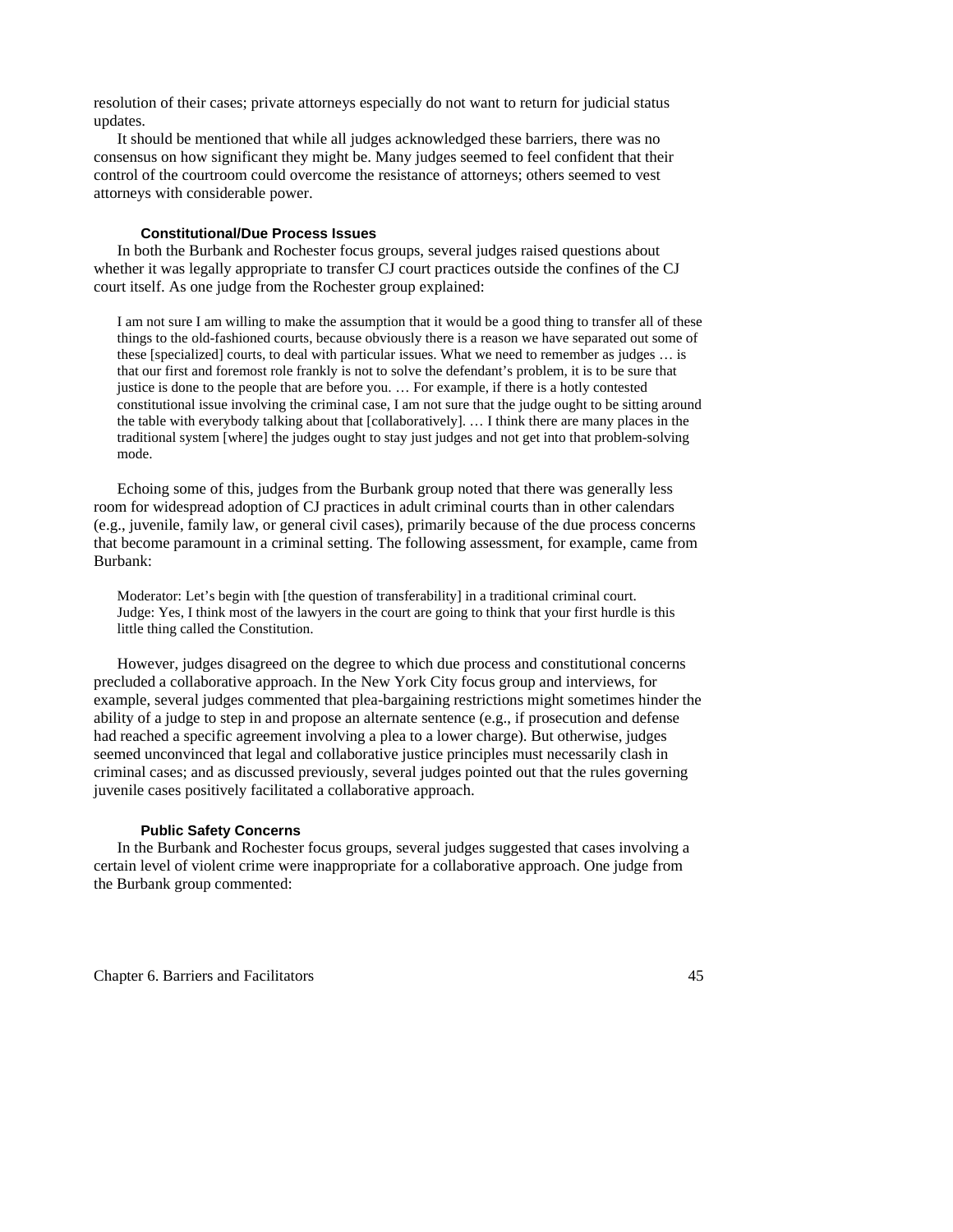I would say there are [cases] where the level of punishment required is diminished by the need to solve the underlying problem, and so you would rather solve the problem than punish the behavior. [But] there is a certain level you reach of conduct where that is not true anymore.

Another Burbank judge cautioned that there is a personal risk for the judge and the attorneys if treatment is mandated for defendants charged with serious crimes, when lengthy incarceration sentences would normally be imposed.

However, in one Burbank judge's CJ court (not a domestic violence court), 90 percent of the cases involved serious felony crimes, most committed with weapons. This judge believed that defendants should receive consideration on a case-by-case basis, without imposing hard-and-fast rules as to which cases are appropriate for a collaborative solution:

I think when we try to label something—when you say what kind of cases—you get in trouble. … It just depends. When we try to label what will and will not come in, you run into trouble in the face of the specific facts of an individual case.

## Strategies to Overcome Barriers

# **Judicial Time and Resources / Coordination of Treatment Services**

 In the estimation of the judges, time, resources, and service coordination ranked as unquestionably the most significant barriers to transferability. Many judges seemed paralyzed by these barriers, and could see no way to surmount them. Other judges envisioned complex, longterm solutions that did not further the transfer of CJ practices now or in the short term. Ultimately, the judges discussed two possible approaches: obtaining additional resources or doing without resources. Each was explored in depth.

**Obtaining additional resources.** It was not surprising that all the judges preferred to obtain whatever additional resources would allow them to practice collaborative justice as it is done in specialized CJ courts. In particular, judges proposed (1) borrowing resources from existing specialized courts and (2) creating central structures in each court building that would provide resources for all defendants, regardless of which court part heard their case.

*Borrowed resources*. One judge recommended making the extra staff resources of CJ courts available to similar cases from conventional courts. This judge pointed out that CJ courts often have criteria for eligibility, which may be specific charges or criminal history or the like; certain defendants who, therefore, are technically ineligible for the CJ court might nonetheless have the same problems as CJ-eligible defendants—and the same need for treatment. From a court system standpoint, then, it would be desirable for CJ courts to share their resources. Of course, there are drawbacks to this approach—none of which were raised by the groups—including funding limitations, the potential for strain on CJ court resources, and the difficulty of coordinating the CJ court with multiple other courts.

 *Centralized resources.* Participants suggested several possibilities for providing courtwide resources. These varied in terms of both what resources would be offered and how they would be made available. The three most clearly developed strategies addressed the core CJ practices of judicial supervision, program referral, and case management.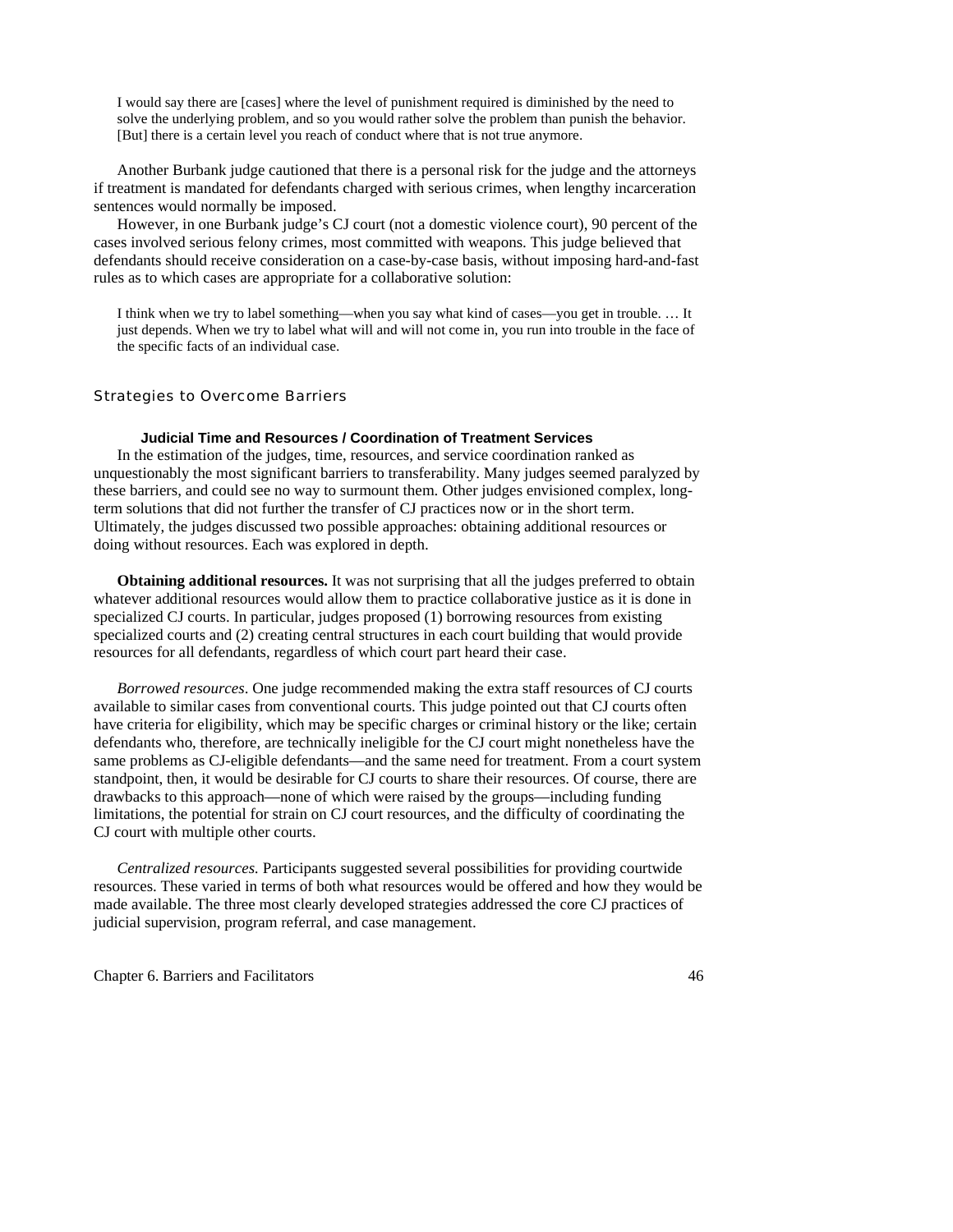• Judicial monitoring: In 2002, after years of having individual judges mandate and monitor treatment cases on an ad hoc basis, one New York City court established a centralized Compliance Part. Any judge could then adjourn to this part cases in which defendants would benefit from regular reporting to court (presumably to give updates on progress in drug treatment, vocational education, life skills, or other assigned programs). The Compliance Part is staffed by a dedicated judge and by case managers who coordinate treatment services. While the part is not a CJ court per se, it incorporates certain CJ features while achieving an economy of scale through centralization of supervision resources.

• Program referral: Another New York City judge noted that the lack of familiarity with community-based services on the part of most judges posed a barrier to program referrals. This judge recommended making available a computerized directory of local treatment programs (including contact information and information on special populations that each program can serve). There had been efforts to produce just such a list in this judge's county, but they consistently fell apart due to poor implementation. Another judge suggested establishing a court-wide mechanism by which a limited number of judges, or a single coordinator for all judges, could make treatment and other programs accountable to the court. This would make it easier for judges to use treatment alternatives more widely on general calendars, since most judges would not have to interact extensively with provider agencies.

• Universal screening and case management: To facilitate service coordination, several judges strongly recommended the creation of a courtwide treatment coordination/case management unit. This unit would perform all the functions of the additional staff common to CJ courts, and any judge could refer defendants for assessment and placement. One judge advocated for universal intake and screening, and for the inclusion in all courts of two parts—a problem-solving part and non-problem-solving part. Every person involved in the criminal justice system would be screened and administered a needs assessment. Based on that information, a determination would be made and the case would be moved to one of the two parts for resolution. These changes would obviously require significant new funding and an expanded concept of what types of services the courts could provide. Indeed, the judge who proposed this vision believed that the rise of specialized CJ courts may have ultimately been a step backward, diverting attention and resources from the greater project of universal screening, assessment, and case management.

**Doing without resources.** Bowing to fiscal realities, most judges developed strategies on a smaller scale. They considered what they themselves could do, in their own court parts, with their current caseload. And while they identified a critical practice—judicial supervision—that they could easily implement, some of them acknowledged that even this would prove impractical if it were applied in every case. Instead, they employed a triage process to select only those cases most in need of or most likely to benefit from a CJ approach.

*Supervision.* In the absence of complete confidence in the effectiveness of community-based program placements, judges can still require defendants to report back to court for updates. However, several judges emphasized that truly effective supervision depends on having a probing and motivational exchange between judge and defendant. This means that the quality of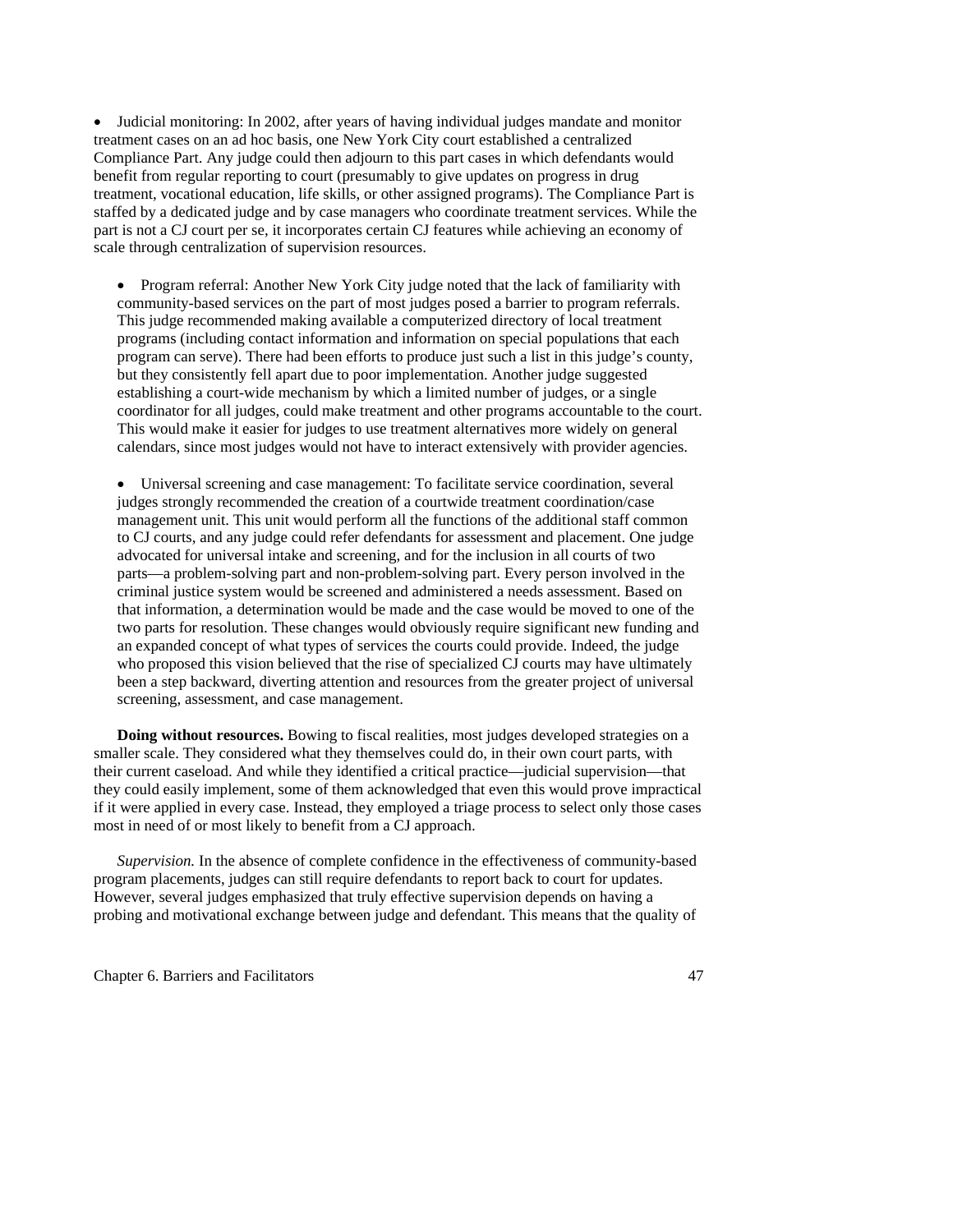supervision depends partly on the quality of advance information made available to the judge. Some judges were concerned that without detailed progress reports, their supervision could take on an unproductive, perfunctory quality (see chapter 5).

*Triage.* One judge described the process of triaging cases as follows:

I think the concept of triage is really the essential ingredient of being able to take the collaborative justice principles and apply them outside the traditional framework [of the collaborative justice court] because they are just time-intensive. And if you try and apply it to all the cases in a particular category, you know, you will run out of time. You will burn everybody out. So you have to be able to decide what sort of cases you are going to concentrate on and be able to take that smaller number and give it the increased attention that is there. (San Francisco)

Many judges agreed that this sort of selection process was necessary, not only to conserve the judge's limited time and energy, but also to prevent court staff—clerks and court officers—from becoming overworked and resentful. But at least one judge was troubled by the strategy of practicing collaborative justice without resources, or doing it alone, rather than striving for systemic change:

I do agree … we can make individual changes. But unless you can really demonstrate that it [monitoring probation cases through repeat appearances] reduces the number of motions to revoke—[that] it saves some money—the other person down the hall who doesn't want to do that extra workload is not going to make that change. And it [becomes] purely a personal thing as opposed to an institutional thing. (San Francisco)

# **Attorneys**

Participants disagreed somewhat on the issue of how much of a barrier attorneys presented. Some judges credited them with the ability to derail any attempt at a CJ court approach, while others argued that attorneys would follow a judge's lead. Two basic strategies were proposed to engage attorneys in collaborative justice: exerting judicial leadership and building trust.

**Exerting judicial leadership.** Several judges believed that by exerting leadership they could lessen the impact of barriers put up by attorneys. One judge believed that strong personal capital on the part of the judge was essential, noting: "In my courtroom, I make it happen." This same judge recognized, however, that colleagues who lack courtroom leadership skills might not be able to move cases as effectively in a collaborative direction. Another judge spoke of leadership this way:

I just talk over the attorneys. I go right to the defendant and I will leave it up to the defendant's lawyer to object to me speaking to his or her client. I get away with that 95 percent of the time. ... If they object … I will schmooze them and get around to it. (Burbank)

**Building trust.** Several judges noted that it is possible to gain attorneys' trust over time by building a reputation for handling cases collaboratively and fairly. Current or former CJ court judges have an advantage here, since they are already known for collaborative practice. Referring to potential problems with defense attorneys, one judge explained: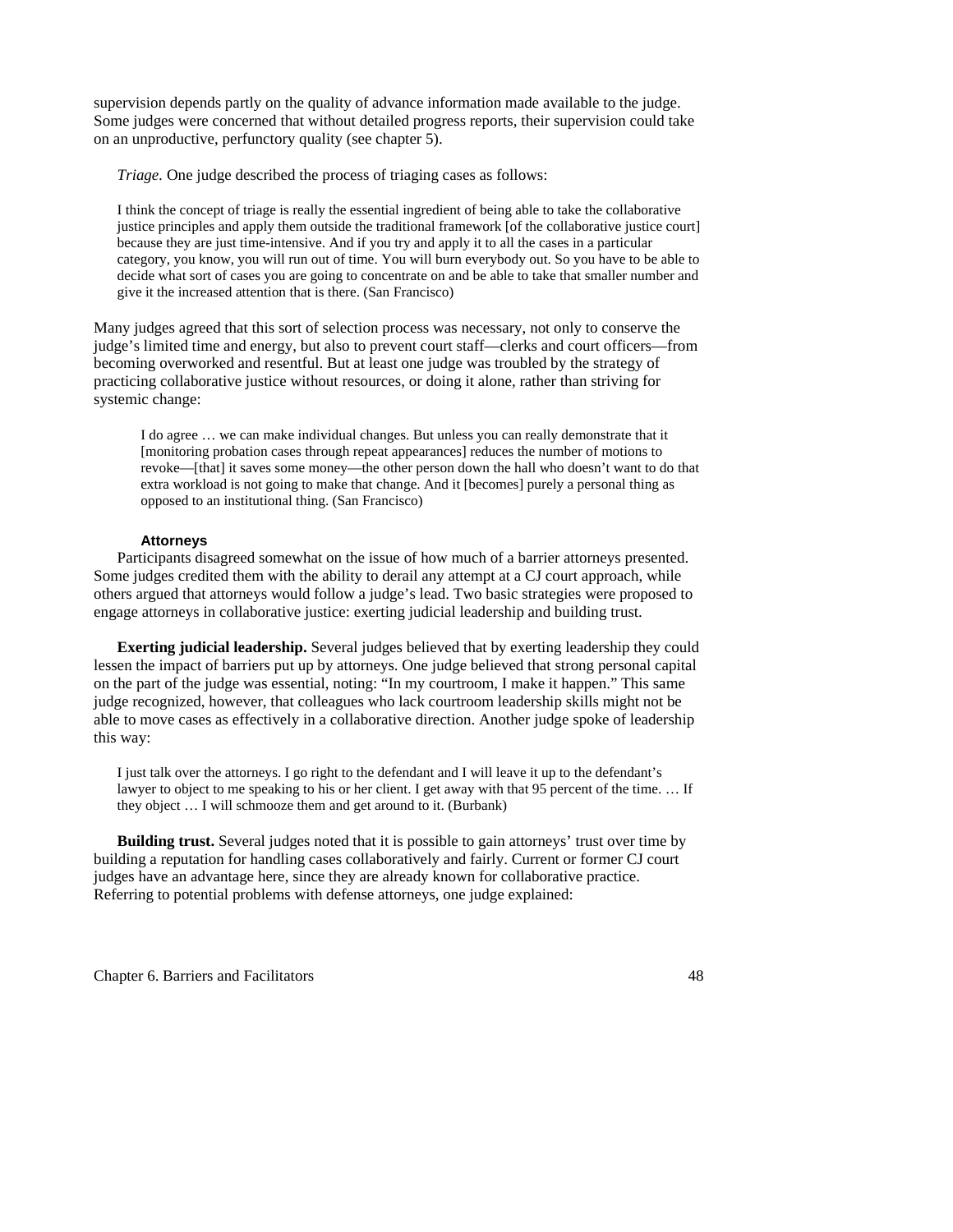Over time [direct interaction with defendants] has built up enough of a reputation on my part that they know I am not going to slam them into jail. They know that. I tell them up front and then they will allow their clients to talk to me. And it has worked out very well. (Burbank)

Another judge added that if defense attorneys perceive a judge to be making a genuine effort to solve a defendant's underlying problems, they may become more amenable to CJ court practices such as requiring program mandates and return court appearances:

There are a lot of attorneys out there, a lot of defense counsels that do appreciate that you are actually trying to solve the problem. And so you might get more cooperation than you would think you would initially going in, as long as you are not … just adding [new requirements] on. If you are just making sure that [defendants] actually do the program … there is not going to be a whole lot of resistance there, because most [attorneys] are going to look at that as a good thing. (San Francisco)

Since building trust often depends on seeing the same attorneys regularly, judges in smaller jurisdictions seem to have an advantage:

There are a couple of key defense attorneys who know the game, but a lot of them didn't. And the DA … was not really a big fan of it, and he never used the plea-bargain services. And now finally over time [they support the CJ approach]. I think our smaller jurisdictions probably in time won't run into the problem, [but] it may never be solved in bigger jurisdictions, because we keep rotating people through. (Rochester)

# **Summary**

Focus group participants did not presume that applying collaborative justice outside specialized courts would come easily. Indeed, for some judges the barriers seemed overwhelming:

I'd say yes, there are a lot of things that could be done. But only Don Quixote could do them. Because you're tilting at windmills when a lot of people would be resistant to it and wouldn't cooperate. And it would cost a lot of money. And you would have to be indefatigable. And you could never, never give up. Maybe you'd get some things done. And you'd be quite tired by the end of the week. You'd have to sleep all weekend to start again on Monday. So that's my view. I'm not cynical at all. I'm an optimist. (New York City)

While this judge was more pessimistic than most, the list of barriers was certainly long and daunting. Chief among the barriers cited were those related to resources—both the limited time and resources available to judges in conventional courts and the lack of additional staff to effectively manage treatment coordination. Philosophical opposition or lack of education among colleagues—both on the bench and in judicial leadership positions—also received considerable discussion, especially in California. Participants also discussed the barriers posed by attorney opposition, legal constraints, and issues of public safety. But fewer judges seemed concerned about these areas, which came up mainly when discussions turned to traditional adult criminal courts—not juvenile, civil, or family law.

Judges also related many strategies for overcoming barriers, both with and without additional resources. In fact, when the discussions focused on the issues of judicial time and resource limitations—seemingly among the more substantial obstacles to overcome—the judges offered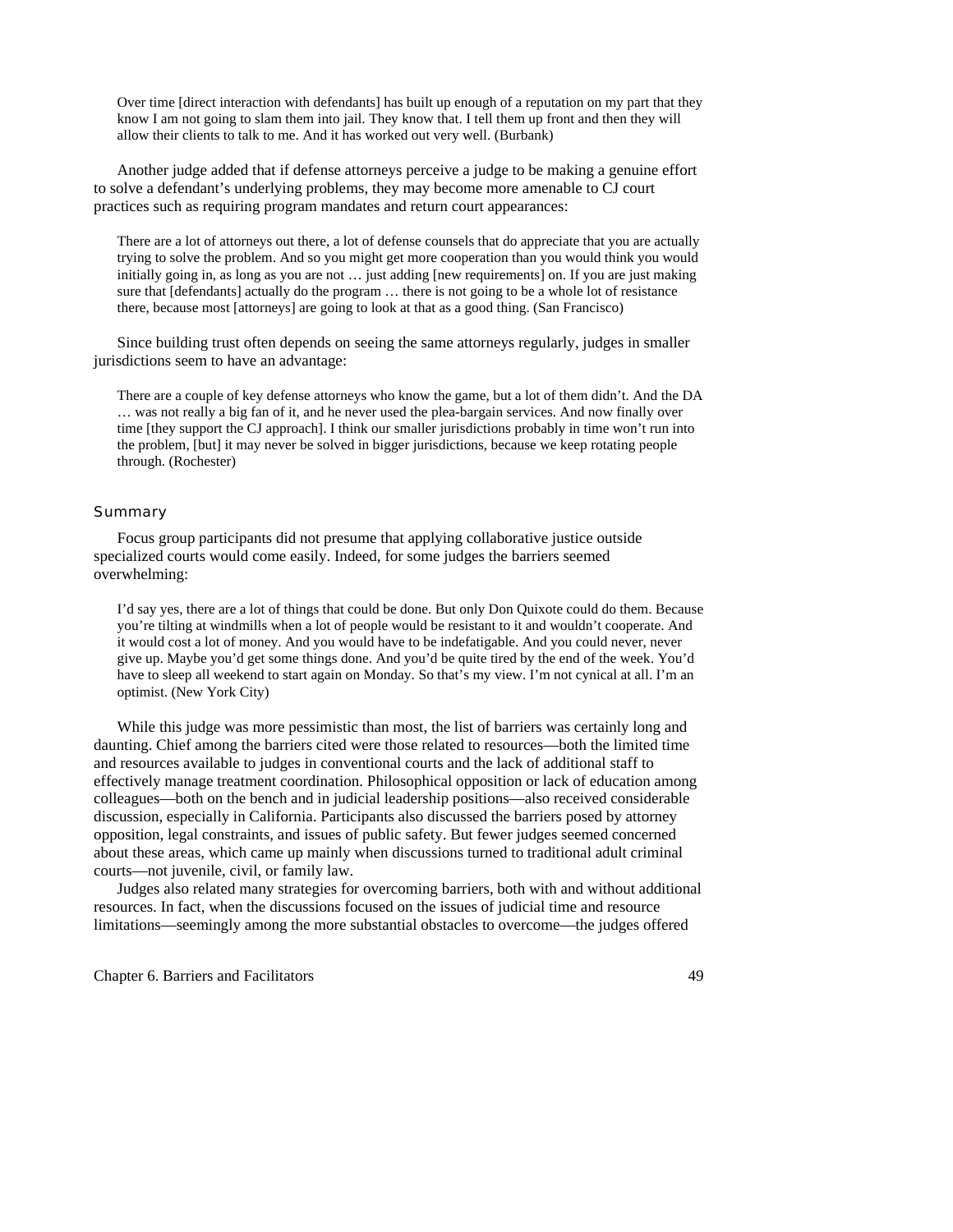the widest range of possible solutions.

Finally, judges repeatedly cited their experience on a CJ court as being a key facilitator in helping them to apply collaborative justice elsewhere. This raises the question of how to impart such experience more widely or, in lieu of that, how to identify and develop other dissemination methods. This is the subject of chapter 7.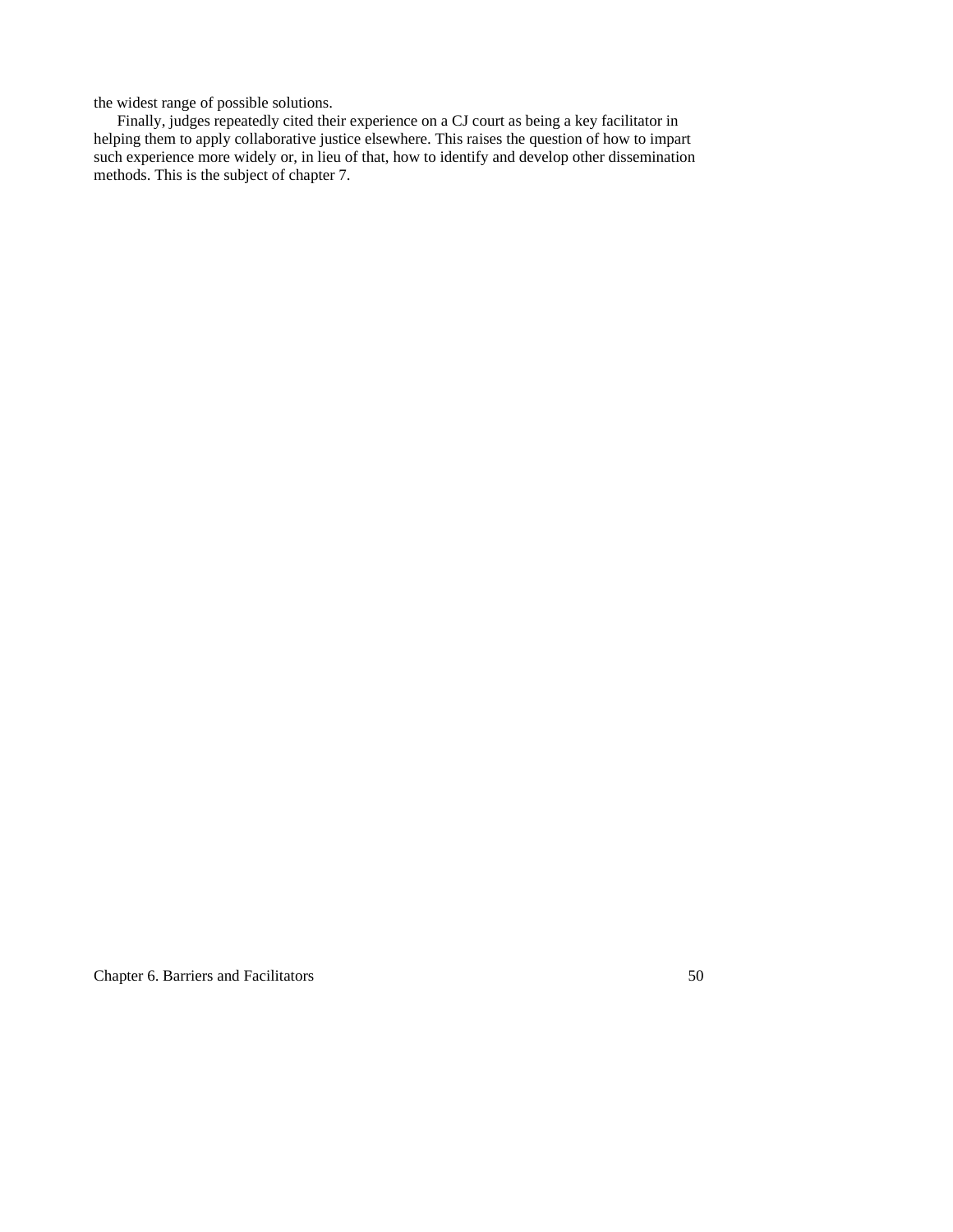# **7. Promoting Collaborative Justice Among Colleagues**

 The research team asked the judges how to promote the broader use of collaborative justice throughout the court system and among their colleagues who did not have CJ court experience. Generally, the discussion in all four focus groups was consistent, and several common themes emerged:

- 1. Changing the attitudes of judges and others is key to promoting the broader use of collaborative justice;
- 2. Mandatory education and training, along with less-formal mechanisms, are the best ways to expose judges to collaborative justice principles and practices; and
- 3. Although being assigned to collaborative justice courts can have a lasting, positive impact on judges, mandatory rotation to CJ courts is impractical, largely due to the deleterious impact on the courts themselves.

In addition, judges in California emphasized the need for presiding judges and other judicial leaders to encourage the broader use of collaborative justice throughout the system.

 The first section below reviews comments on the importance of judicial attitudes to the dissemination of collaborative justice principles and practices. Subsequent sections discuss various dissemination methods, including education and training, informal exposure/word of mouth, judicial assignment/rotation, and leadership.

# Judicial Attitudes

 In all focus groups and interviews, the participants concentrated extensively on the need for judge-centered solutions to change the attitudes and practices of judges who might not be familiar with collaborative justice, or open to the idea of applying it on general court calendars. This topic received at least as much attention as strategies to cope with limited resources, lack of treatment coordination, and other barriers outside of the judge.

 A New York City judge noted, "One of the biggest challenges is convincing other judges to do this." As reported earlier, the judges believed that someone's personality and temperament not just their judicial philosophy—affected their openness to collaborative justice. The consensus emerged that because philosophy, personality, and temperament all play a part here, it will be a long process to get judges to adopt collaborative justice on a widespread basis. Some judges will simply be unwilling to embrace new practices and roles:

You are talking about evolving or changing the role of the judicial officer and the colleagues; the judicial officers who [came in] 20 to 25 years ago as a general rule don't perceive the position that way. (San Francisco)

There are some of us who can still learn new tricks [but] some of us just can't. (San Francisco)

 Focus group participants did, however, leave the door open for judges to come around to new ideas, noting that the attitudes of many judges (including themselves) can be changed with exposure to the collaborative justice concept: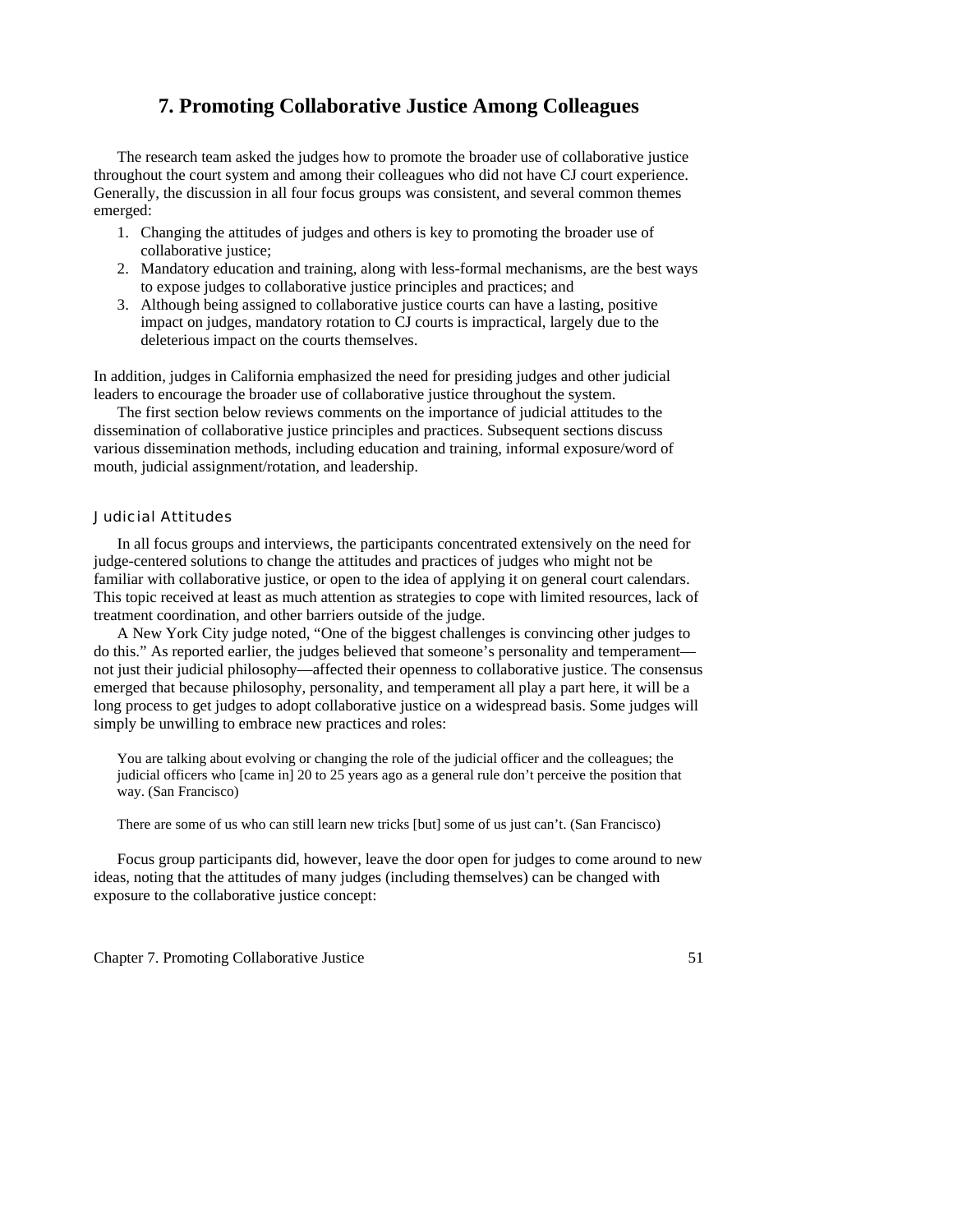[Collaborative justice] is a learned behavior. … Becoming aware of the drug court concept is what opened my eyes to what I am doing. … My philosophy changed and got me into this whole stuff about collaboration. (Rochester)

Judges are probably more affected by drug courts than even the people who go into the drug courts. (San Francisco)

 A judge in the San Francisco group identified three categories of judges. At one end of the spectrum are judges who will never change: "You can put them in a CJ court and they will come out and still do the same old thing." At the other end are judges who are very open to new ideas: "You don't even have to market to them." In the middle is a vast group of judges who are open to adopting new ideas and approaches under the right circumstances: "They thought they would never like [a CJ court assignment]. … It turns out, 'Oh, my gosh, this is fabulous,' and their lives are turned around." (San Francisco)

## **The Importance of New Judges**

 Interview and focus group participants agreed that all judges, particularly those in this middle group, need exposure to the collaborative justice concept. Many focus group participants suggested that new judges, just beginning their assignments, would be most receptive and thus ought to be the focus of any efforts:

The key is the crop coming out … so you gradually over time change the concept or perception. (San Francisco)

New judges tend to be won over. … Everything is wonderful to them. (Burbank)

New judges coming in, you hope to get them into more of a collaborative justice way of thinking, at least initially, because it very much affects their development as a judge. (San Francisco)

Educating new judges on that concept [is] critical, right there when that mind is fresh. (San Francisco)

 Since new judges are likely to be most amenable to collaborative justice, widespread adoption of CJ practices would come with generational change in the courts:

At some point in the future everybody will have been subjected to training, and people like myself will be dead and gone. And we will have a whole cadre of people ... at least who have been told, "Here is the way it is supposed to be done." (Rochester)

While some judges noted simply that exposure to the collaborative justice concept was critical to changing attitudes and role orientations, a number of specific suggestions emerged and are presented below.

# Education and Training

 In all focus groups, judges emphasized the need for greater education and training of judges (and other personnel) in collaborative justice principles and practices. They saw education as the most appropriate and effective method to bring about the adoption of collaborative justice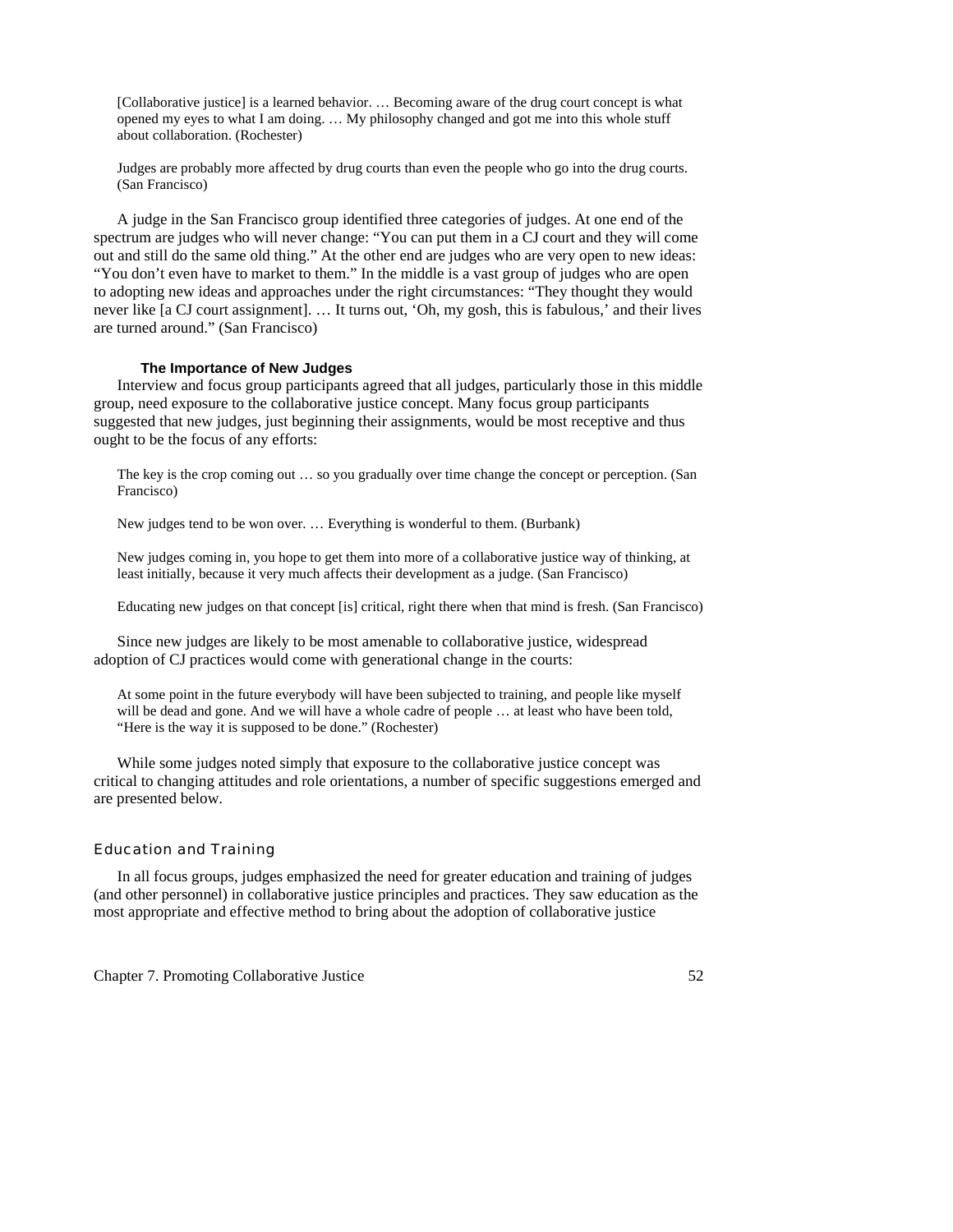approaches by judges who were unfamiliar or unreceptive to the concept. One New York City judge remarked, after reading an original proposal for a drug court, "Everything in it was true and obvious." This judge also believed that colleagues would react similarly, but that without it laid out for them, judges would lack information on what precisely to do. Others were less certain their colleagues would take to collaborative justice so readily, but agreed that education was still the best method available.

 Participants cited judicial colleges and new judge orientations as the preferred venues for disseminating information. For some, new judge orientation was especially crucial. A participant in the San Francisco group noted that California's new judge orientation has in the past decade placed greater emphasis on the "art of being a judge" and on teaching ethics and fairness, so a section on collaborative justice would be especially appropriate. A judge in the Burbank group suggested that new judges be required to sit in a collaborative justice court for a day as part of their orientation.

# **Mandatory or Voluntary Training?**

 Some judges recommended that training be mandatory. Said one participant in the San Francisco group, "I am a firm believer in brainwashing." A New York City judge agreed, suggesting that mandatory training would reach a broader audience: "If you make it voluntary, the people who want it, come; and the people who don't, don't." While the judges did not universally endorse the idea of mandatory training, they appeared to favor it over voluntary training. Judges in the Burbank group discussed this issue extensively, citing favorably the facts that California now had mandatory domestic violence training for all new judges, and that Utah had recently closed its courts for a day so that all judges could attend a mandatory domestic violence seminar.

#### **Training Other Personnel**

 While the discussions about education and training focused on bench judges, participants expressed that it should not stop there, citing the need to include attorneys and presiding judges in order to build broader understanding and support of collaborative justice:

Lawyers ought to also get education. So that, on a case-by-case basis, if the judge mentions it, the lawyer has some idea of what the judge is talking about, or vice versa. It seems to me to be fairly critical. (New York City)

We should expand [mandatory training] to the [presiding judges], learning what domestic violence and drug courts are about, so that they buy into the importance of it, because that is a big problem. (Burbank)

### Informal Exposure/Word of Mouth

 Focus group participants identified a number of less-formal ways to expose judges to the collaborative justice concept. Specific suggestions included:

- Mentoring of judges newly assigned to CJ courts by experienced collaborative justice judges who would provide guidance and teach by example;
- Brown-bag lunches among judges to discuss collaborative justice;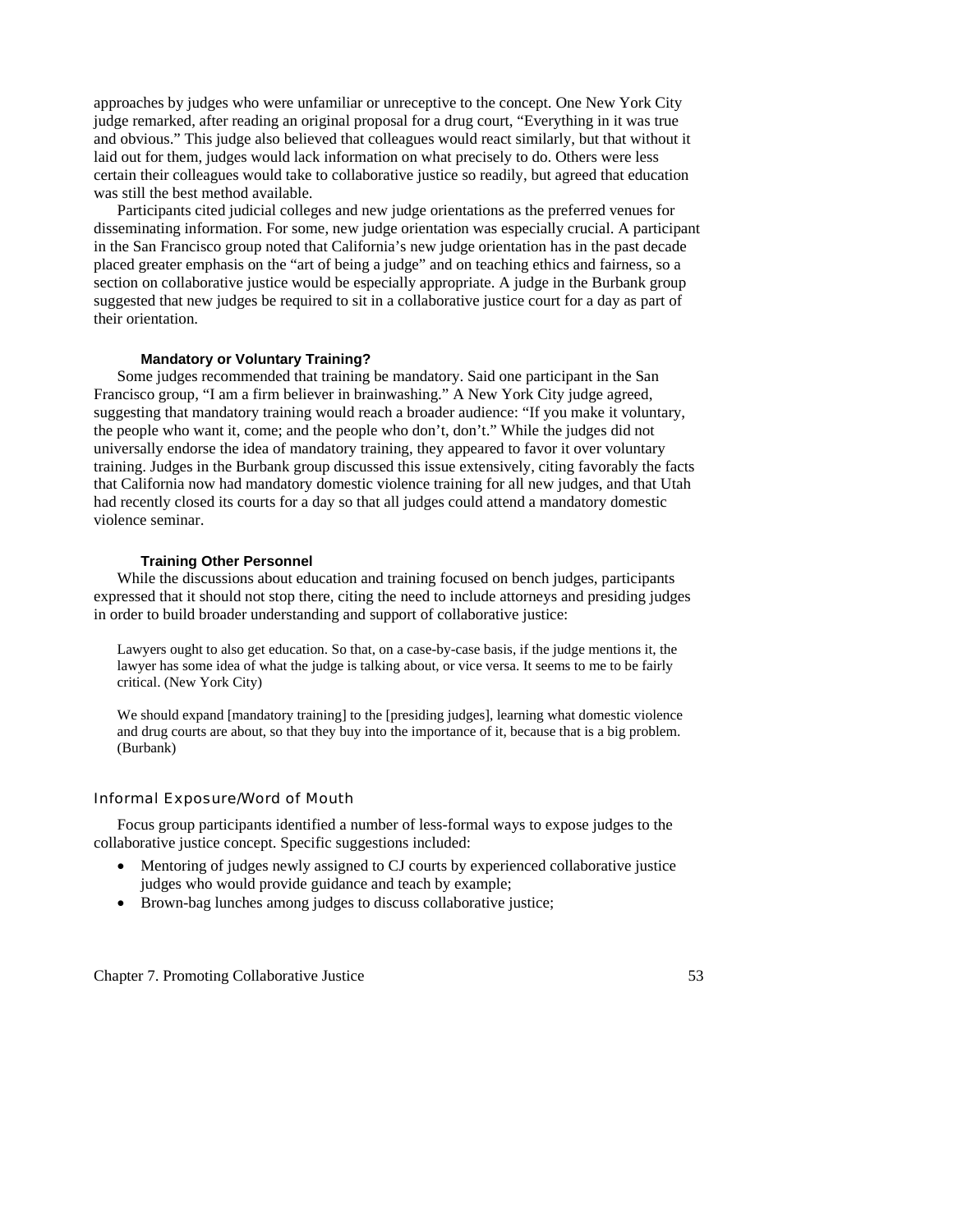- Exposure to results (e.g., inviting judges to drug court graduation ceremonies; e-mailing articles and anecdotes about success stories); and
- Substitution of general calendar judges in CJ courts. One participant reported that three judges who served as backups in drug court all enjoyed the experience and, as a result, became drug court judges themselves. (Another participant, however, sharply criticized the idea of designated substitutes, raising the need for training or careful selection before entrusting a CJ court to a temporary fill-in.)

 A judge in the Rochester group noted that the best way to generate acceptance among colleagues "is word of mouth. … One of the things I was most influenced by was hearing from these guys their experiences … how it changed their outlook." Another judge felt that the mere presence of the drug court, and the resulting informal dissemination of information about how it worked, had already generated a change of attitudes in the local judiciary—specifically, a greater understanding of addiction and a greater acceptance of practices that could be used in other courtrooms, such as mandating defendants to treatment and giving them multiple chances after initial noncompliance.

 These recommendations reveal the underlying assumptions that (1) exposing judges to the collaborative justice concept is an informal process, and (2) judges often learn about collaborative justice from other judges. Indeed, a New York City judge reported in an interview that "judges need to hear these things from other judges."

# Assignment/Rotation

 Participants also spent considerable time discussing the idea of assignments to CJ courts as a way to disseminate collaborative justice principles. It was assumed that this experience would enable judges to develop new attitudes and skills that they would then take to subsequent assignments. There was consensus that a CJ court assignment did indeed impart new insights and ideas: "[The] most important thing I learned in a problem-solving court … [is being] openminded to new things, new possibilities, new solutions, new approaches" (New York City). In addition, the judges often cited specific principles and practices that their CJ court experience led them to apply on subsequent assignments (see chapter 5).

 However, the judges were mostly unenthusiastic about *mandatory* assignment to CJ courts. When researchers asked all groups how to advance the use of collaborative justice throughout the court system, only the Rochester group raised the idea of mandatory assignments, and several judges there responded negatively. When probed on the issue, participants in the other focus groups all agreed that CJ court assignments ought to be voluntary. The judges' position stemmed from their concern about the potentially deleterious impact of mandatory assignment (and frequent rotation) on the CJ courts themselves—and on the defendants, whose rehabilitation process is paramount. Judges noted, for example, that a common component of the drug court model is for defendants to see and form a relationship with the same judge at each court appearance. As one judge summarized: "The quality of the work may suffer in the push to rotate" (New York City). Judges cited several other drawbacks, with their principal concern being that an assigned judge might be hostile to a collaborative, problem-solving approach:

*"I am not going to get involved in solving your problems, I am going to get the answer"*—There are a lot of judges who have that perspective. (Rochester)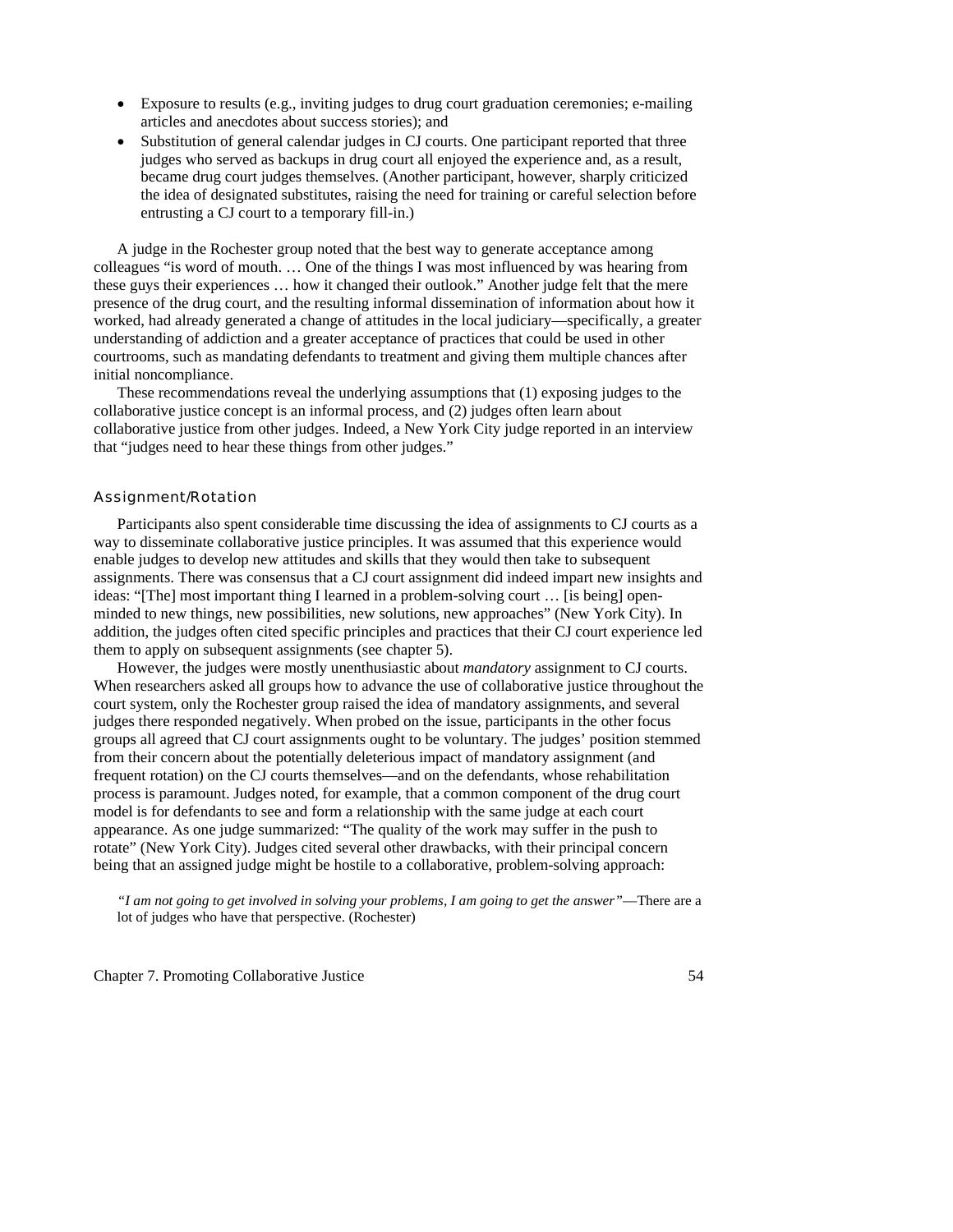If someone views this [assignment] as a punishment, they're not going to do it wholeheartedly. They just can't wait to get out. … Just like any assignment that you want to get out of. (New York City)

 Judges saw another drawback in the possibility that an assigned judge might lack the necessary skills or be unwilling to work with partners: "If you start treating our partners like some judges treat other people, they are going to walk away from the group" (Rochester). Other judges mentioned that if court rotation were too frequent, the judge would be unable to learn the ropes, which could cause discontinuity in the CJ court team. There was also concern about the amount of time required for a judge to develop expertise in the field. Judges suggested that assignments range from two to five years at a minimum.

# Leadership

 Both California focus groups, and the Burbank group in particular, spoke pointedly about the need for judicial leadership. Participants suggested that judicial leadership could be stronger, providing "encouragement" and "institutional validation" to back judges in applying CJ court principles on general calendars. Many judges also cited the need for leaders to support existing collaborative justice courts.

 Some judges expressed that leadership should send a positive message regarding collaborative justice practice: "Judges need to be given some sort of permission to act this way" (Burbank). Several participants worried that some collaborative justice practices clash with traditional notions of judging: "We are bending the rules and we have not been told we are allowed to bend the rules. … We all get a little nervous about that" (Burbank). Others advocated for more active support and encouragement from judicial leaders, in light of the perception that the prevailing culture on the bench does not embrace collaborative justice:

Collaborative justice courts need a good PR program for the judges because right now, at least in a lot of places, it is seen as an undesirable assignment. And people are not clamoring to go there, because they don't know what it is—it is not made clear. (Burbank)

 A judge in New York City suggested a more tangible way for judicial leaders to encourage collaborative justice, by defining career opportunities:

If one were really honest, one would have to talk about opportunities for promotion and advancement. … I think one way [to promote collaborative justice] would be to get a very clear message from people who determine judges' career paths and promotions—administrators—that this kind of approach is as important as how many days on trial you had in the last year. Everybody wants to be looked upon favorably by people who evaluate their performance.

 In terms of discussing specific leaders and whether or not they sufficiently supported collaborative justice, the participants were more vague. Judges in both California groups did focus mostly on the presiding judge level, but in general they expressed the need for all levels of the court system to buy into the concept:

You also have to have [that] support from the Judicial Council and [the] AOC and all the way down to your bench and officers on the bench.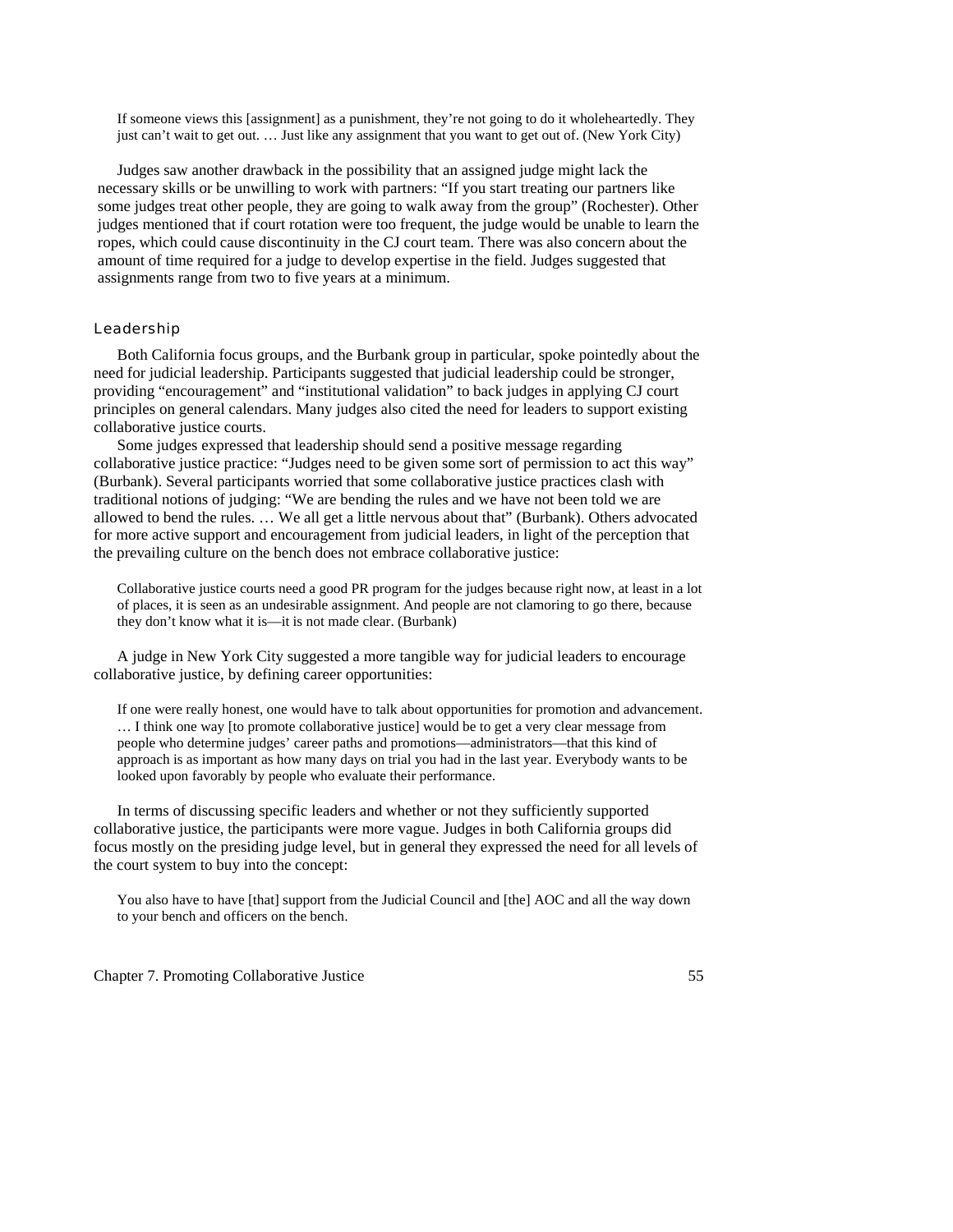Our challenge is to get other judges to accept this way of thinking. How do we do that? Judicial college is one way to do it. Another way is for the presiding judges to accept that this is appropriate.

 One judge from the San Francisco group discussed leadership in terms of the impact that gubernatorial appointments had on the composition of the bench. This judge felt that some past governors had tended to appoint judges with backgrounds in criminal prosecution or complex civil litigation, and suggested that judges with such backgrounds might not be interested in or receptive to collaborative justice. If governors were to appoint judges with a diversity of practice backgrounds, "you are more likely to be able to find people who are going to naturally take to being a collaborative justice judge" (San Francisco). Another judge in this group, however, was "not sure the governor would be any better at choosing somebody in advance than we are."

# **Summary**

Focus group participants believed that promoting collaborative justice throughout the court system would require changing the attitudes of judges who did not have collaborative justice court experience or had not otherwise been exposed to the concept. They viewed mandatory education and training, as well as a variety of informal mechanisms, as the best ways to change attitudes. Participants were less enthusiastic about mandatory rotation to collaborative justice courts, primarily because rotation might be detrimental to the CJ court itself. Finally, participants in the California focus groups stressed how important it was for presiding judges and other judicial leaders to encourage the broader use of collaborative justice throughout the court system.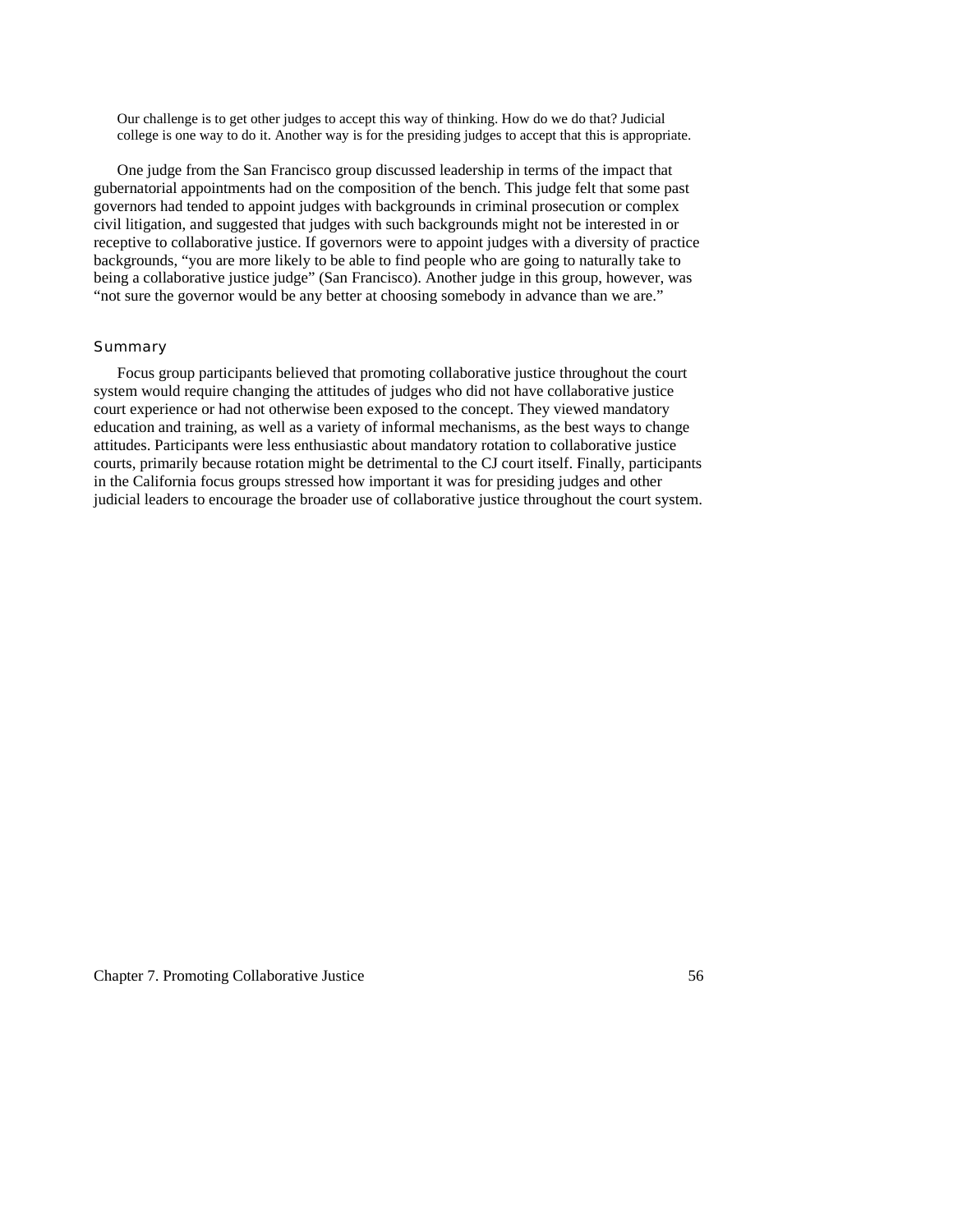# **Works Cited**

- Abrahamson, S. S. (2000). The Appeal of Therapeutic Jurisprudence. *Seattle Law Review, 24,* 228.
- American Bar Association. (2003). *Problem Solving Courts.* American Bar Association, Coalition for Justice.
- Babb, B. (1998, March). Fashioning an interdisciplinary framework for court reform in family law: a blueprint to construct a unified family court. *Southern California Law Review, 71,*  469.
- Bamberger, P. K. (2003, March). Special series: problem solving courts and therapeutic jurisprudence: specialized courts: not a cure-all. *Fordham Urban Law Journal, 30*, 1091.
- Becker, D. J. and Corrigan, M. D. (2002, Spring). Moving problem-solving courts into the mainstream: a report card from the CCJ-COSCA problem-solving courts committee. *Court Review*, 4.
- Berman, G. (2000, September-October). What is a traditional judge anyway? Problem-solving in the state courts. *Judicature, 84,* 78–85.
- Berman, G. and Feinblatt, J. (2001). Problem-solving courts: a brief primer. *Law and Policy, 23,* 125.
- Boyum, K. (1979). A perspective on civil delay in trial courts. *Justice System Journal, 5,* 170.
- Brown, A. K. (2001, September 15). Drug courts help keep families together. *Florida Bar News*, 1. Retrieved July 22, 2003, from http://www.flabar.org.
- Casey, P. and Rottman, D. B. (2003, July). Problem-solving courts: models, commonalities, and trends: the view from the United States. Prepared for Problem-Solving Courts: An International Perspective, Psychology and Law International, Interdisciplinary Conference, Preconference Workshop, Edinburgh, Scotland.
- Casey, P. and Rottman, D. B. (2000). Therapeutic jurisprudence in the courts. *Behavioral Science and the Law, 18,* 445.
- Chase, D. and Hora, P. F. (2000, Spring). The implications of therapeutic jurisprudence for judicial satisfaction. *Court Review*, 12–20.
- Daicoff, S. (2000). The role of therapeutic jurisprudence within the comprehensive law movement. In Stolle, Wexler and Winick (Eds.), *Practicing therapeutic jurisprudence,* 465.
- Domitrovich, S. (1998). Utilizing an effective economic approach to family court: a proposal for a statutory unified family court in Pennsylvania. *Duquesne Law Review, 37,* 1.

Works Cited 57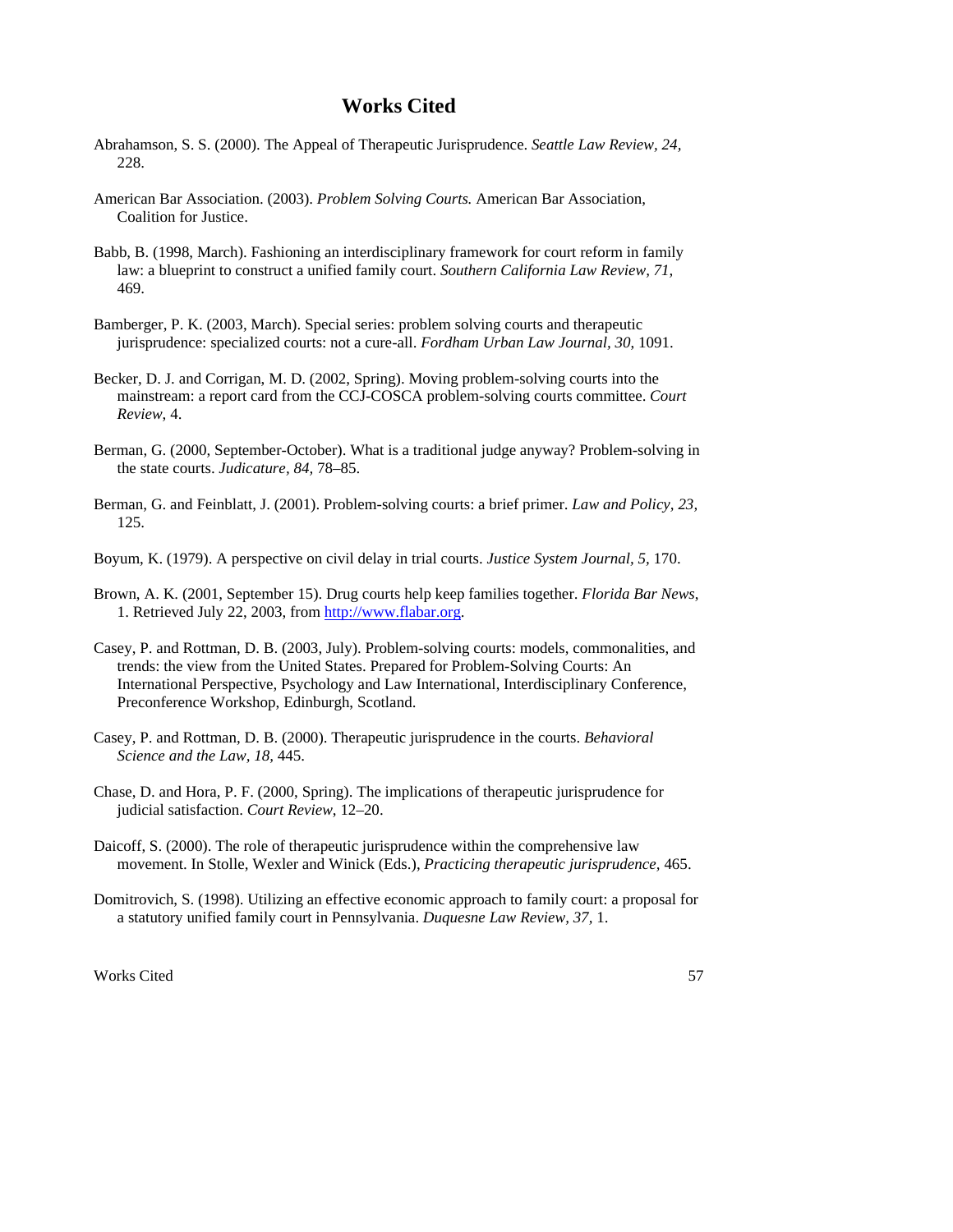- Feinblatt, J., Berman, G., and Fox, A. (2000). Institutionalizing innovation: the New York drug court story. *Fordham Urban Law Journal, 28,* 277.
- Flango, V., Wenner, L. M., and Wenner, M. (1975). The concept of judicial role: a methodological note. *American Journal of Political Science, 19,* 277.
- Fordham Urban Law Journal. (2002). Problem-solving courts: from adversarial litigation to innovative jurisprudence. Session held at the Eleventh Annual Symposium on Contemporary Urban Challenges, New York City, June, 2002. *Fordham Urban Law Journal, 29*.
- Fox, A. and Berman, B. (2002, Fall). Going to scale: a conversation about the future of drug courts. *Court Review*, 4.
- Fritzler, R. B. and Simon, L. M. J. (2000). Creating a domestic violence court: combat in the trenches. *Court Review, 37,* 28.
- Gibson, J. (1977). Discriminate functions, role orientations and judicial behavior: theoretical and methodological linkages. *Journal of Politic, 39,* 984.
- Gibson, J. (1978). Judges' role orientations, attitudes and decisions: an interactive model. *American Political Science Review, 72,* 911.
- Gilbert, J, Grimm, R., and Parnham, J. (2001). Applying therapeutic principles to a familyfocused juvenile justice model (delinquency). *Alabama Law Review, 52,* 1153.
- Glick, H. (1971). *State supreme courts in state politics: an investigation of the judicial role*. New York: Basic Books.
- Goldkamp, J. (2003). The impact of drug courts. *Criminology and Public Policy 2*(2), 197–206.
- Gottfredson, Denise C., Stacey S. Najka, and Brook Kearley. (2003). Effectiveness of drug treatment courts: evidence from a randomized trial. *Criminology and Public Policy* 2(2):171- 196.

Gottfredson, Denise C., Brook Kearley, Stacey S. Najka, and C. Rocha. (2003). Baltimore City drug treatment court: evaluation of client self-reports at three-year follow-up. Draft M.S.

Hanson, R. (2002). The changing role of a judge and its implications. *Court Review 38, 10*.

Harrell, A. (2003). Judging drug courts: balancing the evidence. *Criminology and Public Policy 2*(2), 207–212.

Hoffman, M. B. (2000). The drug court scandal. *North Carolina Law Review, 7,* 1496.

Works Cited 58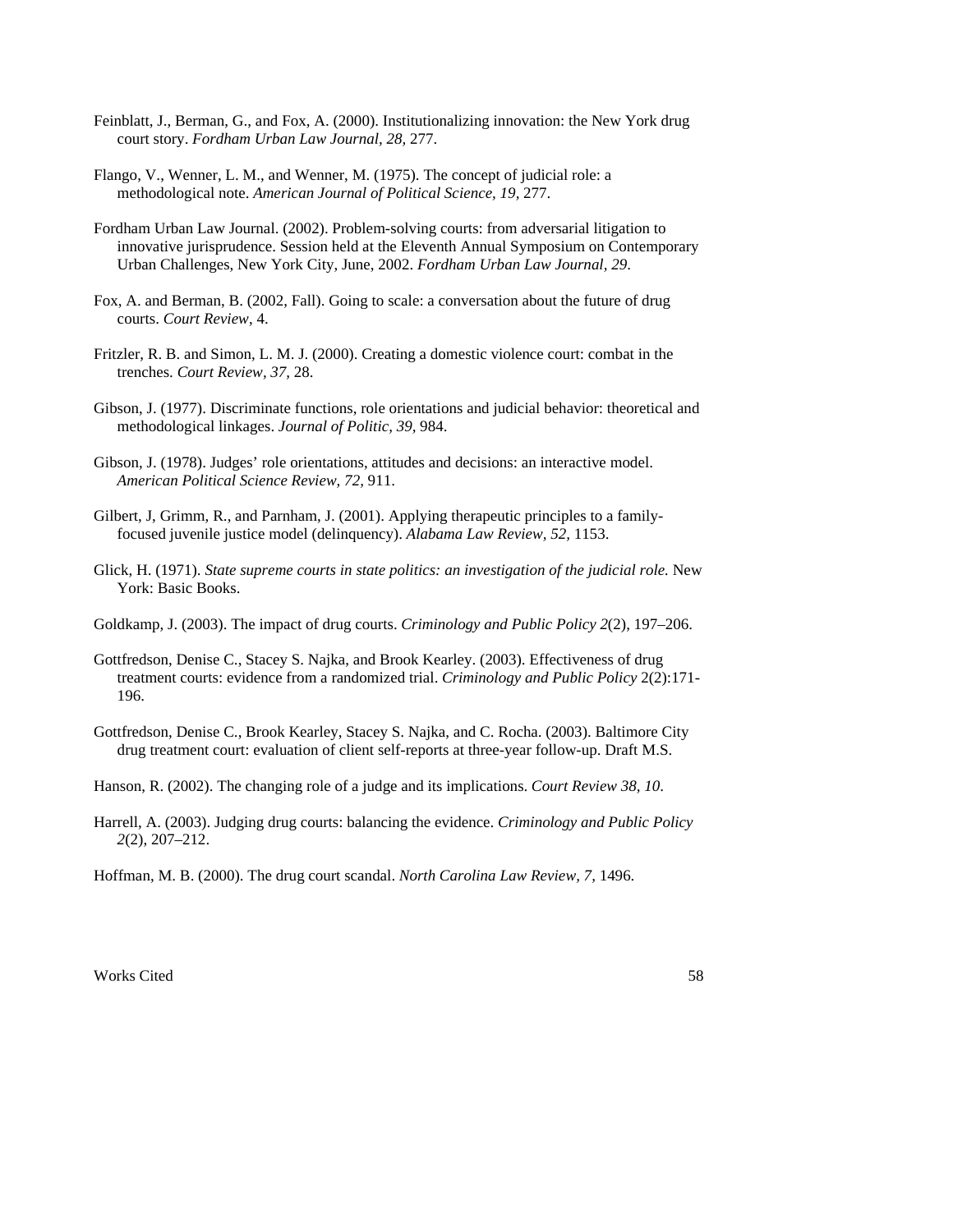- Hora, P. F. and Schma, W. G. (1998). In R. K. White and D. G. Wright (Eds.), *Addiction intervention: strategies to motivate treatment-seeking behavior*. New York: Haworth Press.
- Hurst, E. H. (1991). Judicial rotation in juvenile and family courts: a view from the judiciary. *Juvenile and Family Court Journal, 42,* 13.
- Leben, S. (2000). Thoughts on some potential appellate and trial court applications of therapeutic jurisprudence. *Seattle Law Review, 24,* 467.
- Longshore, D., Ettner, S., Evans, E., Hardy, M., Hser, Y. I., Prendergast, M., Teruya, C., and Urada, D. (2003). *Evaluation of the substance abuse and crime prevention act of 2002 report: implementation: July 1, 2001 to June 30, 2002*. UCLA. Report prepared for the Department of Alcohol and Drug Programs California Health and Human Services Agency.
- National Association of Drug Court Professionals. (1997). *Defining drug courts: the key components*. Drug Court Standards Committee: January 1997.
- Neubauer, D. (1978). Judicial role and case management. *Justice System Journal, 4.* 233.
- Nolan, J. L. (2001). *Reinventing justice: the American drug court movement*. Princeton, N.J.: Princeton University Press.
- Rempel, M., D. Fox-Kralstein, A. Cissner, R. Cohen, M. Labriola, D. Farole, A. Bader, and M. Magnani. (2003). *The New York State adult drug court evaluation: policies, participants, and impacts*. New York, N.Y.: Center for Court Innovation.
- Rottman, D. B. (2000). Does effective therapeutic jurisprudence require specialized courts (and do specialized courts imply specialist judges)? *Court Review, 37,* 22.
- Rubin, H. T. and Flango, V. E. (1992). *Court coordination of family cases*. Williamsburg, VA: National Center for State Courts.
- Schma, W. (2000). Judging for the new millennium. *Court Review, 37,* 4.
- Stempel, J. W. (1995). Two cheers for specialization. *Brooklyn Law Review, 61,* 67.
- Stolle, D., Wexler, D. B., and Winick, B. (Eds.). (2000). *Practicing therapeutic jurisprudence: law as a helping profession*. Carolina Academic Press.
- Tashiro, S., Cashman V., and Mahoney, B., with Brekke, E., Cooper C., Durkin, M., and Jenkins, M. (2002). Institutionalizing drug courts: a focus group meeting report. Justice Management Institute Report submitted to the US Department of Justice, Office of Justice Programs (OJP Grant 1998-DC-VX-0118). Retrieved October 13, 2003, from http://www.ncjrs.org/html/bja/idc/intro.html.

Thompson, A. (2002). It takes a community to prosecute. *Notre Dame Law Review, 77,* 321.

Works Cited 59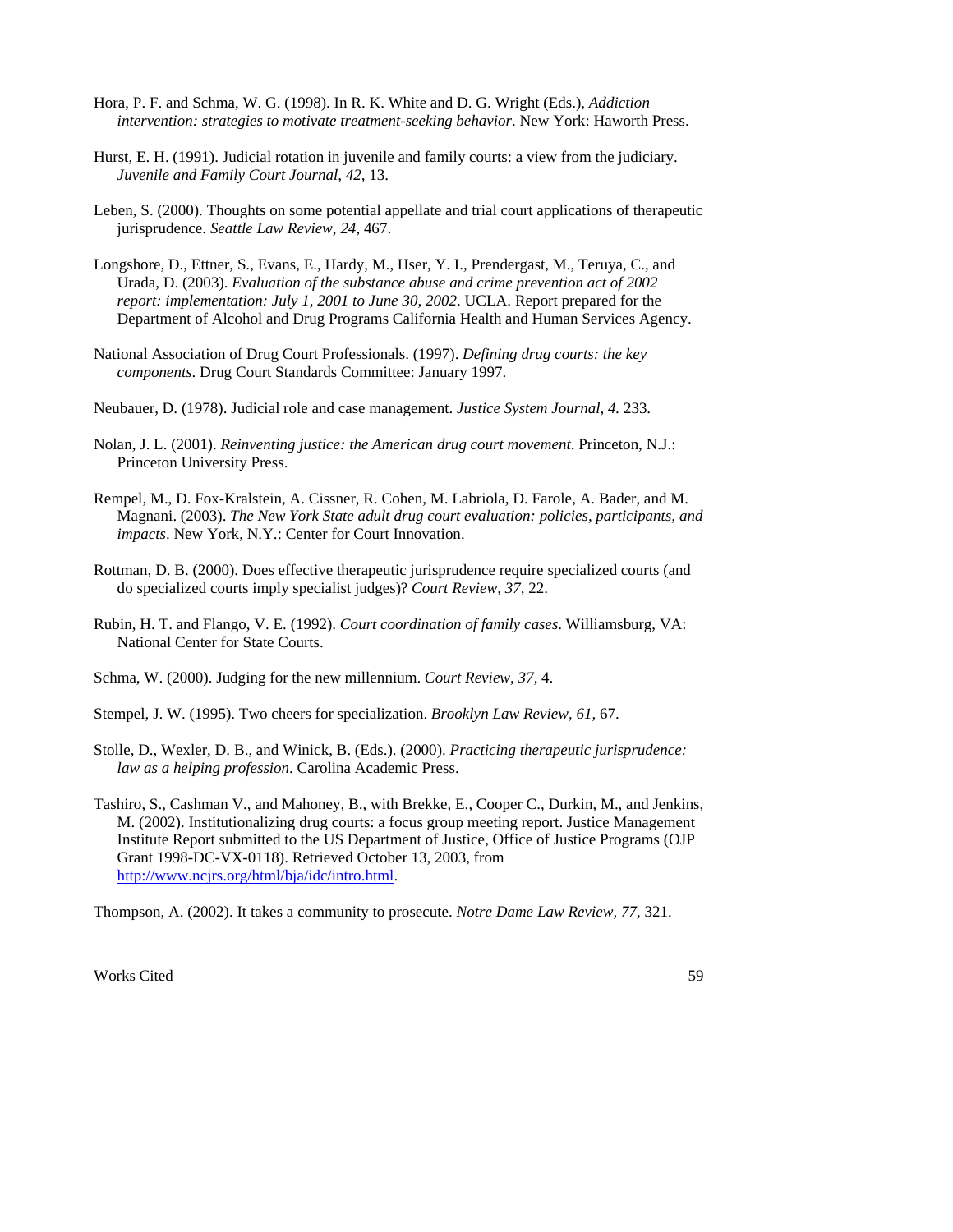- Ungs, T. and Bass, L. (1972). Judicial role perceptions: a Q-technique study of Ohio judges. *Law and Society Review, 6,* 343.
- Wexler, D. B. (2001). Robes and rehabilitation: how judges can help offenders make good. *Court Review, 38,* 18.
- Wexler, D. B. (2000). Just some juvenile thinking about delinquent behavior: a therapeutic jurisprudence approach to relapse prevention planning and youth advisory juries. *University of Missouri-Kansas City Law Review, 69,* 93.
- Wexler, D. B. (1993). Therapeutic jurisprudence and the criminal courts. *William & Mary Law Review, 35,* 279.
- Wilson, D.B., O. Mitchell, and D.L. MacKenzie. (2003). A systematic review of drug court effects on recidivism. Draft M.S.
- Zimmerman, M. (1998, November-December). A new approach to court reform. *Judicature, 82,* 108–111.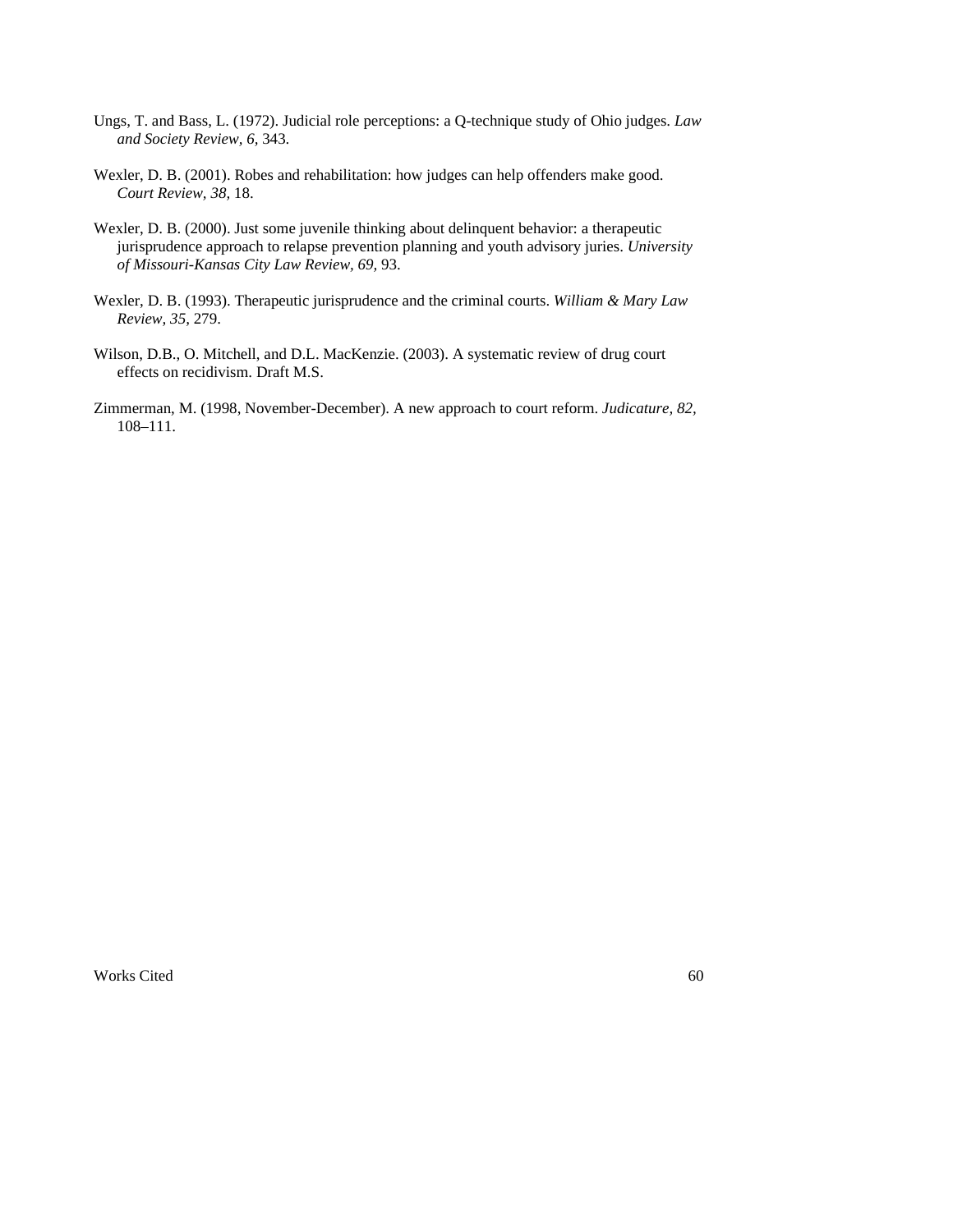# **Appendix A: Focus Group Protocol**

## **I. Welcome and Introductions**

- Introduction of the research team;
- Explanation of the purpose of the research;
- Focus group logistics, guidelines, and norms; and
- Participant introductions.

## **II. Practices and Principles of Collaborative Justice Courts**

1 What are the key practices and principles of collaborative justice courts that differ from traditional courts? (Write responses on the board and categorize.)

### **III. Transferability To General Court Calendars**

*We would like to discuss opportunities and barriers to applying these practices and principles to the court system more broadly.* 

- 2 Which practices and principles are more easily transferable to general court calendars?
- 3 Which practices and principles are less easily transferable to general court calendars?

Possible Probes:

- Have you applied (or attempted to apply) these practices on general calendars? If yes, describe your experiences doing so. If no, why not?
- What barriers exist to applying these principles on general calendars? How might those barriers be overcome?
- What types of cases or calendars are more well-suited to these practices? Less wellsuited? Why?

## **IV. Spreading Collaborative Justice**

*We would like your thoughts on how collaborative justice can be practiced more broadly throughout the court system.* 

4 What strategies are available to spread collaborative justice among your colleagues on general calendars throughout the court system?

Appendix A. Focus Group Protocols 61